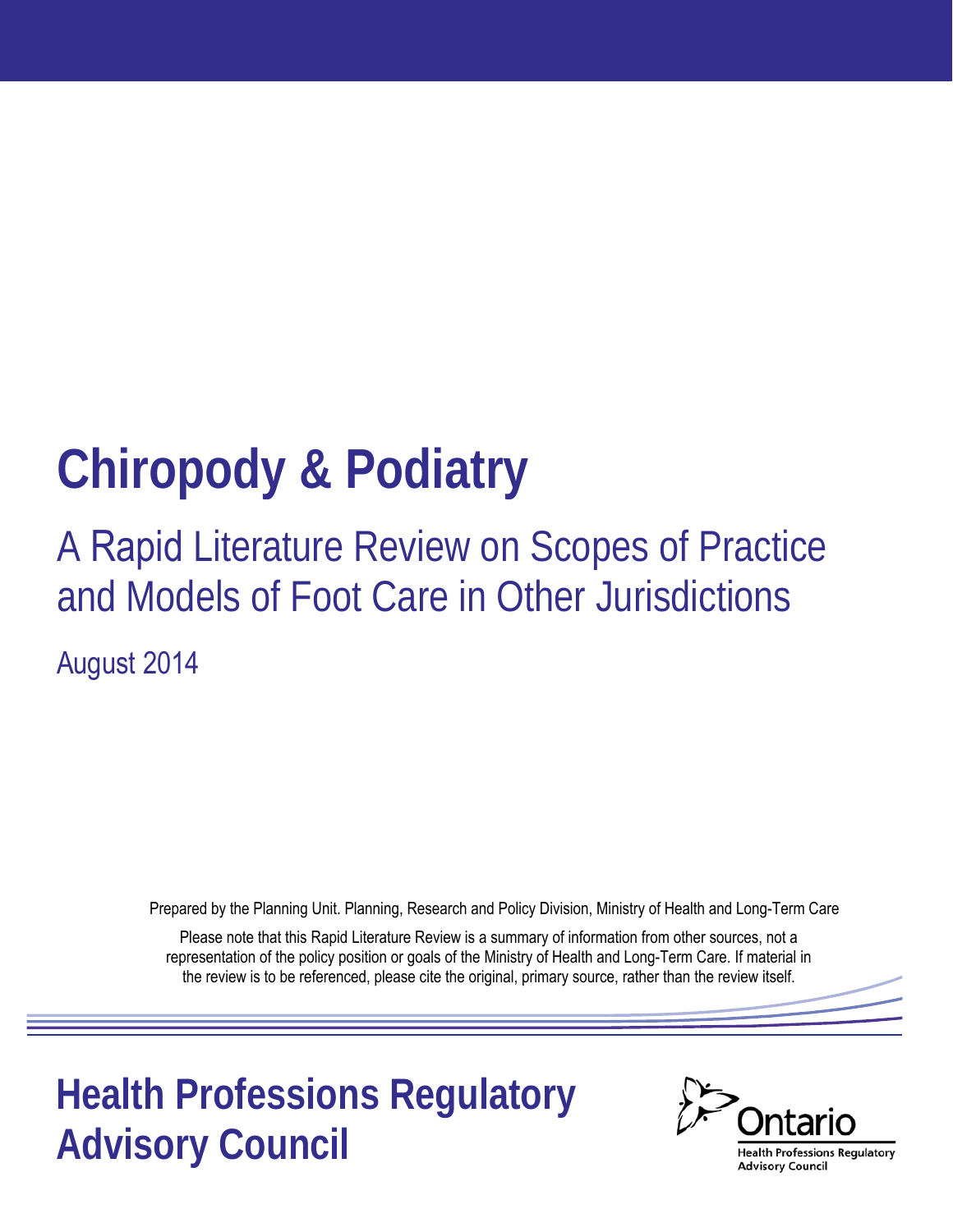

#### **SUMMARY OF MAIN FINDINGS**

#### **Scopes of Practice**

- Over the past several decades, the term "podiatry" and the additional competencies associated with it replaced the term "chiropody" and are generally accepted in the majority of developed countries today. Ontario remains the only jurisdiction identified in this review to use the chiropody model. In Ontario, podiatrists and chiropodists differ in their education, service provision, and billing privileges.
- Scopes of practice for podiatrists across jurisdictions include the prevention, diagnosis, treatment, and palliation of disorders and conditions of the foot such as full-body history and physical examinations, setting or casting a fracture of a bone of the foot or lower leg, gait analysis and manufacture and prescription of orthotics, and prescribing and administering drugs. Notable differences among jurisdictions concern the use of X-rays, administration of anaesthesia, amputation privileges, and treatment of systemic diseases affecting the foot.
- Jurisdictional variations were identified on whether their scopes of practice for podiatrists included the foot with or without the ankle and leg. In the US, the states of New York, Virginia, and Texas recently changed the foot wound care and ankle surgery privileges, access to areas above the ankle to harvest skin grafts, and the definition of the foot.
- Older people suffer from foot problems in greater proportions and degrees compared to younger people. Further, unkempt toenails can cause or contribute to falls in older people who may find it difficult to maintain their foot hygiene from arthritic hips or neglect due to dementia. In the UK, low-level foot care, such as toenail cutting and tending to corns and calluses, was identified as an area that required increased public funding.
- The conflicts between podiatry and other medical professions such as orthopaedic surgery were highlighted in various jurisdictions including the US, Australia, and the UK in defining the scopes of practice and medical boundaries for podiatry.

#### **Models of Care**

- Several jurisdictions highlighted the importance of multidisciplinary and integrated settings for delivering foot care and identified podiatrists as key foot care team members. Other team members included nurses, geriatricians, and orthopaedic surgeons.
- Podiatrists' surgical skills and understanding of the biomechanics of the foot and ankle were identified as important for a multidisciplinary approach to diabetic limb salvage (i.e., the preservation of a functional foot without the need for a prosthesis).
	- o Additional team members included dietitians, microbiologists, endocrinologists, reconstructive surgeons, vascular surgeons, and physiotherapists.
	- $\circ$  In several jurisdictions, people with diabetes were classified based on their risks of foot diseases so that foot care could be provided by an appropriate health care professional at a frequency appropriate to the patients' needs and that the limited number of podiatrists could be allocated to those who most need podiatrists' skills.
	- $\circ$  The need to provide timely access to foot care services was also noted for people with diabetes.
- Several jurisdictions including Ontario, the US, the UK, Australia, and Demark provide some public funding for foot care.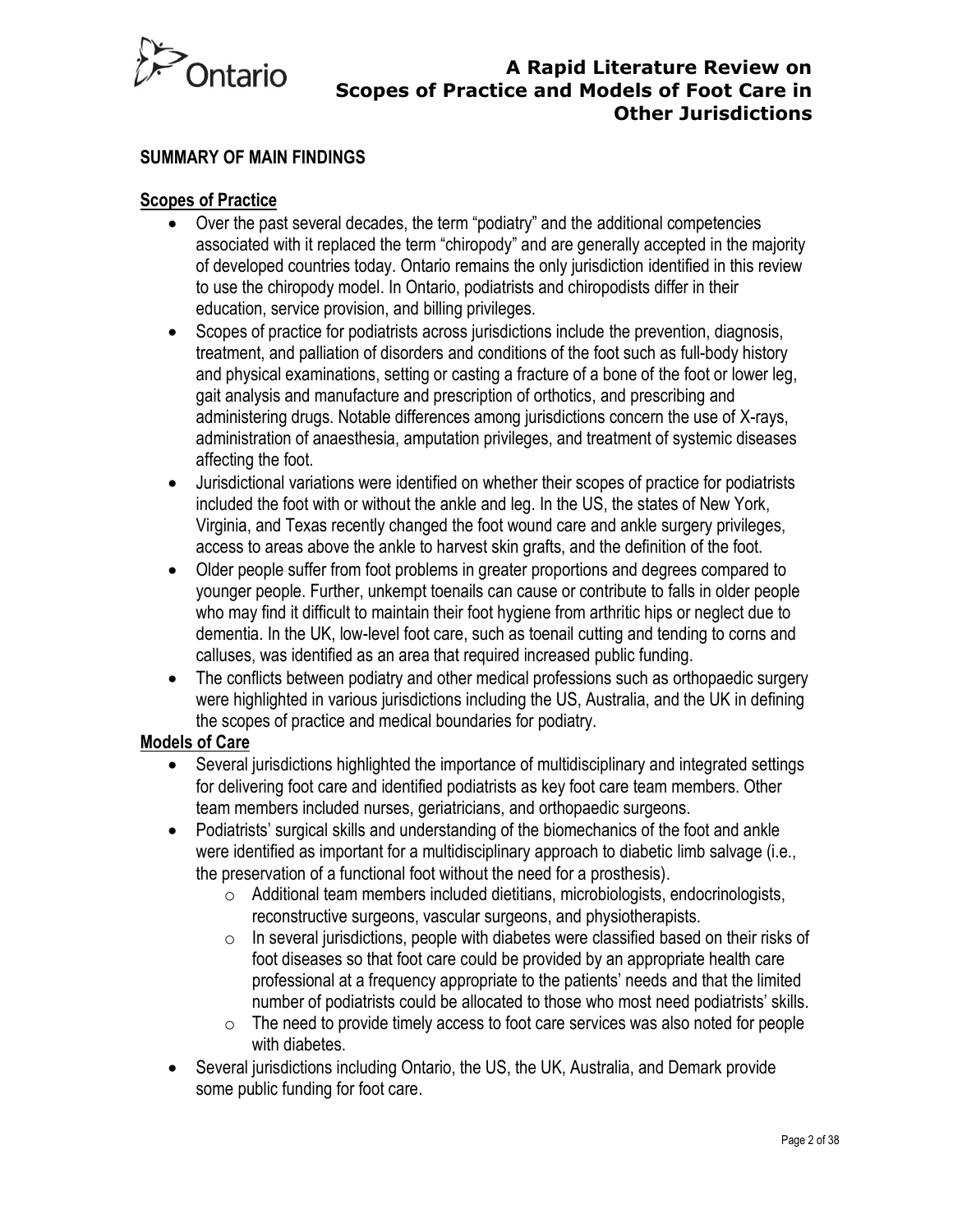

#### **OBJECTIVES**

The requestor's stated objectives were to identify and summarize the literature on the scopes of practice and models of care for podiatry and chiropody in other jurisdictions. Specific information was requested on the following:

- Trends and changes in the scopes of practice for podiatrists and chiropodists;
- Delivery of foot care (e.g., practitioners, consumers, practice settings);
- Payment models for foot care; and
- Diabetic care and senior care related to foot care.

For this update, the requestor was particularly interested in technical terms and details (e.g., different medical definitions of the foot as described in various legal documents).

#### **SEARCH METHODS**

Individual peer-reviewed articles were identified through the Ontario Ministry of Health and Long-Term Care's computerized library database, PubMed, and Google Scholar. Grey literature was identified through Google and relevant government websites. The search was limited to English sources and therefore may not capture the full extent of initiatives in non-English speaking countries.

The Medical Subject Heading (MeSH) terms "Podiatry", "Chiropody", "Accreditation", "Certification", "Licensure", "Health Services", "Models, Organizational", "Delivery of Health Care", "Fees and Charges", "Financing, Organized", "Aged", and "Diabetes Mellitus" were used in combination with the following keywords to identify relevant articles and documents for this review: "podiatry", "podiatrist", "chiropody", "chiropodist", "foot care", "scope of practice", "authority", "role", "professional responsibility", "practice setting", "regulation", "model of care", "framework", "payment", "funding", "compensation", "fee", "senior", "aged", "elderly", "diabetes", and "diabetic".

A total of 56 references were identified and cited in this updated review: 19 narrative reviews/ overviews/commentaries from peer-reviewed journals, eight original research papers from peerreviewed journals, and 29 documents from the grey literature. **Table 4** in Appendix B contains a summary table with details for each of the sources cited in this review. In total, the searching for relevant material and the writing of this review took approximately 16 days to complete by one person.

#### **DESCRIPTION OF THE FINDINGS**

#### **1. Limitations of the Literature**

The majority of the articles from peer-reviewed journals (19/27) identified during the search for this review were narrative reviews (rather than systematic reviews),<sup>a</sup> overviews, or commentaries and may have been subject to the author(s)' bias on the article topics. Further, limited information was found on delivery of foot care and payment models for foot care.

<sup>&</sup>lt;sup>a</sup> For more information on different types of reviews, see [Cochrane Library.](http://ph.cochrane.org/sites/ph.cochrane.org/files/uploads/Unit_One.pdf)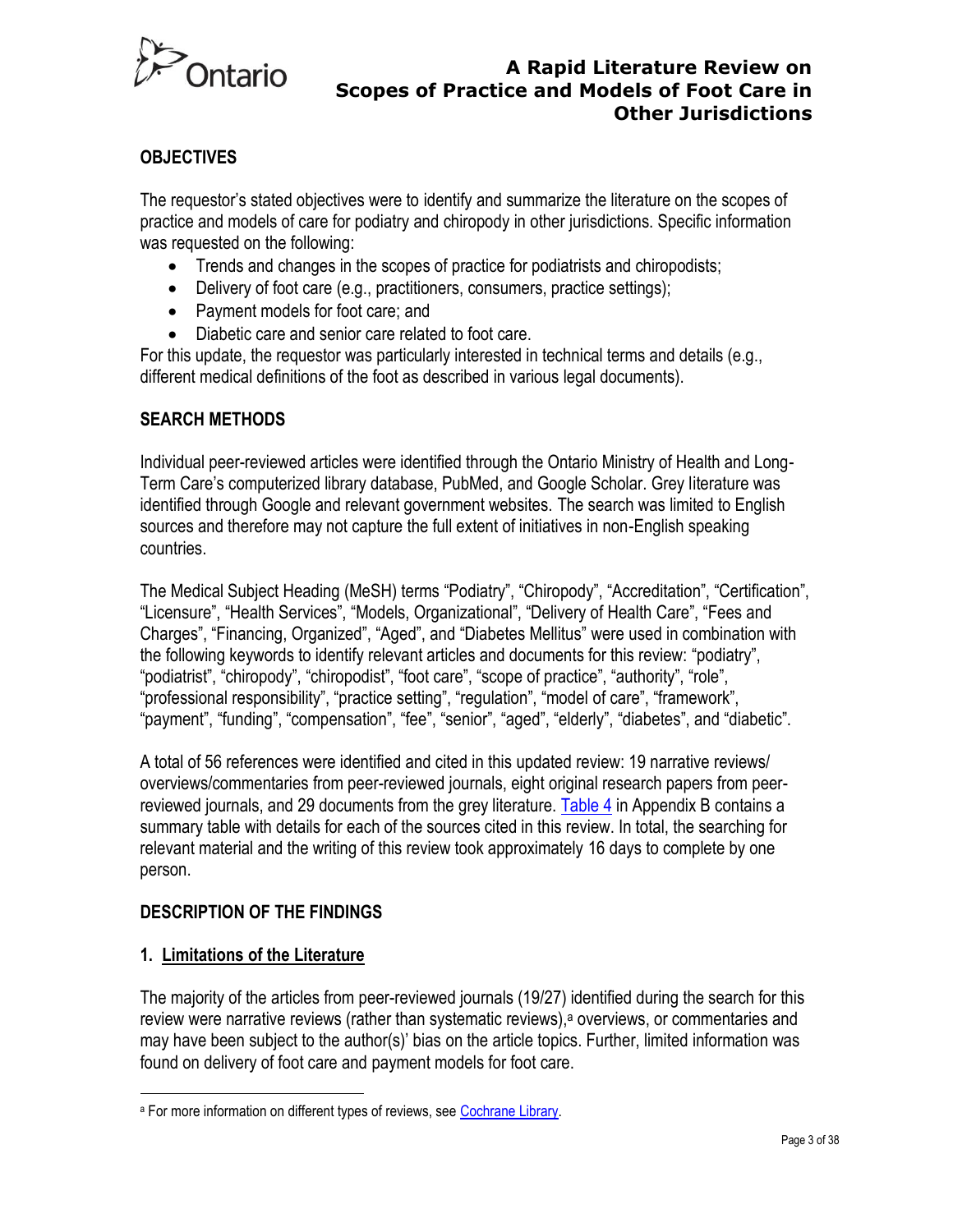

#### **2. Terminology**

In some jurisdictions, the terms "podiatry" and "chiropody" or "podiatrist" and "chiropodist" were reported to have identical meanings (South Carolina Code of Laws, 2013) and be used interchangeably (Hayes & Bussey, 2011). However, according to the Ontario Podiatric Medical Association,<sup>b</sup> in Ontario, there are important differences between podiatrists and chiropodists in their education, service provision, and Ontario Health Insurance Plan (OHIP) coverage as follows:

- Podiatrists have post-baccalaureate and four-year Doctor of Podiatric Medicine (DPM) degrees whereas chiropodists have post-secondary diplomas in chiropody;
- Podiatrists may communicate a diagnosis and perform surgery on bones whereas chiropodists may do neither; and
- Podiatrists have OHIP billing privileges whereas chiropodists do not (Ontario Podiatric Medical Association, 2014).

In this review, podiatry and chiropody are distinguished to be consistent with the podiatry and chiropody models found in Ontario.

#### **3. Scopes of Practice**

[Table 1](#page-12-0) in Appendix A summarizes the scopes of practice for podiatrists (and chiropodists where available) for each jurisdiction, highlighting some of the health care services and anatomy within different jurisdictional scopes of practice. [Table 2](#page-17-0) in Appendix A further summarizes the podiatric scopes of practice from US state statutes.

#### **3.1. Podiatrists vs. Chiropodists**

Initially, the term applied to the profession specializing in foot care across jurisdictions was "chiropody." Over the past several decades, the term "podiatry" and the additional competencies associated with it have spread and are accepted in the majority of developed countries today (Ontario Podiatric Medical Association, 2014) including the US (Sanders et al., 2010) and the UK (Maher, 2013). In Canada, provinces other than Ontario admit new practitioners as podiatrists and use the term "podiatry" (Health Professions Regulatory Advisory Council, 2008); chiropodists are not entitled to practice in British Columbia, Alberta, Manitoba, and Quebec (Canadian Podiatric Medical Association, n.d.). Ontario remains the only jurisdiction identified in this review to use the chiropody model<sup>c</sup> and includes both podiatrists and chiropodists as regulated health professionals.<sup>d</sup>

The Office of the Fairness Commissioner of Ontario<sup>e</sup> defined the scopes of practice for both podiatrists and chiropodists as "the assessment of the foot and the treatment and prevention of diseases, disorders, or dysfunction of the foot by therapeutic, orthotic, or palliative means."

<sup>&</sup>lt;sup>b</sup> Th[e Ontario Podiatric Medical Association s](http://www.opma.ca/pages/?section=1&page=11&type=aboutus&pa=left)erves podiatrists in Ontario by advocating to government and other stakeholders on behalf of the profession.

c As of July 1, 1993, new members registering with the College of Chiropodists of Ontario are required to be registered as chiropodists. However, those podiatrists who registered with the College before July 1, 1993 are permitted to continue to practice as podiatrists (Office of the Fairness Commissioner, 2007).

<sup>d</sup> The *[Chiropody Act](http://www.e-laws.gov.on.ca/html/statutes/english/elaws_statutes_91c20_e.htm)* in Ontario includes both podiatrists and chiropodists as regulated health professionals.

<sup>&</sup>lt;sup>e</sup> The <u>Office of the Fairness Commissioner</u> ensures that everyone who is qualified to practice a profession that is regulated in Ontario can get a licence to practice in the province.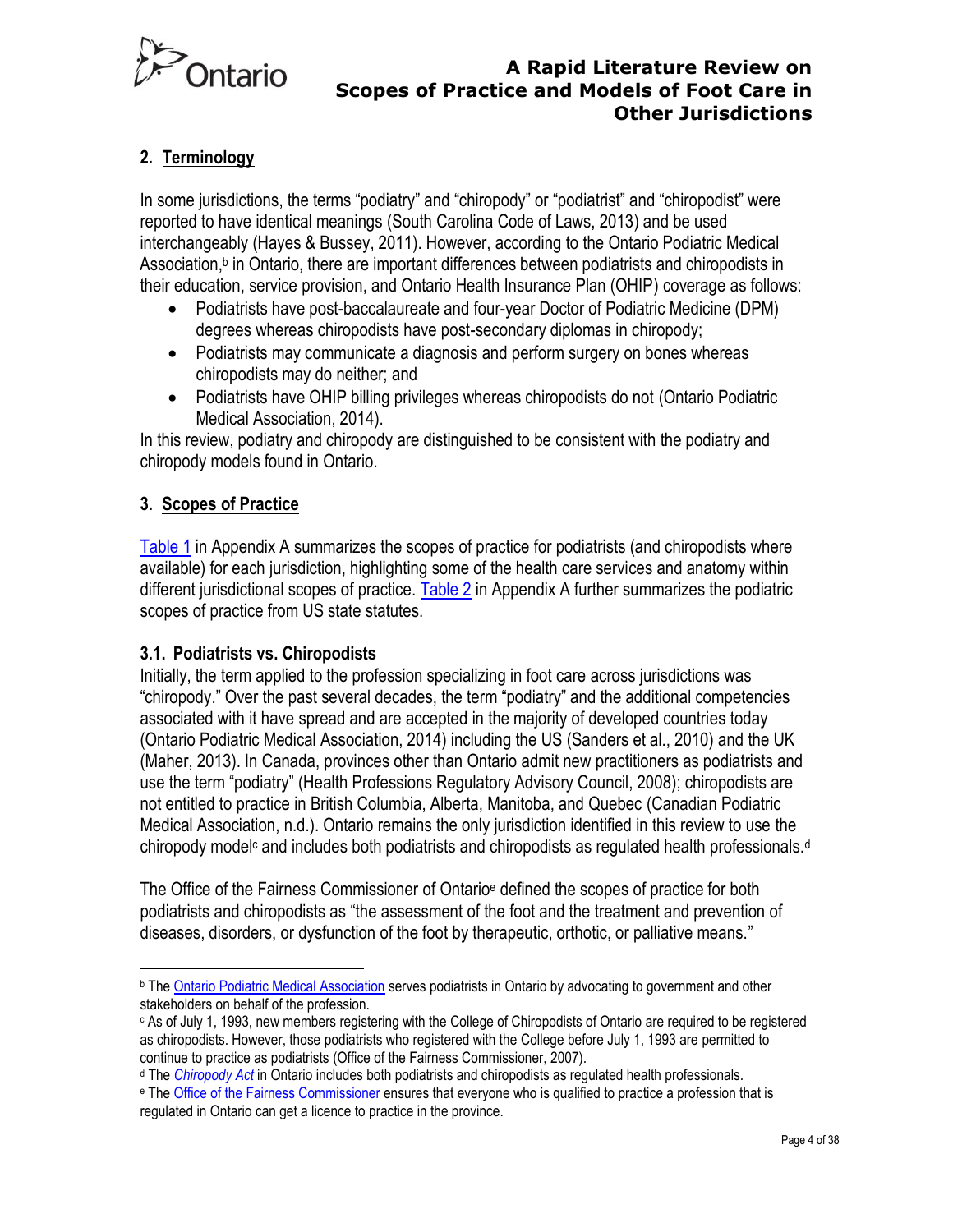

However, while both professions are authorized to prescribe drugs and cut into the subcutaneous tissues of the foot, only podiatrists are allowed to cut into the bony tissues of the forefoot and communicate diagnoses to patients (Office of the Fairness Commissioner, 2007).

#### **3.2. Health Care Services**

Scopes of practice for podiatrists include the prevention, diagnosis, treatment, and palliation of disorders and conditions of the foot (British Columbia Regulation, 2010). Several types of health care services were identified from multiple jurisdictions and summarized below where available.

#### Use of Technologies

The *Health Professions Act* in British Columbia permitted podiatrists to apply X-rays for diagnostic or imaging purposes, employ laser for cutting or destroying tissues, and authorize others to apply ultrasound, electromagnetism, or X-rays (British Columbia Regulation, 2010). In contrast, the South Carolina Legislature restricted podiatrists' right to use X-rays for diagnostic, but not imaging, purposes (South Carolina Code of Laws, 2013).

#### Administration of Anaesthesia

Legal documents from the states of California, South Carolina, and Wisconsin included the administration of local, but not general, anaesthesia in the scopes of practice for podiatrists (Medical Board of California, 2010; South Carolina Code of Laws, 2013; Wisconsin Statutes, 2014). However, in Wisconsin, podiatrists may use a general anaesthetic when it is administered under the direction of a person licensed to practice medicine and surgery (Wisconsin Statutes, 2014). An overview of podiatry by a consultant podiatric surgeon in the UK reported that podiatrists in the UK are also trained and able to administer local anaesthesia (Maher, 2013).

#### Prescription of Drugs

The *Health Professions Act* in British Columbia authorized podiatrists to prescribe, compound, dispense, and administer drugs and inject intravenous fluids (British Columbia Regulation, 2010). An overview of general podiatry (Hayes & Bussey, 2011) and a commentary on podiatric care for early rheumatoid arthritis (Woodburn et al., 2010) by researchers in the UK stated that podiatrists in the UK are also licensed to access and supply antibiotics, analgesics, and steroids.

#### Amputation of the Foot

The Medical Board of California<sup>g</sup> stated that DPMs, with their expertise in the care and preservation of the diabetic foot, may perform partial amputations of the foot (Medical Board of California, 2010). In contrast, the South Carolina Legislature prohibited podiatrists from amputating the foot or toes (South Carolina Code of Laws, 2013).

#### Treatment of Systemic Diseases

The *Health Professions Act* in British Columbia (British Columbia Regulation, 2010) and the South Carolina Legislature (South Carolina Code of Laws, 2013) prohibited any treatment of systemic

<sup>f</sup> The [Health Professions Regulatory Advisory Council \(](http://www.hprac.org/en/projects/resources/hprac-drug-ChiropodyPodiatryJurisdictionalReviewnov08.pdf)2008) reported that in 1993, the practice of podiatry was capped in Ontario, and some surgical privileges including backfoot surgery were removed in the province.

g Th[e Medical Board of California](http://www.mbc.ca.gov/About_Us/Role.aspx) is a state government agency which licenses and disciplines medical doctors in California, US.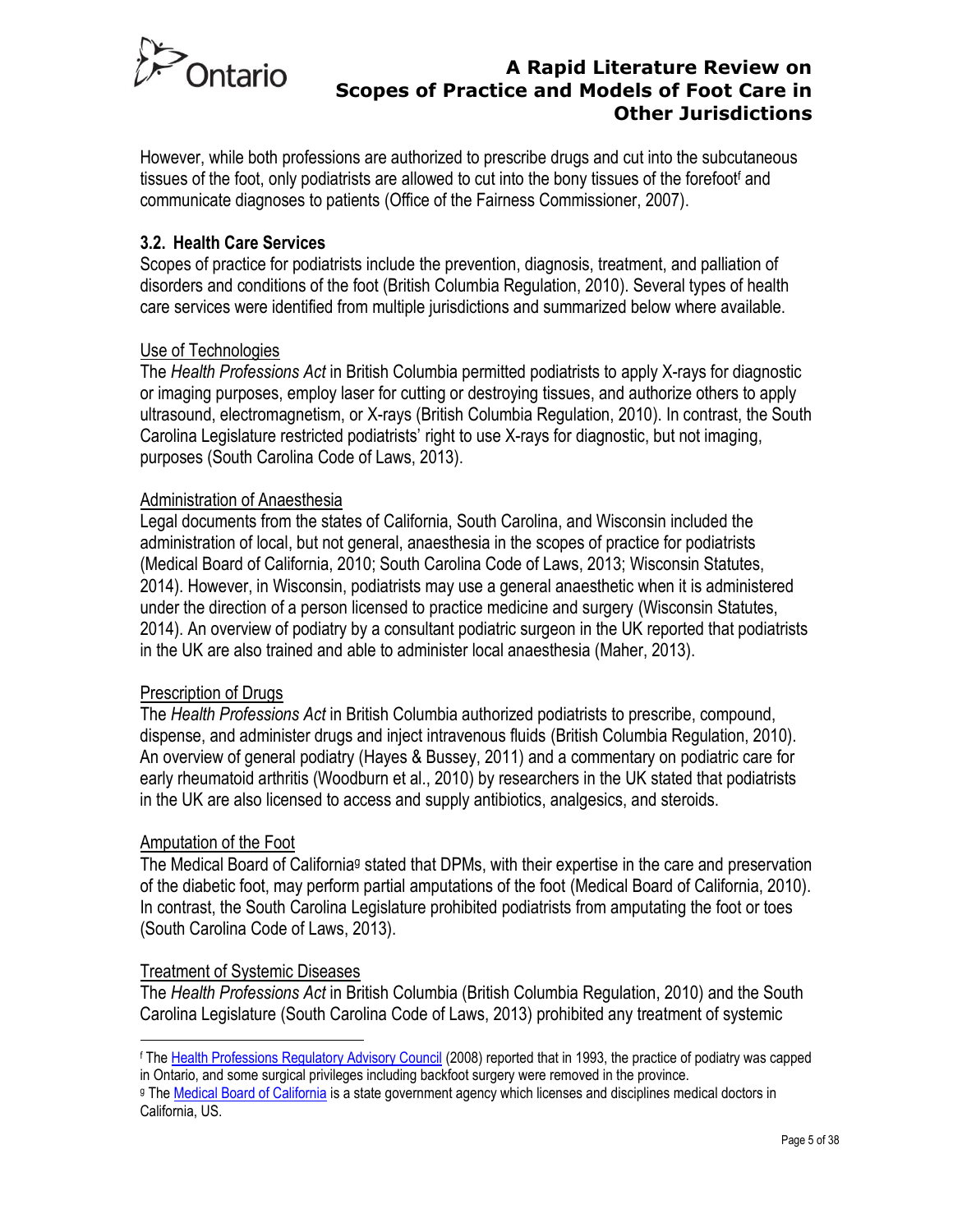

diseases causing manifestations in the foot or lower limb. In contrast, the Australian Podiatry Association of Victoriah stated that podiatrists are able to diagnose and treat any foot- and lower limb-related complications of bone and joint disorders, soft-tissue and muscular pathologies, and neurological and circulatory diseases (Australian Podiatry Association of Victoria, 2002).

#### Treatment of Other Conditions

Podiatrists are also allowed to:

- Manage skin and nail disorders, lower limb soft tissue disorders, and complex wounds and treat bunions, nerve entrapments, and tendon disorders in the UK (Maher, 2013).
- Diagnose and treat lower extremity ulcers and harvest skin grafts from areas above the foot and ankle to treat ulcers in Virginia (American Podiatric Medical Association, 2011).<sup>i</sup>
- Diagnose and treat foot injuries and infections from sports or other activities in Victoria, Australia (Australian Podiatry Association of Victoria, 2002).

#### **Other Health Care Services**

Other podiatric services include:

- Medical history and physical examinations in the state of California (Medical Board of California, 2010; Levy, 2012).
- Setting or casting a fracture of a bone of the foot or lower leg and reducing a dislocation of a joint of the foot or lower leg in British Columbia (British Columbia Regulation, 2010).
- Gait analysis and manufacture and prescription of orthotics in the UK (Maher, 2013).
- Sharp debridement, *i* application of biomechanics, footwear modification and education, neurovascular assessment, and toe pressure measurements in Australia (Butters, 2011).
- Assisting Doctors of Medicine (MDs) and Doctors of Osteopathic Medicine (ODs) in podiatric or non-podiatric surgery in California (Medical Board of California, 2010).

#### **3.3. Anatomy**

Jurisdictions varied with respect to whether their scopes of practice for podiatrists included the foot with or without the ankle and leg as follows:

- The *Health Professions Act* in British Columbia included the foot and the bones, muscles, tendons, ligaments, and other tissues of the lower leg in the services provided by podiatrists (British Columbia Regulation, 2010).
- According to the American Podiatric Medical Association, although the podiatric scopes of practice statutes vary from state to state, all 50 states and the District of Columbia permit the treatment of the foot; 44 states<sup>k</sup> and the District of Columbia also permit the treatment at or above the ankle (American Podiatric Medical Association, n.d.). The American

h Th[e Australian Podiatry Association of Victoria i](http://www.podiatryvic.com.au/Apoda/intro.htm)s an independent, member organization serving both the profession and the community in Victoria, Australia.

i <sup>i</sup> The [American Podiatric Medical Association](http://www.apma.org/workingforyou/content.cfm?ItemNumber=1207&navItemNumber=625) represents podiatrists in the US and provides foot and ankle health information to the public.

<sup>&</sup>lt;sup>j</sup> [Sharp debridement](http://medical-dictionary.thefreedictionary.com/debridement) refers to the use of a scalpel, scissors, or other instruments to cut dead tissue from a wound.

<sup>&</sup>lt;sup>k</sup> The 44 states include all but Alabama, Kansas, Massachusetts, Mississippi, New York, and South Carolina (<u>American</u> [Podiatric Medical Association,](https://www.apma.org/files/FileDownloads/primerforpolicymakers.pdf) n.d.).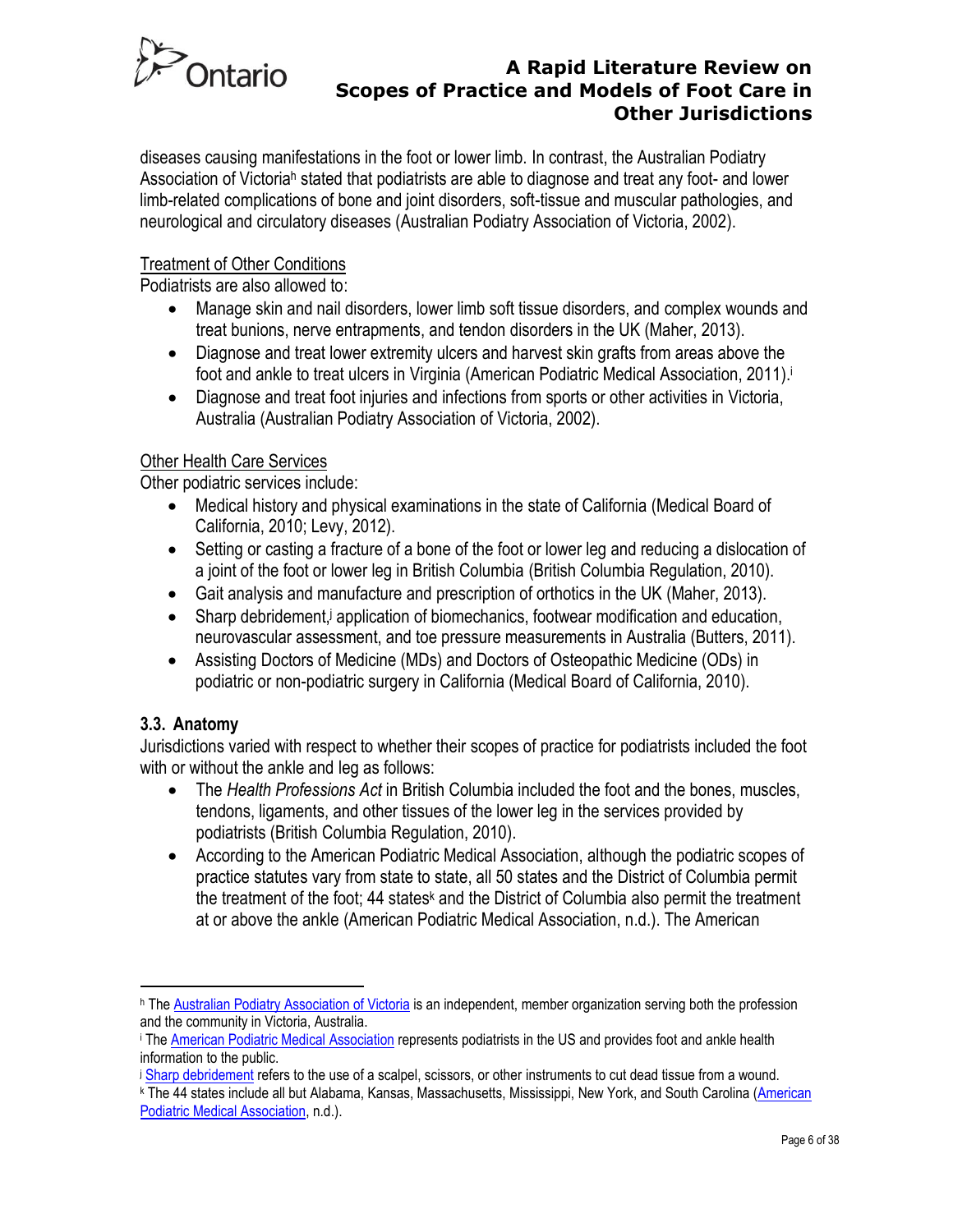

College of Foot and Ankle Surgeons' summarized the states' and District of Columbia's statutes on whether they include:

- o The ankle, leg, or hand;
- $\circ$  The toe and (partial) foot amputation; and
- o General anaesthesia (American College of Foot and Ankle Surgeons, n.d.).<sup>m</sup>

# <span id="page-6-0"></span>**3.4. Change in Scopes of Practice**

According to the American Academy of Orthopaedic Surgeons,<sup>n</sup> the US podiatric community has pushed for the expansion of its scope of practice through state legislative, regulatory, and judiciary means in recent years (American Academy of Orthopaedic Surgeons, 2012). For example, the American Podiatric Medical Association aims to achieve a "uniform scope of practice" by 2015, allowing podiatrists to treat patients in their specialty without restrictions (American Podiatric Medical Association, 2007). Several jurisdictions in the US have changed their scopes of practice:

- In 2014, the state of New York expanded its scope of practice for wound care and surgery:
	- o According to the Office of the Professions in the New York State Education Department,<sup>o</sup> effective February 17, 2014, podiatrists are no longer restricted to wound care on the foot but may treat wounds if they are near and related to a wound on the foot (New York State Education Department, 2014a).
	- $\circ$  The Office of the Professions also stated that the Laws of 2012 expanded the scope of practice for podiatry on ankle surgery privileges, enabling podiatrists holding the privileges to perform certain procedures they had not previously been authorized to perform (New York State Education Department, 2014b).
- According to the American Podiatric Medical Association, effective July 1, 2011, podiatrists in the state of Virginia are authorized to access areas above the foot and ankle to harvest skin grafts in the treatment of ulcers (American Podiatric Medical Association, 2011).
- In litigation that began in 2002, the Texas Medical Association (TMA)<sup>q</sup> and the Texas Orthopaedic Association (TOA)<sup>r</sup> challenged the definition of the foot that was expanded by the Texas State Board of Podiatric Medical Examiners (TSBPME)<sup>s</sup> to include the ankle (Reddy, 2005). In 2010, the TMA reported on the Texas Supreme Court's decision on the eight-year legal case to reject the TSBPME's change in the definition of the foot that would

<sup>l</sup> The [American College of Foot and Ankle Surgeons](http://www.acfas.org/About-Us/About-Us/) is a professional society of foot and ankle surgeons founded in 1942 that addresses the concerns of foot and ankle surgeons in the US.

<sup>m</sup> The American College of Foot and Ankle Surgeons provided no date for the summary of the podiatric scopes of practice from the statues [\(American College of Foot and Ankle Surgeons,](http://www.acfas.org/Health-Policy-and-Advocacy/Scope-of-Practice/State-Scope-of-Practice-Laws/) n.d.). Therefore, it is unclear which of the two sources – the American Podiatric Medical Association and the American College of Foot and Ankle Surgeons – presented the most recent information.

n The [American Academy of Orthopaedic Surgeons](http://www.aaos.org/about/about.asp) provides musculoskeletal education to orthopaedic surgeons and others across the US and international jurisdictions.

<sup>&</sup>lt;sup>o</sup> The [New York State Education Department](http://www.op.nysed.gov/aboutop.htm) administers professional regulation in the state of New York through its Office of the Professions.

**P For the definition of the ankle and the detailed description of the ankle surgery privileges, see Podiatric Ankle Surgery** [Privileges \(](http://www.op.nysed.gov/prof/pod/anklesurgery.htm)New York State Education Department, 2014b).

q Th[e TMA](http://www.texmed.org/Who_Is_TMA.aspx) represents the physicians and medical student members across the state of Texas.

Th[e TOA r](http://www.toa.org/)epresents the public policy interests of orthopaedic surgeons in the state of Texas.

<sup>&</sup>lt;sup>s</sup> The **TSBPME** licenses podiatric physicians and regulates the practice of podiatric medicine in the state of Texas.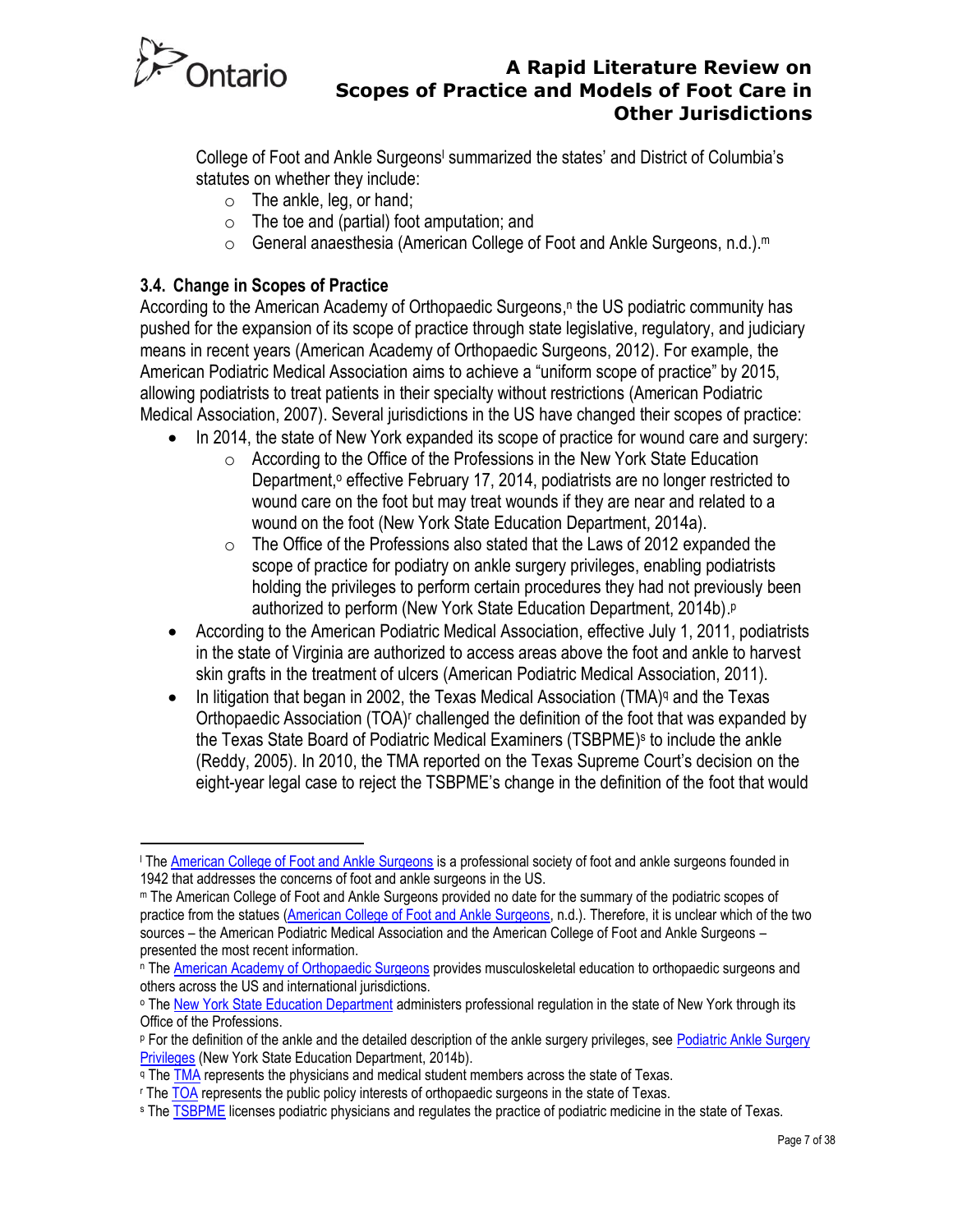

have allowed podiatrists to perform procedures on the bones and tissues of the lower leg below the knee cap, including fractures that extend into the ankle joint (Conde, 2010).

The American Academy of Orthopaedic Surgeons cautioned against the expanded scopes of practice for podiatry in some states by noting that all DPMs with or without post-graduate residency or surgical training are now legally allowed to treat ankles and lower legs, contributing to variations in the skills of licensed practitioners (American Academy of Orthopaedic Surgeons, 2012).

#### **3.5.Senior Care**

Two narrative reviews on podiatry by medical professionals and/or researchers in the UK reported that older people are afflicted with foot programs in greater proportions compared to younger people (Vernon et al., 2011; Mandy, 2008). Often associated with the musculoskeletal system, foot problems can affect the mobility of older people who may have already-reduced mobility or other medical problems affecting the foot, such as diabetes, and are unable to take care of their own feet (Vernon et al., 2011). The authors noted that the provision of foot care for older people can improve their mobility, independence, and quality of life (Vernon et al., 2011; Mandy, 2008).

However, a Letter to the Editor by medical professionals (Dindyal et al., 2009) and a commentary on supporting older people with foot care by a Health and Social Care Policy manager (Ellis, 2006) in the UK stated that public funding for basic foot care (e.g., toenail cutting) by the National Health Service (NHS) is only available for people with diabetes or heart problems or who are at increased risk of infections, leaving the rest of the population to tend to their own feet. The authors further identified long, unkempt toenails as a frequent cause of or contributor to falls in older people, who may find it difficult to maintain their foot hygiene from a lack of strength, arthritic hips, and neglect due to dementia, and noted the need for training and special tools for cutting older people's tough toenails.

#### **3.6. Allied Health Professionals vs. Physicians**

Conflicts were identified in the US between podiatry and other medical professions in defining their scopes of practice and medical boundaries. For example:

- A historical overview of podiatry by a DPM in the US stated that podiatry has allegedly antagonized the physician profession for decades with their pursuit of an unrestricted medical license (Levy, 2012). For example, the legal case in the state of Texas over the definition of the foot highlights one such conflict (see [Section 3.4,](#page-6-0) above).
- An overview of podiatric medicine by the Deputy Executive Director of the American Podiatric Medical Association noted that while the scopes of practice for MDs and ODs are determined solely by their education, training, and experience, those of DPMs are determined by state laws and often influenced by politics (Levrio, 2009).

Others noted that podiatry has succeeded as a medical profession in establishing its niche:

 Two commentaries by chiropractors and/or researchers in the US (Murphy et al., 2008) and the UK (Nancarrow & Borthwick, 2005) stated that podiatry established itself as a respected and integrated health care profession despite the difficulties of encroaching on the traditional territory of the well-established orthopaedics. In fact, DPMs in the US were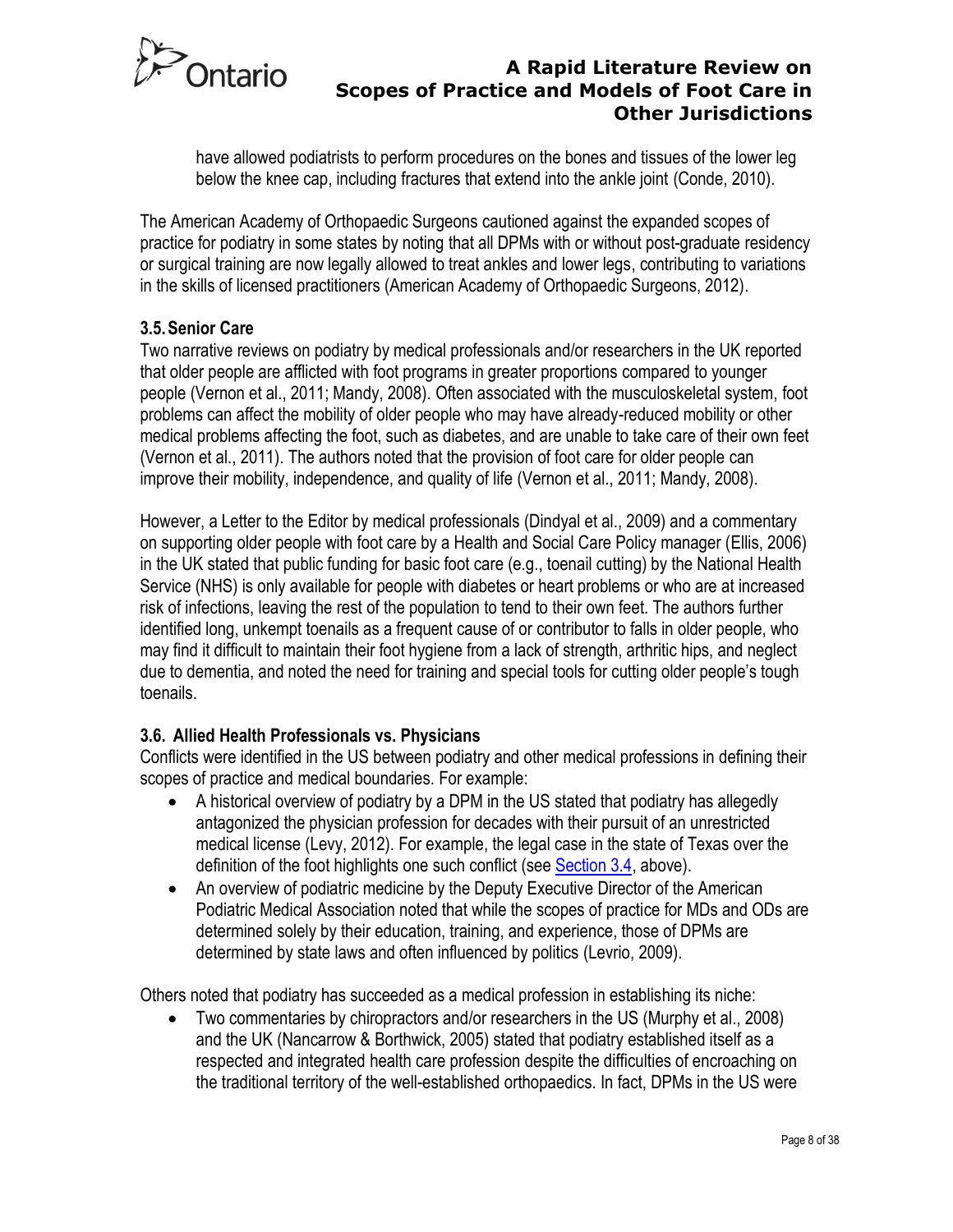

included in Medicare as physicians within the scope of their practice in 1968 and granted practice privileges in hospitals in 1977 (Levy, 2012).

 A 2009 Australian study compared the workload of podiatric surgeons in the private sector to that of orthopaedic surgeons in the public sector for the provision of great toe joint surgery which is traditionally accepted as an area of expertise for the medically-trained orthopaedic surgeons. The authors found that podiatric surgeons performed the surgery 2- 16 times more often compared to orthopaedic surgeons and suggested extending the role of podiatric surgeons within the Australian public sector (Gilheany & Robinson, 2009).

#### **4. Models of Care**

#### **4.1. Multidisciplinary and Integrated Care**

The need for and/or existence of multidisciplinary and integrated settings for delivering foot care and the importance of podiatrists in these settings were recognized in several jurisdictions:

- According to the Australian Podiatry Association of Victoria, podiatrists establish and maintain collaborative relationships with other health care providers, often within a sitebased, multidisciplinary team (Australian Podiatry Association of Victoria, 2002).
- A report by the Department of Health in Western Australia stated that integrated teams consisting of medical, surgical, nursing, podiatry, and allied health professionals have been shown to help heal wounds and ulcers, diminish the incidence of amputations, and improve the prognosis for limb salvage (Government of Western Australia, 2010).
- According to an Australian pilot study, previous studies had found that: 1) podiatrists were valuable core team members in high-risk foot care services at a number of tertiary institutions; and 2) high-risk foot services were found in all major hospitals within Melbourne and Victoria (Butters, 2011).
- The importance of podiatrists in multidisciplinary teams were also recognized in diabetes care in the UK (National Institute for Health and Care Excellence, 2004) and the care for rheumatology in the UK (Juarez et al., 2010; Woodburn et al., 2010) and New Zealand (Rome et al., 2013; Rome et al., 2009).

Several documents were identified that discussed different practice settings for podiatrists:

- The results of a 2007 survey of podiatrists conducted by the American Podiatric Medical Association showed that individual practice has decreased over the years (61% in 1996 to 50% in 2007 among the surveyed podiatrists). Of the surveyed podiatrists, 19% were in a podiatric medical group, 16% were in a partnership, 7% were in a multi-specialty group, and 2% were in an orthopaedic group (Al Fisher Associates, 2007).
- An overview of podiatric medicine by the Deputy Executive Director of the American Podiatric Medical Association stated that podiatrists serve on the staffs of hospitals and other facilities and collaborate with other professionals whether the podiatrists practice individually or in a group (Levrio, 2009).
- A UK study on the integration of podiatric surgery within an orthopaedic department contrasted the US system (where podiatric surgeons increasingly operate in orthopaedic departments) with the UK system (where combined podiatric and orthopaedic units only exist in isolated pockets) (Armanasco et al., 2012).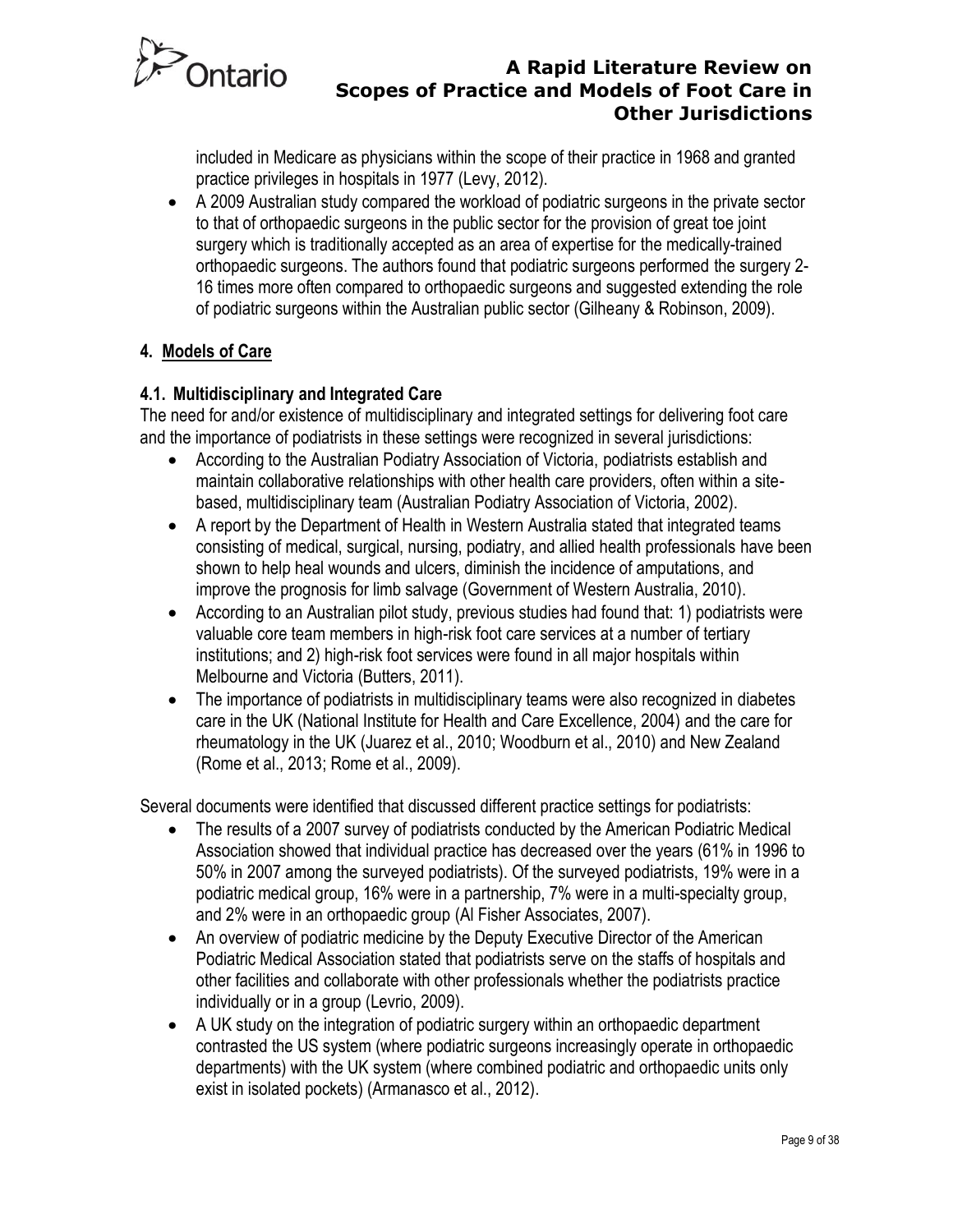

#### **4.2.Diabetes Care**

Several important elements in providing diabetic foot care were identified and summarized below.

#### **Disciplines**

The importance of multidisciplinary approaches was also recognized for diabetic foot care:

- An overview of podiatry in diabetic limb salvage (i.e., the preservation of a functional foot without the need for a prosthesis) by medical professionals in the US stated that podiatrists' surgical skills and understanding of the biomechanics of the foot and ankle are important for a multidisciplinary approach to diabetic limb salvage (Kim et al., 2012).
- A position statement by Diabetes UK<sup>t</sup> reported that variations in the coordination of foot care services leading to late referrals contribute to large variations in amputation rates across England and supported the provision of foot care services by multidisciplinary teams (Diabetes UK, 2013).

Several documents identified disciplines that are important for multidisciplinary approaches:

- A joint statement from the Society for Vascular Surgery<sup>u</sup> and American Podiatric Medical Association identified vascular surgeons and podiatrists as essential components of multidisciplinary diabetic foot care teams along with orthopaedic surgeons, microbiologists, endocrinologists, physiotherapists, pedorthists, and orthotists w (Sumpio et al., 2010).
- A historical perspective on team approaches to amputation prevention of the diabetic foot by medical professionals in the UK stated that specialized diabetic foot clinics need to be able to obtain rapid vascular, podiatric, and orthopedic opinions and arrange for emergency admissions to the hospital (Sanders et al., 2010). The Scottish Diabetes Foot Action Group recommended that foot clinics also have access to diabetes specialist nurses and dietitians and be clear in their referral routes (Leese et al., 2011).
- An Australian study describing a multi-organization podiatric model of care for people with diabetes also identified the need to involve general practitioners (GPs) who can coordinate the management of people with diabetes (Perrin et al., 2012).

#### Risk Classification

In several jurisdictions, people with diabetes are classified based on their risk of foot diseases so that foot care can be provided by an appropriate health care professional at a frequency appropriate to the patients' needs (Health Service Executive, 2011) and that the limited number of podiatrists can be allocated to those who most need podiatrists' skills (Leese et al., 2011).

• The Irish Health Service Executive<sup>x</sup> used an adapted version of the National Institute for Clinical Excellence (NICE)<sup>y</sup> guidelines to classify people with diabetes into low, moderate, or high risk for their National Diabetes Programme (Health Service Executive, 2011):

<sup>&</sup>lt;sup>t</sup> [Diabetes UK i](http://www.diabetes.org.uk/About_us/Who_we_are/)s a diabetes charity across the UK.

In Th[e Society for Vascular Surgery i](http://www.vascularweb.org/about/Pages/default.aspx)s a not-for-profit professional medical society that advocates for vascular surgeons and other medical professionals who work in vascular diseases across the US.

v [Pedorthists](http://www.pedorthic.ca/?) are foot orthotic and orthopaedic footwear experts.

<sup>w</sup> [Orthotists](http://www.sickkids.ca/childrensorthoticsclinic/who-we-are/certified-orthotist/index.html) are professionals specifically trained and educated to design, fabricate, and fit orthoses.

x Th[e Health Service Executive p](http://www.hse.ie/eng/)rovides all public health services in hospitals and communities across Ireland.

y Th[e NICE](http://www.nice.org.uk/aboutnice/whoweare/who_we_are.jsp) provides national guidance and advice to improve health and social care in the UK.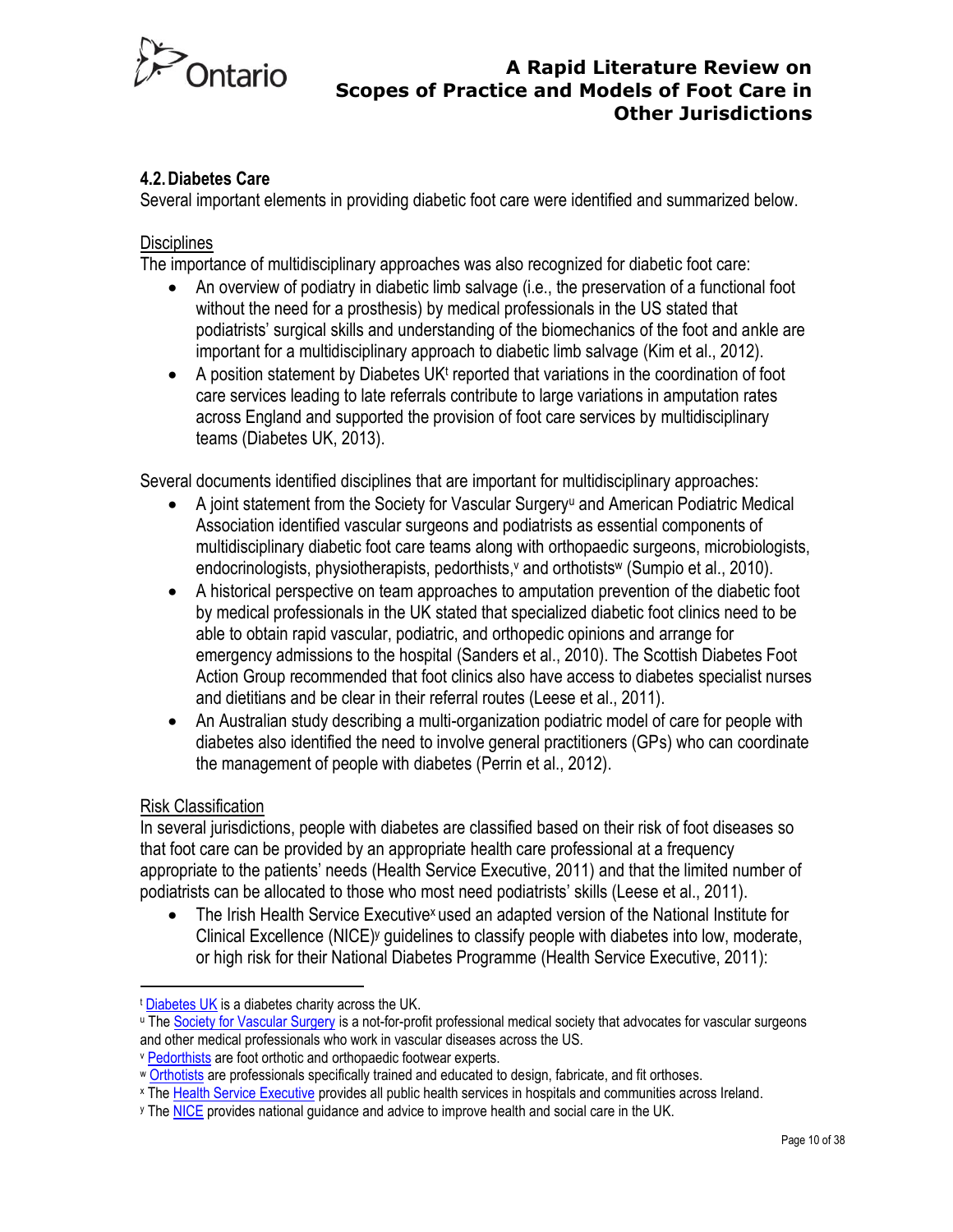

- $\circ$  Patients at low risk of diabetic foot diseases are to be managed preventatively through annual screening and regular foot examinations by primary care nurses (i.e., practice, community-registered, public health, or senior-care nurses).
- o Patients at moderate risk of diabetic foot diseases are to be referred by GPs to podiatrists either in the community or a hospital for an annual review and remain under the clinical governance of GPs and podiatrists or a hospital clinic with a foot protection team consisting of representatives from diabetes consultants, diabetes nurse specialists, and podiatrists based in the community or a hospital.
- $\circ$  Patients at high risk of diabetic foot diseases are to be seen at least annually by, and remain under the governance of, a diabetes foot protection team.
- $\circ$  Active diabetic foot diseases (e.g., active foot ulcer) are to be managed by a multidisciplinary specialist foot care team, comprising an endocrinologist, diabetes nurse specialist, senior podiatrist, and other podiatrists, in conjunction with vascular surgery, orthopaedics, and orthotics input as required.
- Similar classification systems were identified in Scotland (se[e Figure 1](#page-19-0) in Appendix A for the stratification scheme) (Leese et al., 2011) and Australia (se[e Table 3](#page-18-0) in Appendix A for the classification systems in Ireland and Australia) (Perrin et al., 2012).

#### Timely Care

Some documents identified the need to provide timely foot care services to people with diabetes.

- A 2003 commentary on foot diseases and assessments for people with diabetes by medical professionals in the UK noted that when new ulceration occurs, the patient should be referred to podiatry or a foot care team within 24 hours (Duncombe et al., 2003).
- According to a 2009 narrative review on models of care in diabetic foot ulcers by medical professionals in the UK, the NICE also recommended that all patients with a new foot care emergency (e.g., new ulceration, swelling, discoloration) be referred to a multidisciplinary foot care team within 24 hours. However, the authors stated that not all hospitals have a multidisciplinary foot care team and even when such a team exists, it is not always possible to gain access within the 24-hour timeframe (Ndip & Jude, 2009).

#### **4.3. Payment Models**

Several jurisdictions provide some public funding for foot care:

- According to the Ontario Podiatric Medical Association, in 1980 podiatrists provided services in their clinics primarily on a fee-for-service basis under OHIP whereas chiropodists were mainly employed in hospitals and other health care institutions on a salaried basis in Ontario (Ontario Podiatric Medical Association, 2014). Today less than 20% of Ontario chiropodists practice in hospitals, community health centres, and in other publicly-funded health care delivery institutions; the vast majority of them practice in private clinics (Health Professions Regulatory Advisory Council, 2014).<sup>2</sup>
- Medicare in the US (Levy, 2012) and the NHS in the UK (Kilmartin, 2002; Turbutt, 1994 as cited in Gilheany & Robinson, 2009) provide public funding for podiatry. In both countries,

<sup>z</sup> This information was obtained from a comment submitted by the Ontario Podiatric Medical Association to Ontario's Health Professions Regulatory Advisory Council during a stakeholder consultation period in 2014 (Health Professions Regulatory Advisory Council, 2014).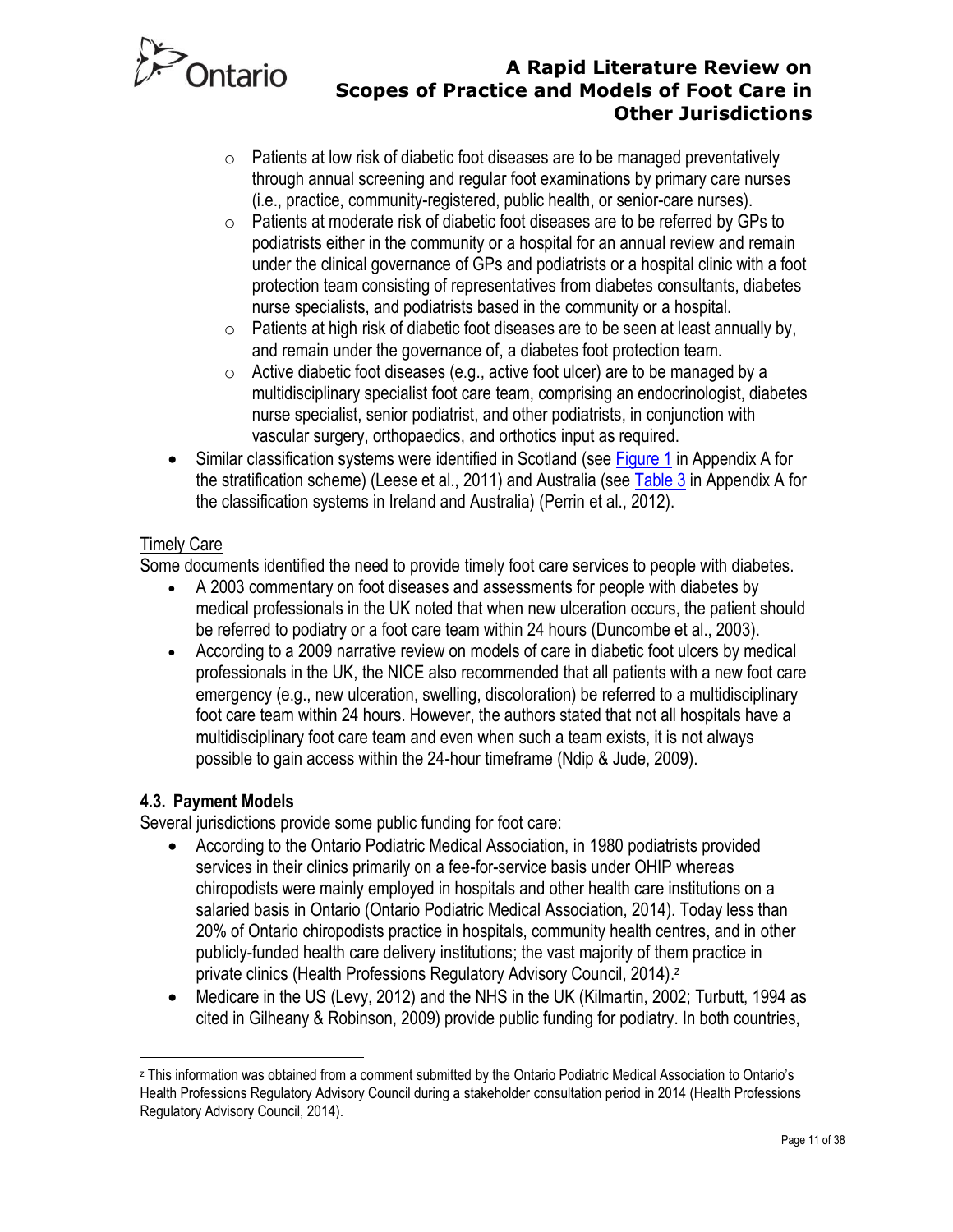

podiatric surgery may be incorporated into the public sector through independent units or within general surgical or orthopaedic units (Gilheany & Robinson, 2009).

- An Australian study describing a multi-organization podiatric model of care for people with diabetes stated that podiatric services in Australia are provided by a combination of public health services and the private sector (Perrin et al., 2012). According to a 2010 report by the Department of Health in Western Australia, the majority of podiatrists (84-90%) work in the private sector. Access to podiatrists in the public sector (10-16%) was noted as severely limited by excess demand and relatively low staffing, requiring clinics to implement strict eligibility and discharge criteria (Government of Western Australia, 2010). aa
- A 2009 Australian study on the utilization of podiatric services stated that starting in 2004, allied health services including those of podiatry were eligible for Medicare rebates through the Enhanced Primary Care programbb for patients with chronic conditions or complex care needs. The authors reported a marked increase in the number of podiatric consultations provided from 2004 to 2008 (Menz, 2009).
- A 2005 overview of health benefits by researchers in Denmark stated that foot care is partially covered by public funds and requires referrals from GPs (Bilde et al., 2005). $\infty$

aa The statistics were results from the 2007 Podiatry Labour Force Survey as cited in the 2010 Government of Western Australia report.

bb The Enhanced Primary Care chronic disease management program is coordinated by the patient's GP who prepares a management plan, initiates the referrals to allied health professionals, and reviews progress every six months. A maximum of five allied health services are allowed per calendar year (Menz, 2009).

 $\infty$  The authors referred to the type of providers as chiropodists instead of podiatrists (Bilde et al., 2005). No information was found on whether Denmark applies the podiatry or chiropody model.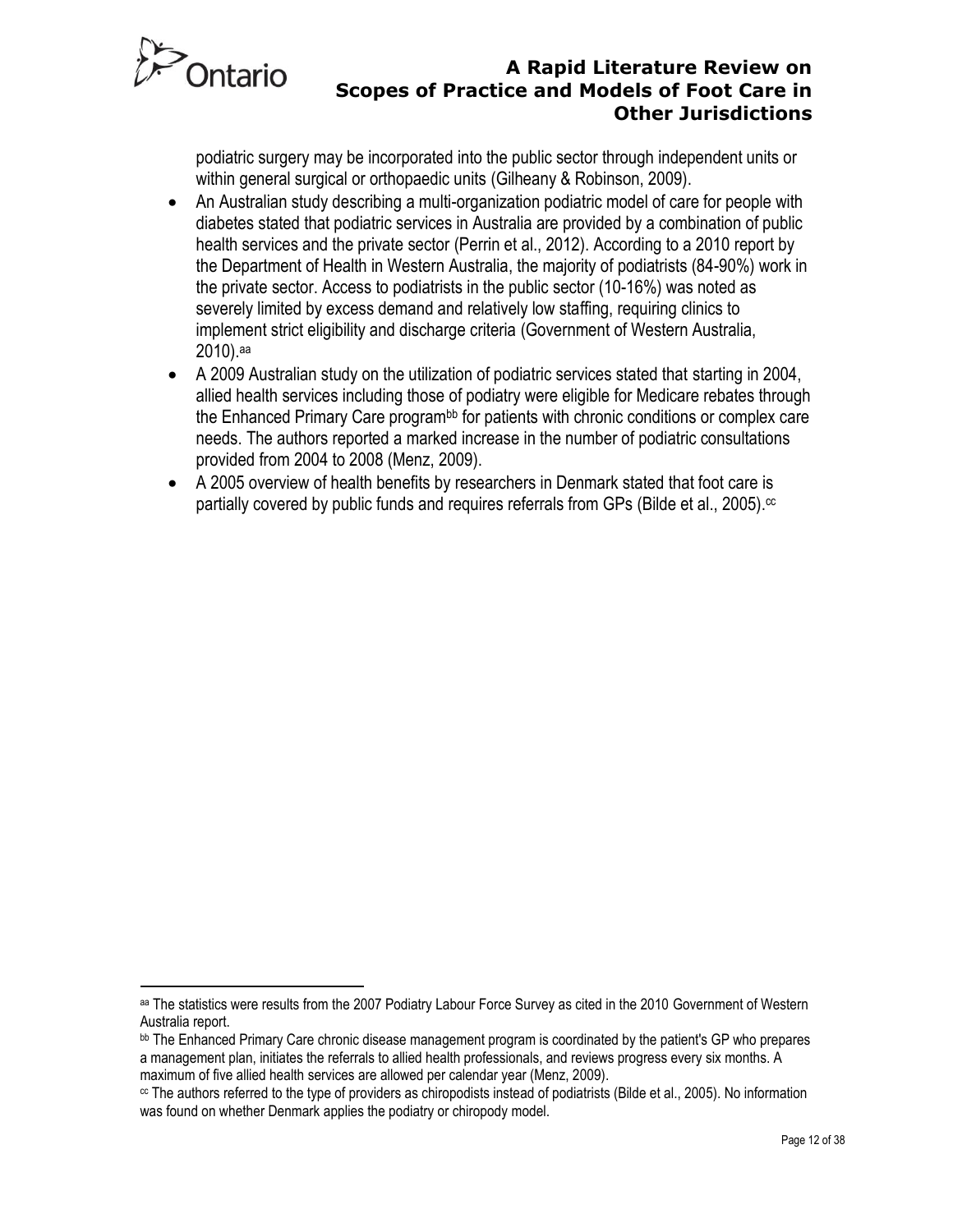

# **APPENDIX A**

#### **Table 1. Scopes of Practice for Podiatrists and Chiropodists in Different Jurisdictions**

<span id="page-12-0"></span>

| <b>Jurisdiction</b> | <b>Scope of Practice</b>                                                                                                                                                                                                                                                                                                                                                                                                                                                                                                                                                                                                                                                                                                                                                                                                                                                                                                                                                                                  |
|---------------------|-----------------------------------------------------------------------------------------------------------------------------------------------------------------------------------------------------------------------------------------------------------------------------------------------------------------------------------------------------------------------------------------------------------------------------------------------------------------------------------------------------------------------------------------------------------------------------------------------------------------------------------------------------------------------------------------------------------------------------------------------------------------------------------------------------------------------------------------------------------------------------------------------------------------------------------------------------------------------------------------------------------|
| Ontario             | The scope of practice for both podiatrists and chiropodists is the assessment of the foot and the treatment and prevention of diseases, disorders, or dysfunction of<br>the foot by therapeutic, orthotic, or palliative means. Chiropodists are authorized to prescribe drugs designated in the regulations, cut into the subcutaneous<br>tissues of the foot, and administer, by injection into the foot, a substance designated in the regulations. Podiatrists have the same authorized functions as<br>chiropodists listed above, but they are also authorized to cut into the bony tissues of the forefoot <sup>dd</sup> and communicate diagnoses (Ontario Podiatric Medical<br>Association, 2014; Baumann & Blyth, 2009; Office of the Fairness Commissioner, 2007).                                                                                                                                                                                                                              |
| <b>British</b>      | "Podiatric medicine" means the health profession in which a person provides the services of prevention, treatment, and palliation of diseases, disorders, and                                                                                                                                                                                                                                                                                                                                                                                                                                                                                                                                                                                                                                                                                                                                                                                                                                             |
| Columbia            | conditions of the foot and the bones, muscles, tendons, ligaments, and other tissues of the lower leg that affect the foot or foot function. However, it does not<br>include any treatment of the foot or lower leg that may affect the course of treatment of a systemic disease unless the treatment of the foot or lower leg is provided<br>in collaboration with a medical practitioner.                                                                                                                                                                                                                                                                                                                                                                                                                                                                                                                                                                                                              |
|                     | A podiatrist may do any of the following:<br>Make a diagnosis identifying, as the cause of signs or symptoms of the individual, a disease, disorder, or condition of the foot or lower leg;<br>Perform a procedure on tissue below the dermis of the foot or lower leg;<br>Set or cast a fracture of a bone of the foot or lower leg;<br>Reduce a dislocation of a joint of the foot or lower leg;<br>Administer intravenous fluids by injection;<br>For the purpose of arthroscopic surgery (i.e., surgery using an endoscope that is inserted through an incision near a joint and used for the visual<br>examination, diagnosis, and treatment of the interior of a joint) <sup>ee</sup> of the ankle, put an instrument or a device, hand, or finger into an artificial opening into the<br>body;<br>Apply:<br>$\circ$ Laser, for the purpose of cutting or destroying tissue; or<br>○ X-rays, for diagnostic or imaging purposes, excluding X-rays for the purpose of computerized axial tomography; |
|                     | Issue an instruction or authorization for another person to apply, to a named individual:<br>$\circ$ Ultrasound for diagnostic or imaging purposes, excluding any application of ultrasound to a fetus;<br>$\circ$ Electromagnetism for the purpose of magnetic resonance imaging; or                                                                                                                                                                                                                                                                                                                                                                                                                                                                                                                                                                                                                                                                                                                     |

dd Th[e Health Professions Regulatory Advisory Council](http://www.hprac.org/en/projects/resources/hprac-drug-ChiropodyPodiatryJurisdictionalReviewnov08.pdf) (2008) reported that in 1993, the practice of podiatry was capped in Ontario, and some surgical privileges including backfoot surgery were removed in the province.

ee Medical definitions were interpreted using three online dictionaries (i.e.[, Merriam-Webster,](http://www.merriam-webster.com/) [Free Dictionary,](http://www.thefreedictionary.com/) [Dictionary.com\)](http://dictionary.reference.com/) and additional sources identified through Google searches.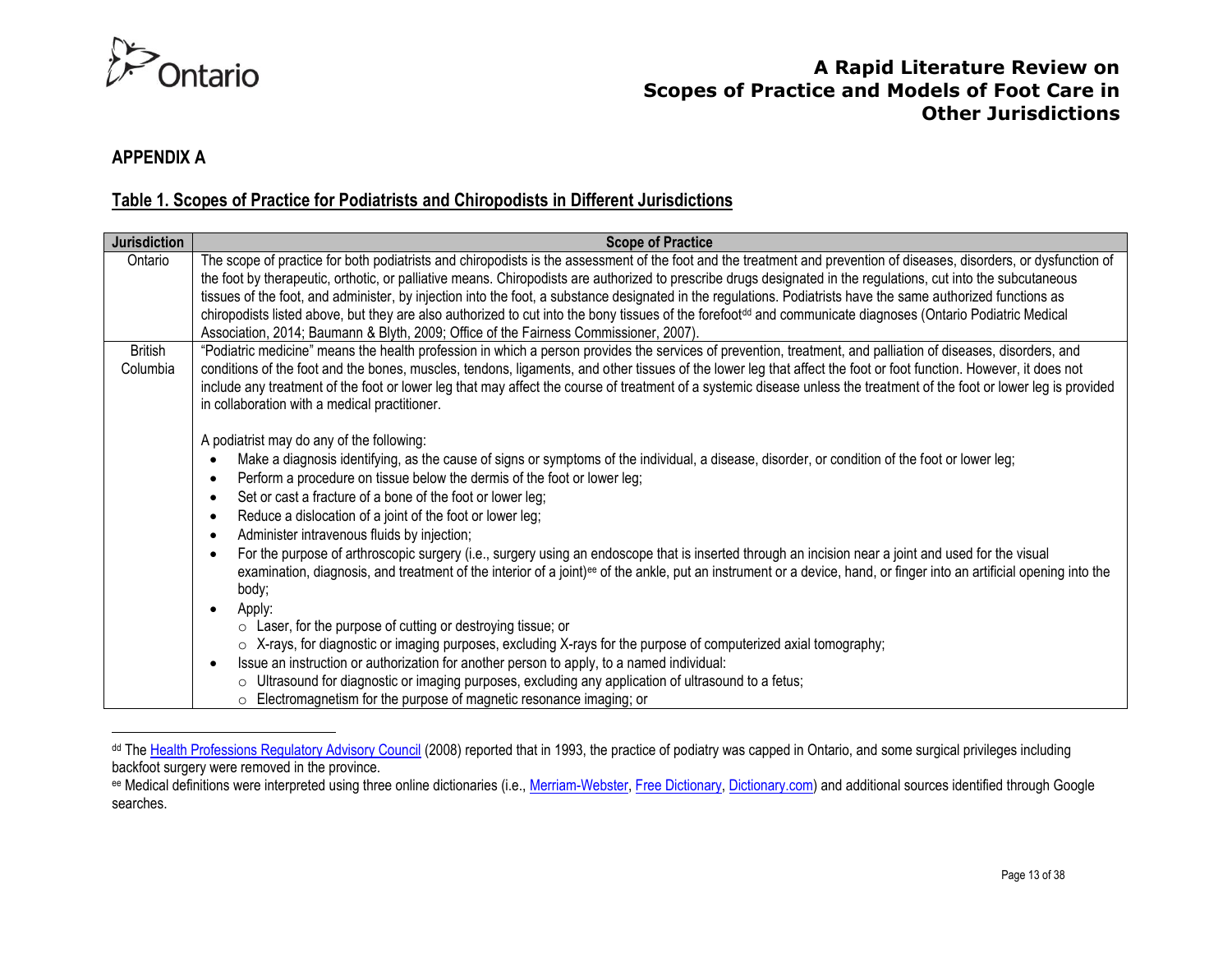

|             | $\circ$ X-rays for diagnostic or imaging purposes, including X-rays for the purpose of computerized axial tomography;                                                   |
|-------------|-------------------------------------------------------------------------------------------------------------------------------------------------------------------------|
|             | With respect to a drug specified in Schedule I or II of the Drug Schedules Regulation, B.C. Reg. 9/98:                                                                  |
|             | $\circ$ Prescribe the drug;                                                                                                                                             |
|             | $\circ$ Compound the drug;                                                                                                                                              |
|             | $\circ$ Dispense the drug; or                                                                                                                                           |
|             | $\circ$ Administer the drug by any method;                                                                                                                              |
|             | Conduct challenge testing for allergies:                                                                                                                                |
|             | ○ That involves injection, scratch tests, or inhalation, if the individual being tested has not had a previous anaphylactic reaction (i.e., a severe, whole-body        |
|             | allergic reaction to a chemical that has become an allergen); or                                                                                                        |
|             | $\circ$ By any method, if the individual being tested has had a previous anaphylactic reaction (British Columbia Regulation, 2010).                                     |
| Manitoba    | The practice of podiatry is the use of medical, physical, or surgical methods to prevent, diagnose, and treat ailments, diseases, deformities, and injuries of the      |
|             | human foot but does not include treatment of systemic disease, except for the local manifestations in the foot. For the purpose of the Podiatrists Act, the human       |
|             | foot includes the articulation of the tibia and fibula (i.e., the two bones of the lower leg from the knee to the ankle) with the bones of the foot and the muscles and |
|             | tendons directly affecting foot function. Subject to the regulations, in the course of practicing podiatry, a podiatrist may:                                           |
|             | Cut into the subcutaneous, ligamentous, and bony tissues of the foot and the tendons directly affecting the function of the foot;                                       |
|             | Inject substances into the foot; and                                                                                                                                    |
|             | Prescribe drugs (Manitoba Laws, 2001).                                                                                                                                  |
| California  | Doctors of Podiatric Medicine (DPMs) are licensed under Section 2472 of the State Medical Practice Act to assist Doctors of Medicine and Doctors of Osteopathic         |
|             | Medicine in any surgery – podiatric or non-podiatric – in addition to performing foot and ankle surgeries. In addition, DPMs may:                                       |
|             | Perform full-body history and physical examinations in any setting for any patient.                                                                                     |
|             | Perform partial amputations of the foot as far as proximal with the Chopart's joint (i.e., the joint between two rows of bones in the tarsus (i.e., the ankle) that     |
|             | divides the foot as the forefoot and backfoot).                                                                                                                         |
|             | Administer intravenous sedation, although the administration of general anaesthesia may only be performed by an anaesthesiologist or certified registered               |
|             | nurse anaesthetist (Medical Board of California, 2010).                                                                                                                 |
| Connecticut | "Podiatric medicine" means the diagnosis and treatment, including medical and surgical treatment, of ailments of the foot and the anatomical structures of the foot     |
|             | and the administration and prescription of drugs incidental thereto. According to Connecticut state law, podiatric medicine shall include treatment of local            |
|             | manifestations of systemic diseases as they appear on the foot. A doctor of podiatric medicine, licensed pursuant to Chapter 375 (Podiatry) of Title 20                 |
|             | (Professional and Occupational Licensing, Certification, Title Protection and Registration. Examining Boards) of the General Statutes of Connecticut, may               |
|             | prescribe, administer, and dispense drugs and controlled substances (Connecticut Statutes, n.d.).                                                                       |
| Georgia     | "Podiatric medicine," which includes chiropody, podiatry, and podiatric medicine and surgery, means that portion of the practice of medicine identified by the acts     |
|             | described in any one or more of the following:                                                                                                                          |
|             | Charging a fee or other compensation, either directly or indirectly, for any history or physical examination of a patient in a person's office or in a hospital,        |
|             | clinic, or other similar facility prior to, incident to, and necessary for the diagnosis and treatment, by primary medical care, surgical, or other means, of           |
|             | diseases, ailments, injuries, or abnormal conditions of the human foot and leg;                                                                                         |
|             | Holding oneself out to the public, either directly or indirectly, as being engaged in the practice of podiatric medicine;                                               |
|             | Displaying or using a title or abbreviation such as "Doctor of Podiatric Medicine," "D.P.M.," "Foot Doctor," "Foot Specialist," "Foot Surgeon," "Foot and Ankle         |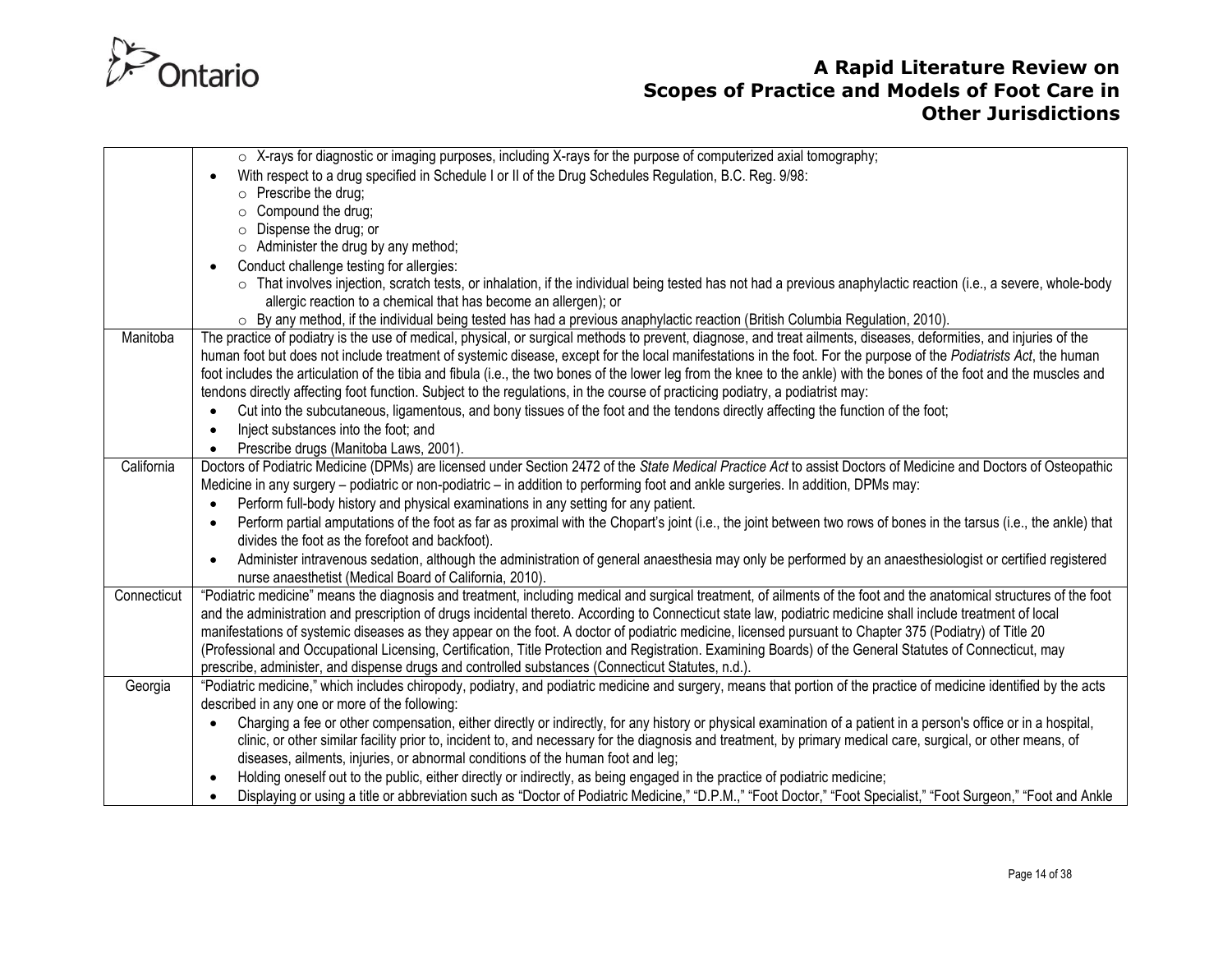

|          | Surgeon," or other letters, designations, or symbols or signs of any type which expressly or implicitly indicate to the general public that the user renders<br>treatment to the foot, ankle, and leg under the provisions of Chapter 35 (Podiatry Practice) of Title 43 (Professions and Businesses) of the Georgia Code;<br>Performing surgery on the foot or leg of a patient, except that when such surgery is performed under general anaesthesia it shall be permissible only when<br>said surgery is performed at a facility permitted and regulated as a hospital or ambulatory surgical treatment centre under Article 1 (Regulation of Hospitals<br>and Related Institutions) of Chapter 7 (Regulation and Construction of Hospitals and Other Health Care Facilities) of Title 31 (Health) of the Georgia Code<br>and when said general anaesthesia is administered under the direction of a duly licensed physician;<br>Performing amputations of the toe; or<br>$\bullet$<br>Performing amputations distal to and including the tarsometatarsal joint (i.e., the joint between tarsal and metatarsal bones) in the foot but only when |
|----------|----------------------------------------------------------------------------------------------------------------------------------------------------------------------------------------------------------------------------------------------------------------------------------------------------------------------------------------------------------------------------------------------------------------------------------------------------------------------------------------------------------------------------------------------------------------------------------------------------------------------------------------------------------------------------------------------------------------------------------------------------------------------------------------------------------------------------------------------------------------------------------------------------------------------------------------------------------------------------------------------------------------------------------------------------------------------------------------------------------------------------------------------------|
|          | performed in a facility permitted and regulated as a hospital or ambulatory surgical treatment centre under Article 1 of Chapter 7 of Title 31 and when<br>performed by a podiatrist who is certified by the board in meeting the requirements which shall be established by regulations of the board which have been<br>jointly approved by the board and the Georgia Composite Medical Board (Georgia Statutes, n.d.).                                                                                                                                                                                                                                                                                                                                                                                                                                                                                                                                                                                                                                                                                                                           |
| New York | Prior to February 17, 2014, podiatrists were restricted to wound care on the foot. Effective February 17, 2014, the scope of practice for podiatry was expanded so<br>that podiatrists may treat wounds if they are near and related to a wound on the foot. A podiatrist may not, however, provide wound care beyond the level ending<br>at the distal tibial tuberosity (i.e., a large prominence of a shin bone serving for the attachment of muscles or ligaments) (New York State Education Department,<br>2014a).                                                                                                                                                                                                                                                                                                                                                                                                                                                                                                                                                                                                                            |
|          | Chapter 438 of the Laws of 2012 for New York State established two new credentials, the holders of which are authorized to perform podiatric ankle surgery. The<br>two new credentials are:                                                                                                                                                                                                                                                                                                                                                                                                                                                                                                                                                                                                                                                                                                                                                                                                                                                                                                                                                        |
|          | Podiatric Standard Ankle Surgery Privilege: Podiatrists who hold a privilege to perform podiatric standard ankle surgery may perform surgery on the ankle<br>which may include soft tissue and osseous (i.e., bone-related) procedures, except those procedures specifically authorized for podiatrists holding a podiatric<br>advanced ankle surgery privilege.                                                                                                                                                                                                                                                                                                                                                                                                                                                                                                                                                                                                                                                                                                                                                                                   |
|          | Podiatric Advanced Ankle Surgery Privilege: Podiatrists who hold a privilege to perform podiatric advanced ankle surgery may perform surgery on the ankle<br>which may include:<br>o Ankle fracture fixation;<br>$\circ$ Ankle fusion;<br>○ Ankle arthroscopy; <sup>ff</sup>                                                                                                                                                                                                                                                                                                                                                                                                                                                                                                                                                                                                                                                                                                                                                                                                                                                                       |
|          | o Insertion or removal of external fixation pins into or from the tibial diaphysis (i.e., the shin bone shaft) at or below the level of the myotendinous junction<br>(i.e., the muscle-tendon junction) of the triceps surae (i.e., the triceps of the lower leg or calf muscles), but does not include the surgical treatment of<br>complications within the tibial diaphysis related to the use of such external fixation pins; and                                                                                                                                                                                                                                                                                                                                                                                                                                                                                                                                                                                                                                                                                                              |
|          | o Insertion and removal of retrograde tibiotalocalcaneal (i.e., the ankle and subtalar combined) intramedullary rods <sup>99</sup> and locking screws up to the level of<br>the myotendinous junction of the triceps surae.                                                                                                                                                                                                                                                                                                                                                                                                                                                                                                                                                                                                                                                                                                                                                                                                                                                                                                                        |
|          | Possession of a podiatric ankle surgery privilege does not authorize:                                                                                                                                                                                                                                                                                                                                                                                                                                                                                                                                                                                                                                                                                                                                                                                                                                                                                                                                                                                                                                                                              |
|          | The surgical treatment of complications within the tibial diaphysis related to the use of external fixation pins;                                                                                                                                                                                                                                                                                                                                                                                                                                                                                                                                                                                                                                                                                                                                                                                                                                                                                                                                                                                                                                  |

<sup>&</sup>lt;sup>ff</sup> [Ankle arthroscopy](http://www.aofas.org/footcaremd/treatments/Pages/Ankle-Arthroscopy.aspx) is a surgical procedure that uses a thin fibre-optic camera or "arthroscope" that magnifies and transmits images of the ankle to a video screen.

gg [Intramedullary rods a](http://www.med.wayne.edu/diagradiology/rsna2003/rods_and_nails_atlas.htm)re a means of fracture fixation in which a long metallic implant is inserted at one end of a long bone through the medullary canal.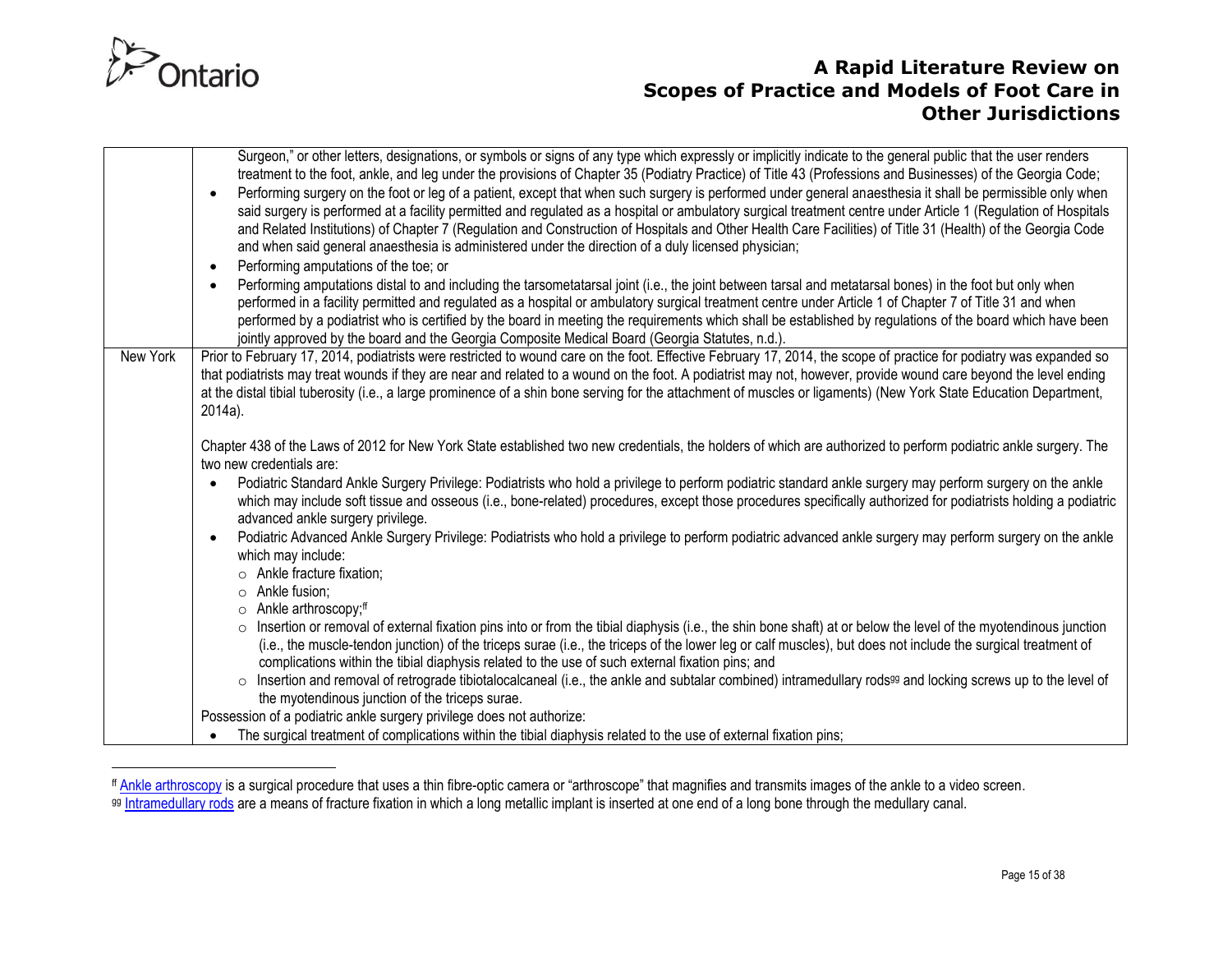

Partial or total ankle replacements; or

• The treatment of pilon fractures (i.e., broken bones near the bottom of the shin bone at the ankle joint) (New York State Education Department, 2014b).

The practice of podiatry is defined as diagnosing, treating, operating, and prescribing for any disease, injury, deformity, or other condition of the foot and may include performing physical evaluations in conjunction with the provision of podiatric treatment. For the purposes of wound care, however, the practice of podiatry shall include the treatment of such wounds if they are contiguous with wounds relating to or originating from a wound on the foot or if they are in the course of treatment of a wound on the foot within the podiatric scope of practice. Wound care shall not, however, extend beyond the distal tibial tuberosity.

The practice of podiatry may also include diagnosing, treating, operating, and prescribing for any disease, injury, deformity, or other condition of the ankle and soft tissue of the leg below the tibial tuberosity if the podiatrist has obtained an issuance of a privilege to perform podiatric standard ankle surgery or advanced ankle surgery in accordance with Section 7009 of Article 141 of the *Education Law*. Podiatrists may treat traumatic open wound fractures only in hospitals, as defined in Article 28 of the *Public Health Law*. For the purposes of this article, the term "ankle" shall be defined as the distal metaphysis (i.e., the growing part of a long bone) and epiphysis (i.e., the end of a long bone)<sup>hh</sup> of the tibia and fibula, the articular cartilage (i.e., the cartilage that covers the joint surfaces of bones) of the distal tibia and distal fibula, the ligaments that connect the distal metaphysis and epiphysis of the tibia and fibula and talus (i.e., the entire ankle), and the portions of skin, subcutaneous tissue, facia (i.e., a sheet of connective tissue covering or binding together body structures), muscles, tendons, ligaments, and nerves at or below the level of the myotendinous junction of the triceps surae.

The practice of podiatry shall not include treating any part of the human body other than the foot, treating fractures of the malleoli (i.e., either of the two rounded protuberances on each side of the ankle), or cutting operations upon the malleoli unless the podiatrist obtains an issuance of a privilege to perform podiatric standard ankle surgery or podiatric advanced ankle surgery. Podiatrists licensed to practice, but not authorized to prescribe or administer narcotics prior to the effective date of this subdivision, may do so only after certification by the department in accordance with the qualifications established by the commissioner. The practice of podiatry shall include administering only local anaesthetics for therapeutic purposes as well as for anaesthesia and treatment under general anaesthesia administered by authorized persons. The practice of podiatry by any licensee shall not include partial or total ankle replacements nor the treatment of pilon fractures (New York State Education Department, 2014c).

South Carolina "Podiatry" shall mean the diagnosis and medical and surgical treatment limited to ailments of the human foot, except the administration of an anaesthetic other than local.

"Diagnosis" shall mean to ascertain a disease or ailment by symptoms and findings and does not confer the right to use X-ray other than for diagnosis.

| "Medical treatment" shall mean the application or prescribing of any therapeutic agent or remedy for the relief of foot ailments, except the medical treatment |
|----------------------------------------------------------------------------------------------------------------------------------------------------------------|
| of any systemic disease causing manifestations in the foot.                                                                                                    |

 "Surgical treatment" shall mean the use of any cutting instrument to treat a disease, ailment, deformity or condition of the foot but shall not confer the right to amputate the foot or toes (South Carolina Code of Laws, 2013).

Virginia | With the new legislation that updated the definition of the practice of podiatry in the state of Virginia, Podiatrists in Virginia are now authorized to diagnose and treat lower extremity ulcers as well as access areas above the foot and ankle to harvest skin grafts in the treatment of ulcers (American Podiatric Medical Association, 2011).

hh A [long bone](http://www.thefreedictionary.com/metaphysis) consists of a growing part (i.e., metaphysis) between the shaft (i.e., diaphysis) and the end (i.e., epiphysis).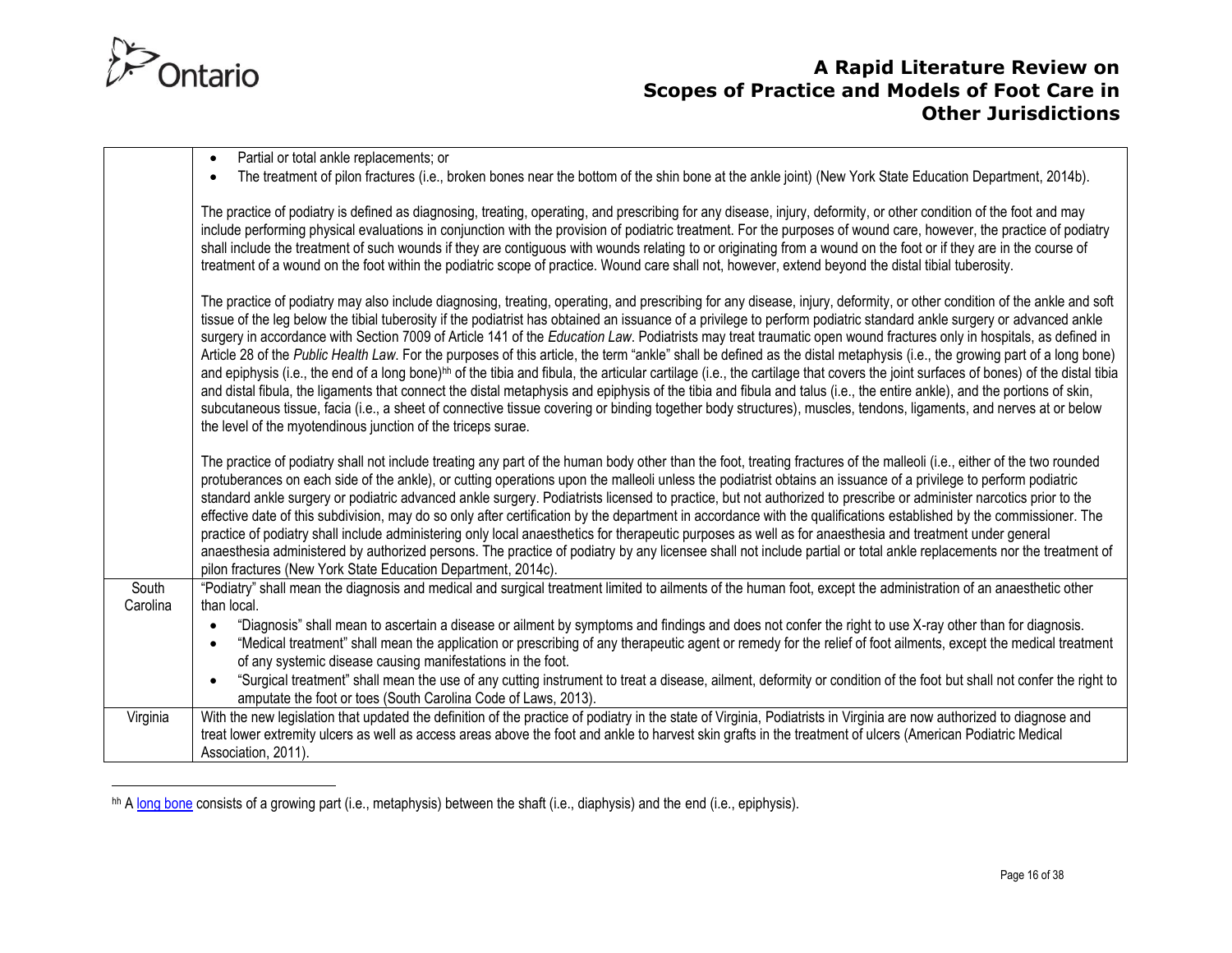

| Wisconsin | "Podiatry" or "podiatric medicine and surgery" means that branch or system of the practice of medicine and surgery that involves treating the sick which is limited                               |
|-----------|---------------------------------------------------------------------------------------------------------------------------------------------------------------------------------------------------|
|           | to conditions affecting the foot and ankle but does not include the use of a general anaesthetic unless administered by or under the direction of a person licensed                               |
|           | to practice medicine and surgery (Wisconsin Statutes, 2014).                                                                                                                                      |
| Wyoming   | "Podiatry" means the diagnosis or the medical, mechanical, or surgical treatment of the ailments of the human foot, ankle, and tendons that insert into the foot.                                 |
|           | Podiatry also includes the fitting or the recommending of appliances, devices, or shoes for the correction or relief of minor foot ailments. The practice of podiatric                            |
|           | medicine shall include the amputation of the toes or other parts of the foot but shall not include the amputation of the foot or leg in its entirety. A podiatrist may not                        |
|           | administer any anaesthetic other than local. A general anaesthesia shall be administered in a hospital by an anaesthesiologist or certified nurse anaesthetist                                    |
|           | authorized under the laws of Wyoming to administer anaesthesia. Podiatrists are permitted to use and prescribe drugs and controlled substances as may be                                          |
|           | necessary in the practice of podiatry (Wyoming Statutes, n.d.).                                                                                                                                   |
| UK        | A 2013 overview of podiatry by a consultant podiatric surgeon in the UK identified the management of skin and nail disorders, management of lower limb soft                                       |
|           | tissue disorders, gait analysis, manufacture and prescription of orthotic shoe inserts, and management of complex wounds as podiatric services. The author also                                   |
|           | reported that the most common conditions treated by podiatric surgery are bunions, hammer toes, hallux rigidus (i.e., a restricted mobility of the big toe due to                                 |
|           | stiffness of the joint between metatarsal bones and digital bones of the foot especially when due to arthritic changes in the joint), nerve entrapments, soft tissue                              |
|           | lumps and bumps, and tendon disorders. The author also reported that podiatrists are trained to administer local anaesthesia (Maher, 2013).                                                       |
|           |                                                                                                                                                                                                   |
|           | A 2011 overview of podiatry by researchers in the UK stated that podiatrists are licensed to access and supply a limited range of prescription-only medicines                                     |
|           | including antibiotics, analgesics, and steroids for intracapsular injection (i.e., injection within a capsule of a joint) (Hayes & Bussey, 2011). A 2010 commentary on                            |
|           | podiatric care for early rheumatoid arthritis by researchers in the UK also noted that podiatrists have access to analgesic, corticosteroid, and antibiotic medicines<br>(Woodburn et al., 2010). |
| Victoria, | Podiatry deals with the prevention, diagnosis, treatment, and rehabilitation of medical and surgical conditions of the foot and lower limb. The conditions podiatrists                            |
| Australia | treat include those resulting from bone and joint disorders such as arthritis and soft-tissue and muscular pathologies as well as neurological and circulatory                                    |
|           | disease. Podiatrists are also able to diagnose and treat any complications of the above which affect the lower limb, including skin and nail disorders, corns,                                    |
|           | calluses, and ingrown toenails. Foot injuries and infections gained through sport or other activities are also diagnosed and treated by podiatrists.                                              |
|           |                                                                                                                                                                                                   |
|           | A range of skills are employed by podiatrists. Direct consultations include a clinical history composition, physical examination, diagnosis, preparation of a                                     |
|           | treatment plan, and provision of a range of therapies. Clinical assessment techniques aim to secure a diagnosis and prognosis and take into account clinical,                                     |
|           | medical, and surgical history, footwear, and occupational and lifestyle factors and may incorporate the use of diagnostic equipment such as vascularscopes or                                     |
|           | radiology. Gait analysis will often be undertaken through visual or computerized means and might include range-of-motion studies, postural alignment evaluation,                                  |
|           | or dynamic force and pressure studies (Australian Podiatry Association of Victoria, 2002).                                                                                                        |
| Australia | A 2011 Australian pilot study on the impact of podiatry on interdisciplinary chronic wound care identified sharp debridement, application of biomechanics, footwear                               |
|           | modification and education, general wound management and treatment, neurovascular assessment, ankle brachial pressure indices, <sup>ii</sup> and toe pressure                                     |
|           | measurements as podiatrists' skills (Butters, 2011).                                                                                                                                              |

<sup>&</sup>quot; The [ankle brachial pressure index test](http://www.mayoclinic.org/tests-procedures/ankle-brachial-index/basics/definition/prc-20014625) is a way to check one's risk of peripheral artery disease. It compares one's blood pressure measured at one's ankle with one's blood pressure measured at one's arm. A low ankle brachial pressure index number can indicate narrowing or blockage of the arteries in one's legs, leading to circulatory problems, heart disease, or stroke.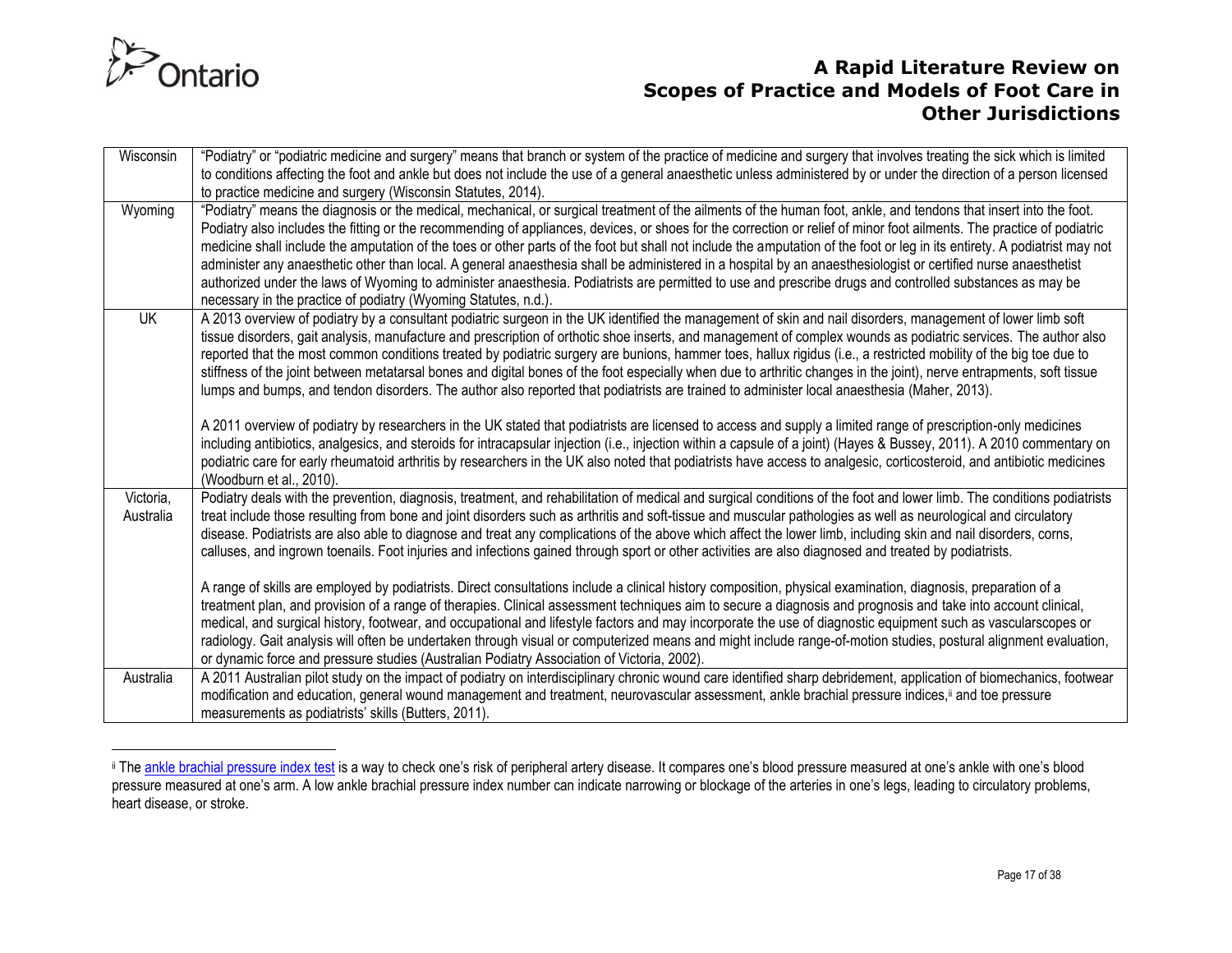

# <span id="page-17-0"></span>**Table 2. Summary of Scopes of Practice for Podiatric Surgeons in the US**

| <b>State</b>                | Includes<br>Ankle | <b>Allows Toe</b><br><b>Amputation</b> | <b>Allows</b><br>Foot<br><b>Amputation</b> | <b>Allow</b><br><b>Partial Foot</b><br>Amputation | <b>Includes</b><br>Leg | Can<br><b>Administer</b><br>General<br><b>Anesthesia</b> | <b>Includes</b><br>Hand | <b>No</b><br><b>Restrictions</b><br>on Where<br>Surgery is<br>Performed |
|-----------------------------|-------------------|----------------------------------------|--------------------------------------------|---------------------------------------------------|------------------------|----------------------------------------------------------|-------------------------|-------------------------------------------------------------------------|
| Alabama                     |                   | Silent                                 |                                            | Silent                                            |                        |                                                          |                         | v                                                                       |
| Alaska                      | √                 | Silent                                 | Silent                                     | Silent                                            | √                      | √                                                        | √                       | √                                                                       |
| Arizona                     | √                 |                                        |                                            |                                                   | √                      |                                                          |                         | √                                                                       |
| <b>Arkansas</b>             | √                 | Silent                                 |                                            | Silent                                            |                        |                                                          |                         |                                                                         |
| California                  | √                 | V                                      |                                            | V                                                 | √                      |                                                          |                         |                                                                         |
| Colorado                    | √                 | Silent                                 |                                            | Silent                                            |                        |                                                          |                         | √                                                                       |
| <b>Connecticut</b>          |                   |                                        |                                            | √                                                 |                        | √                                                        |                         | $\sqrt{\phantom{a}}$                                                    |
| <b>Delaware</b>             | √                 | Silent                                 | √                                          | Silent                                            |                        | √                                                        |                         | √                                                                       |
| DC                          | Silent            | Silent                                 |                                            | Silent                                            |                        |                                                          |                         | √                                                                       |
| <b>Florida</b>              | √                 | √                                      |                                            | V                                                 | √                      | V                                                        |                         | √                                                                       |
| Georgia                     | √                 | √                                      |                                            | √                                                 | √                      | $\sqrt{3}$                                               |                         |                                                                         |
| Hawaii                      | √                 | √                                      |                                            |                                                   | √                      |                                                          |                         | √                                                                       |
| Idaho                       | √                 | Silent                                 |                                            | Silent                                            | V                      |                                                          |                         | √                                                                       |
| <b>Illinois</b>             | √                 | Silent                                 |                                            | Silent                                            |                        |                                                          |                         | √                                                                       |
| Indiana                     | Silent            | √                                      |                                            | √                                                 |                        |                                                          |                         | $\sqrt{2}$                                                              |
| lowa                        |                   | Silent                                 |                                            | Silent                                            |                        | √                                                        |                         | √                                                                       |
| Kansas                      | Silent            |                                        |                                            | Silent                                            |                        |                                                          |                         | √                                                                       |
| Kentucky                    | Silent            | Silent                                 | Silent                                     | Silent                                            | Silent                 | Silent                                                   |                         | √                                                                       |
| Louisiana                   |                   | Silent                                 | Silent                                     | Silent                                            |                        |                                                          |                         | √                                                                       |
|                             | √                 |                                        |                                            |                                                   |                        | $\sqrt{ }$                                               |                         | $\vec{\mathbf{v}}$                                                      |
| <b>Maine</b>                |                   | Silent                                 | Silent                                     | Silent                                            |                        |                                                          |                         |                                                                         |
| Maryland                    | √<br>Silent       | Silent                                 | Silent                                     | Silent<br>Silent                                  |                        |                                                          |                         | √                                                                       |
| <b>Massachusetts</b>        | ٧                 | Silent                                 |                                            | Silent                                            |                        |                                                          | N                       | √                                                                       |
| Michigan                    | √                 |                                        |                                            |                                                   | √                      |                                                          | √                       | √                                                                       |
| Minnesota                   |                   | Silent                                 | Silent                                     | Silent<br>Silent                                  |                        |                                                          |                         | √                                                                       |
| Mississippi<br>Missouri     | √                 | Silent                                 |                                            | Silent                                            |                        |                                                          |                         |                                                                         |
| Montana                     | √                 | Silent                                 | Silent                                     |                                                   |                        |                                                          |                         |                                                                         |
| <b>Nebraska</b>             | √                 |                                        |                                            | Silent                                            |                        |                                                          |                         |                                                                         |
|                             |                   | Silent                                 |                                            | Silent                                            |                        |                                                          |                         | $\sqrt{2}$                                                              |
| <b>Nevada</b><br><b>New</b> | √                 | √                                      |                                            | Silent                                            | √                      | Silent                                                   |                         |                                                                         |
| Hampshire                   | √                 | Silent                                 | Silent                                     | Silent                                            | ٧                      |                                                          |                         | V                                                                       |
| <b>New Jersey</b>           | √                 | Silent                                 |                                            | Silent                                            |                        | √                                                        |                         | √                                                                       |
| <b>New Mexico</b>           | √                 | Silent                                 |                                            | Silent                                            |                        |                                                          |                         | √                                                                       |
| <b>New York</b>             |                   | Silent                                 | Silent                                     | Silent                                            |                        |                                                          |                         | √                                                                       |
| <b>North Carolina</b>       | √                 | Silent                                 |                                            | Silent                                            |                        |                                                          |                         |                                                                         |
| <b>North Dakota</b>         | √                 | Silent                                 | Silent                                     | Silent                                            |                        | √                                                        |                         | √                                                                       |
| Ohio                        | √                 | Silent                                 | Silent                                     | Silent                                            | √                      | √                                                        | √                       |                                                                         |
| Oklahoma                    | √                 | Silent                                 | Silent                                     | Silent                                            |                        | Silent                                                   |                         | √                                                                       |
| Oregon                      | √                 | Silent                                 |                                            | Silent                                            |                        |                                                          |                         |                                                                         |
| Pennsylvania                |                   | Silent                                 |                                            | Silent                                            |                        |                                                          |                         | ٧                                                                       |
| <b>Rhode Island</b>         | √                 | Silent                                 | Silent                                     | Silent                                            | √                      | Silent                                                   |                         | √                                                                       |
| South Carolina              | Silent            |                                        |                                            | Silent                                            |                        | Silent                                                   |                         |                                                                         |
| South Dakota                | Silent            | Silent                                 | Silent                                     | Silent                                            |                        | Silent                                                   |                         | √                                                                       |
| Tennessee                   | v                 | Silent                                 |                                            | Silent                                            |                        |                                                          |                         |                                                                         |
| Texas                       | √                 | Silent                                 |                                            | Silent                                            |                        | Silent                                                   |                         | √                                                                       |
| Utah                        | √                 | Silent                                 |                                            | Silent                                            |                        |                                                          |                         |                                                                         |
| Vermont                     | √                 | √                                      | √                                          | √                                                 | √                      |                                                          |                         | √                                                                       |
| Virginia                    | √                 | √                                      |                                            |                                                   |                        | √                                                        |                         | $\sqrt{\phantom{a}}$                                                    |
|                             | √                 |                                        |                                            |                                                   |                        | $\sqrt{3}$                                               |                         | √                                                                       |
| Washington                  |                   | Silent                                 |                                            | Silent                                            |                        | √°                                                       |                         |                                                                         |
| <b>West Virginia</b>        | √                 | Silent                                 | Silent                                     | Silent                                            |                        |                                                          | √                       | √                                                                       |
| Wisconsin                   | √                 | √                                      |                                            |                                                   | √                      | $\sqrt{ }$                                               |                         | √                                                                       |
| Wyoming                     | Silent            | $\mathbf{a}$ and $\mathbf{a}$          |                                            | Silent                                            |                        |                                                          |                         | √                                                                       |

The table summarizes the podiatric scopes of practice from state statutes (American College of [Foot and Ankle Surgeons,](http://www.acfas.org/Health-Policy-and-Advocacy/Scope-of-Practice/State-Scope-of-Practice-Laws/) n.d.). "Silent" means that the statutes do not speak to the issue.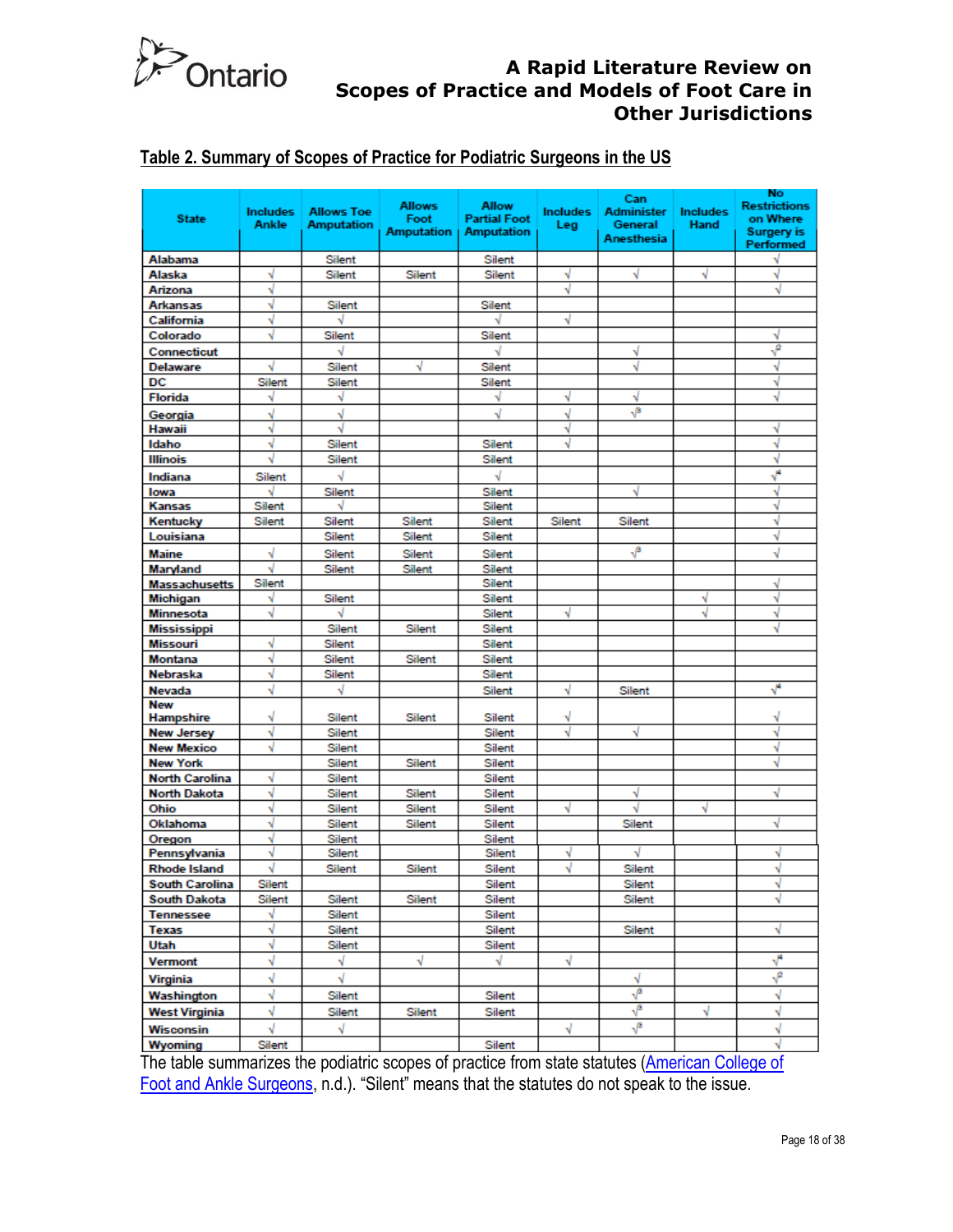

# **Table 3. Risk Classification of the Diabetic Foot in Different Jurisdictions**

<span id="page-18-0"></span>

| <b>Jurisdiction</b> | <b>Risk Classification of the Diabetic Foot</b>                                                                                                                                                                                                                                                                         |
|---------------------|-------------------------------------------------------------------------------------------------------------------------------------------------------------------------------------------------------------------------------------------------------------------------------------------------------------------------|
| Ireland             | The National Diabetes Programme was established in June 2010 under the Clinical Strategy and Programmes Directorate. In 2011, funding was received to                                                                                                                                                                   |
|                     | establish a national multidisciplinary foot care service for people with diabetes. Foot care management in diabetes is based on three categories of risk:                                                                                                                                                               |
|                     | Patients "at low risk of diabetic foot disease" will be managed preventatively through annual screening and regular foot inspections/examinations by primary<br>$\bullet$                                                                                                                                               |
|                     | care nurses (i.e., practice, community-registered, public health, or senior-care nurses). Low-risk foot patients have normal foot pulses, normal vibration and                                                                                                                                                          |
|                     | sensation to 10g monofilament (i.e., a filament used to make sutures), no history of foot ulceration, no significant foot deformity, and no visual impairment.                                                                                                                                                          |
|                     | Patients "at risk of diabetic foot disease" may be stratified as either moderate risk or high risk. All patients will be under regular surveillance by primary care<br>$\bullet$                                                                                                                                        |
|                     | nurses/general practitioners (GPs). Patients being fully managed by the hospital clinic will receive their foot care from the foot protection team, consisting of<br>representatives from consultants, diabetes nurse specialists, and podiatrists based in the community or hospital.                                  |
|                     | o Moderate-risk patients will be referred by the GP to the podiatrist, either in the community or in the hospital, for an annual review. These patients will                                                                                                                                                            |
|                     | remain under the clinical governance of the GP and podiatrist. Moderate-risk patients have either impaired peripheral sensation or impaired circulation or                                                                                                                                                              |
|                     | significant visual impairment or a structural foot deformity.                                                                                                                                                                                                                                                           |
|                     | ○ High-risk patients will be called to be seen at least annually by the diabetes foot protection team in one of the 16 designated centres, and will be under the                                                                                                                                                        |
|                     | governance of the foot protection team for their foot care. High-risk patients have an abnormality that predisposes them to foot ulceration. This can be                                                                                                                                                                |
|                     | impaired sensation and impaired circulation, or a previous foot ulcer, previous lower limb amputation, or previous Charcot foot.                                                                                                                                                                                        |
|                     | Patients with "active diabetic foot disease", defined as patients with an active foot ulcer (i.e., a full thickness skin break) or a Charcot foot, will be actively                                                                                                                                                     |
|                     | managed by a multidisciplinary specialist foot care service, in conjunction with vascular surgery, orthopaedics, and orthotics input as required. Their foot will                                                                                                                                                       |
|                     | be examined at least once weekly or as required (Health Service Executive, 2011).                                                                                                                                                                                                                                       |
|                     | For more details on the classification system, see the Health Service Executive report (2011).                                                                                                                                                                                                                          |
| Victoria,           | To develop a common language, an agreed risk classification system to identify patients' risk of future foot morbidity was adopted. The University of Texas Diabetic                                                                                                                                                    |
| Australia           | Foot Risk Classification System (UT risk) was chosen as it was deemed a reliable, valid, and predictive tool for identifying future foot health outcomes for people                                                                                                                                                     |
|                     | with diabetes. The Podiatry Diabetes Model (PDM) of care was developed based on this system. According to the model, the person's level of risk determined the<br>service most appropriate. Within the model, the multiple podiatric services are grouped into three categories (i.e., community, subacute, and acute): |
|                     | Patients who do not have an active diabetes-related foot complication (UT risk categories 0-3) should access podiatric services in the community.                                                                                                                                                                       |
|                     | Patients with current, active diabetes-related foot complications or who were at high risk of such pathology (UT risk categories 3-6) should be managed by                                                                                                                                                              |
|                     | the subacute podiatric services of the Diabetic Foot Clinic, which is a multi-disciplinary service that has an established track record in managing serious                                                                                                                                                             |
|                     | diabetes-related foot morbidity. Health disciplines that are represented in the Diabetic Foot Clinic include podiatry, nursing, medical (rehabilitation speciality),                                                                                                                                                    |
|                     | and orthotists.                                                                                                                                                                                                                                                                                                         |
|                     | Patients admitted to an acute hospital ward should have contact with the acute podiatric service in addition to the medical, nursing, and allied health care<br>$\bullet$                                                                                                                                               |
|                     | received as part of their admission.                                                                                                                                                                                                                                                                                    |
|                     | The model also sets out a flexible, shared arrangement where patients with a history of diabetes-related foot complications (UT risk category 3) should be admitted                                                                                                                                                     |
|                     | to both the community and subacute services in order to facilitate the appropriate level of podiatric input required at any given time. This shared admission                                                                                                                                                           |
|                     | arrangement was developed in recognition that this group of people are at a very high risk of developing a new diabetes-related foot complication and have a                                                                                                                                                            |
|                     | greater potential to move back and forth between the subacute and community services (Perrin et al., 2012).                                                                                                                                                                                                             |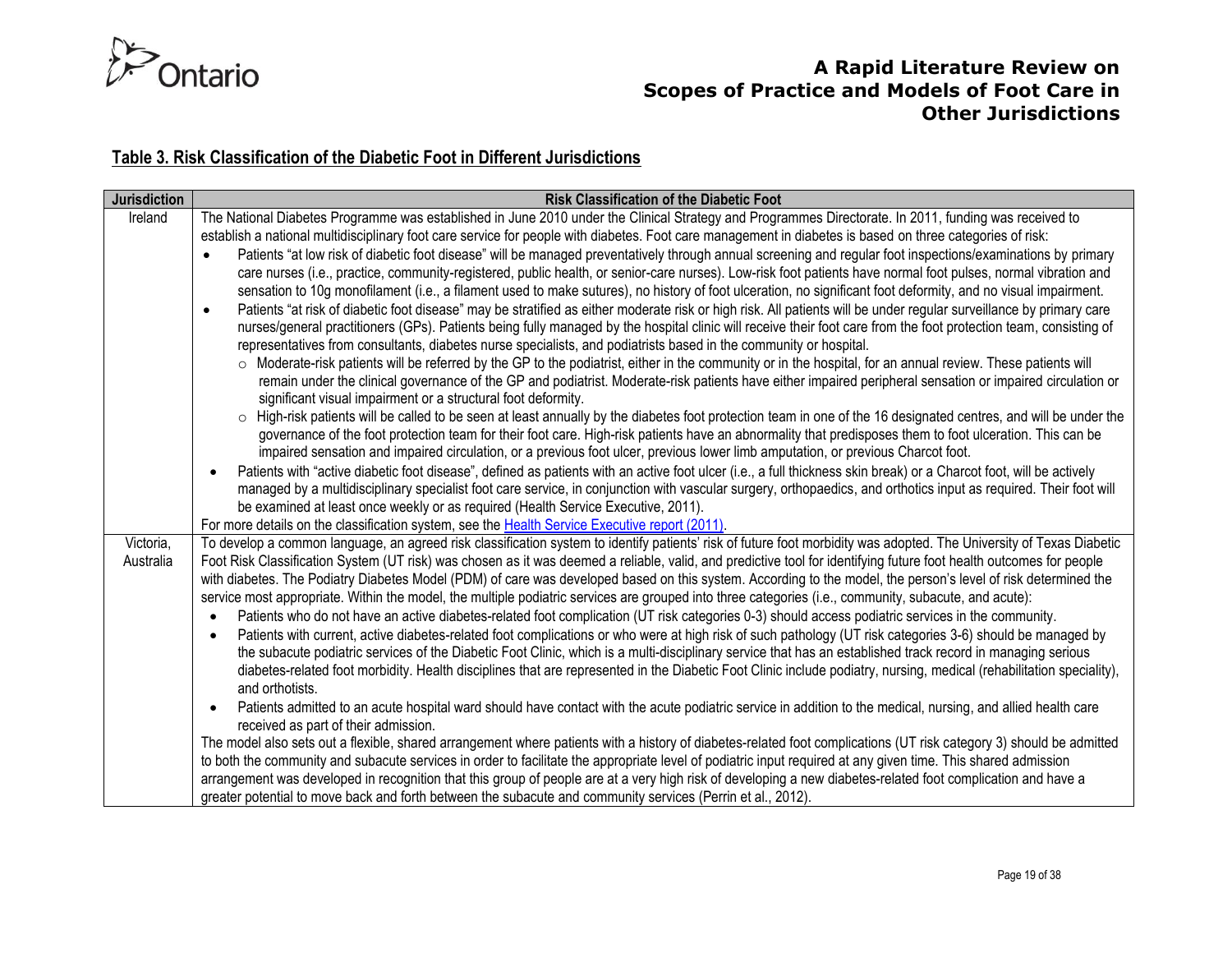

#### <span id="page-19-0"></span>**Figure 1. Foot Risk and Screening Stratification Scheme in Scotland**



The figure summarizes the foot risk and screening stratification scheme in Scotland (Leese et al., 2011).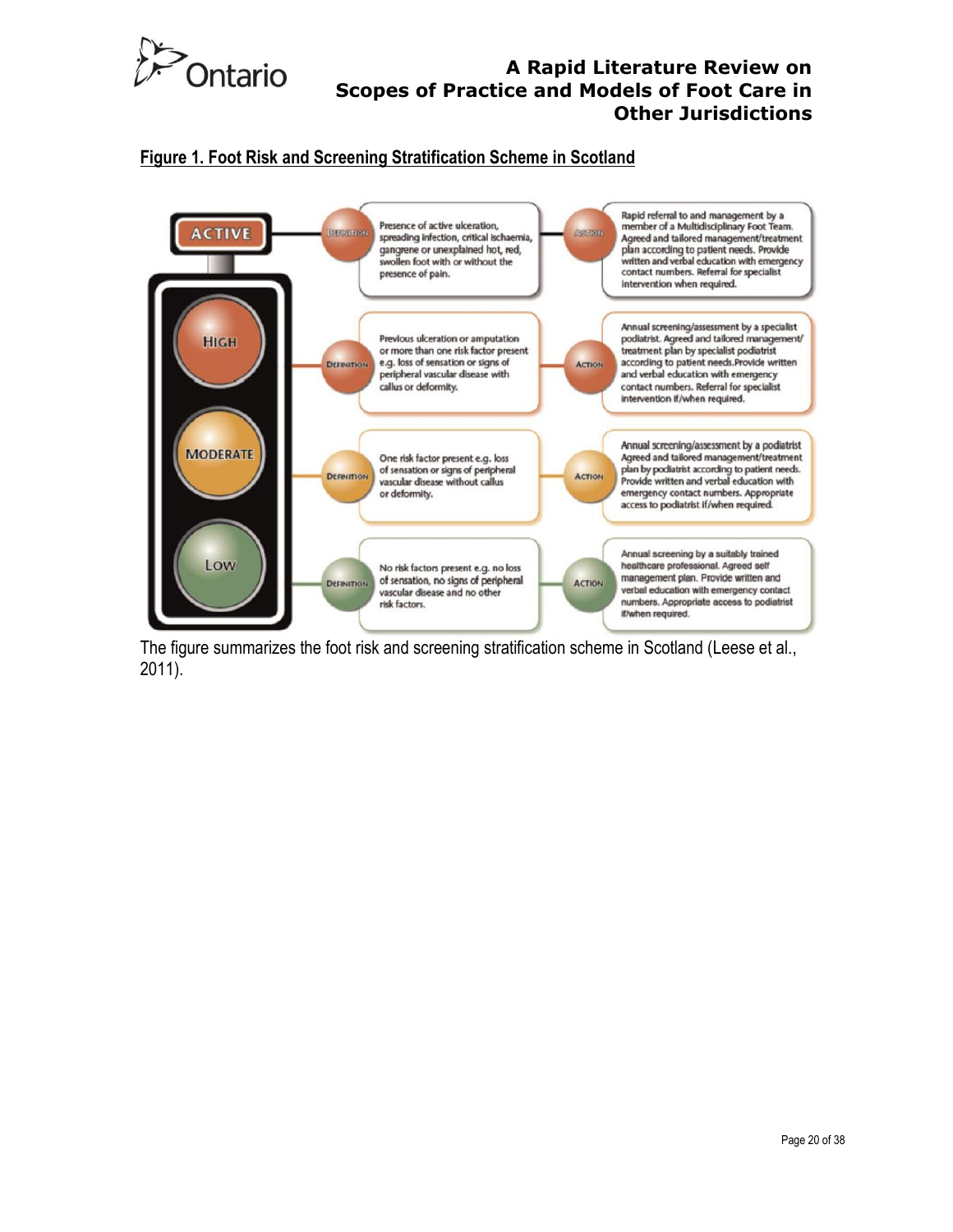

#### **APPENDIX B**

#### **Table 4 – Description of the Content in the Articles and Grey Literature Being Summarized**<sup>36</sup>

<span id="page-20-0"></span>

| No.            | <b>Description</b>                                                                                                                                                                                                                                                                                                                                                                                                                                                                                                                                                                                                                                                                                                                                                                                                                                                                                                                                                                                                                                                                                                                                                                                                                                                                                                                                                                                                                                                                                                                                                                                                                 | Reference                                                                                                                                                                          |  |  |  |  |
|----------------|------------------------------------------------------------------------------------------------------------------------------------------------------------------------------------------------------------------------------------------------------------------------------------------------------------------------------------------------------------------------------------------------------------------------------------------------------------------------------------------------------------------------------------------------------------------------------------------------------------------------------------------------------------------------------------------------------------------------------------------------------------------------------------------------------------------------------------------------------------------------------------------------------------------------------------------------------------------------------------------------------------------------------------------------------------------------------------------------------------------------------------------------------------------------------------------------------------------------------------------------------------------------------------------------------------------------------------------------------------------------------------------------------------------------------------------------------------------------------------------------------------------------------------------------------------------------------------------------------------------------------------|------------------------------------------------------------------------------------------------------------------------------------------------------------------------------------|--|--|--|--|
|                | Review/Overview/Commentary Articles in Peer-Reviewed Journals                                                                                                                                                                                                                                                                                                                                                                                                                                                                                                                                                                                                                                                                                                                                                                                                                                                                                                                                                                                                                                                                                                                                                                                                                                                                                                                                                                                                                                                                                                                                                                      |                                                                                                                                                                                    |  |  |  |  |
|                | Purpose: This overview by a consultant podiatric surgeon describes podiatric surgery provided by the allied health professionals in<br>the UK. Relevant Information: Podiatry is the allied health profession responsible for the assessment, diagnosis and treatment of<br>the foot and lower limb. Formerly known as chiropody, the profession changed its name in the 1990s falling in line with other English<br>speaking countries. Over the last 40 years, podiatric surgery performed by podiatrists has become established as a viable, safe, and<br>cost-effective alternative to traditional models of service provision. Today, podiatrists are able to offer a range of treatments, including<br>the management of skin and nail disorders, management of lower limb soft tissue disorders, gait analysis, manufacture and<br>prescription of orthotic shoe inserts, and management of complex wounds. Podiatrists also graduate with the ability to undertake<br>minor surgical procedures (to address skin and nail lesions) and are also trained to administer local anaesthetics. The current scope<br>of practice in podiatric surgery is quite simply – the foot and its associated structures. In practice, the most common conditions<br>treated by podiatric surgery are hallux valgus (bunions), hammer toes, hallux rigidus, nerve entrapments, soft tissue lumps and<br>bumps, and tendon disorders. Podiatrists have an important role within multidisciplinary healthcare teams and work closely with<br>nurses and doctors, particularly in the fields of tissue viability, diabetes, and rheumatology. | Maher, A. (2013). Podiatry: An<br>illustration of surgery provided<br>by allied health professionals.<br>Journal of Perioperative<br>Practice, 23(10), 218-21.                     |  |  |  |  |
| $\overline{2}$ | Purpose: This overview by medical professionals describes the role of a podiatrist in diabetic limb salvage in the US and<br>internationally. Relevant Information: A podiatrist is a limited scope physician with expertise in the assessment and treatment of<br>pathologies of the structures related to the foot and ankle. Although there are regional differences in the scope of practice within the<br>United States, all include assessment and treatment of disorders of the foot, and most states include the ankle. Internationally,<br>chiropodists also provide conservative care for the foot but often do not perform surgery. Functional amputations and long-term post-<br>operative care are also important aspects of podiatric care. The podiatrist brings a comprehensive understanding of the biomechanics<br>of the foot and ankle and skills to perform the necessary surgical interventions. While the field of podiatry continues to evolve as a<br>surgical subspecialty with increasing training requirements and standardization, the clinical and surgical role of a podiatrist as a key<br>contributor to the diabetic limb salvage team is now well established through evidence-based practices.                                                                                                                                                                                                                                                                                                                                                                                                 | Kim, P. J., Attinger, C. E.,<br>Evans, K. K., & Steinberg, J. S.<br>(2012). Role of the podiatrist in<br>diabetic limb salvage. Journal<br>of Vascular Surgery, 56(4),<br>1168-72. |  |  |  |  |

<sup>36</sup> Please note the studies, programs, and findings presented in this table may originate from jurisdictions with health systems that are significantly different from Ontario's. If there is intent to draw heavily from one or more sources presented in this table, we recommend that you contact the lead author of this review for assistance with evaluating the local applicability.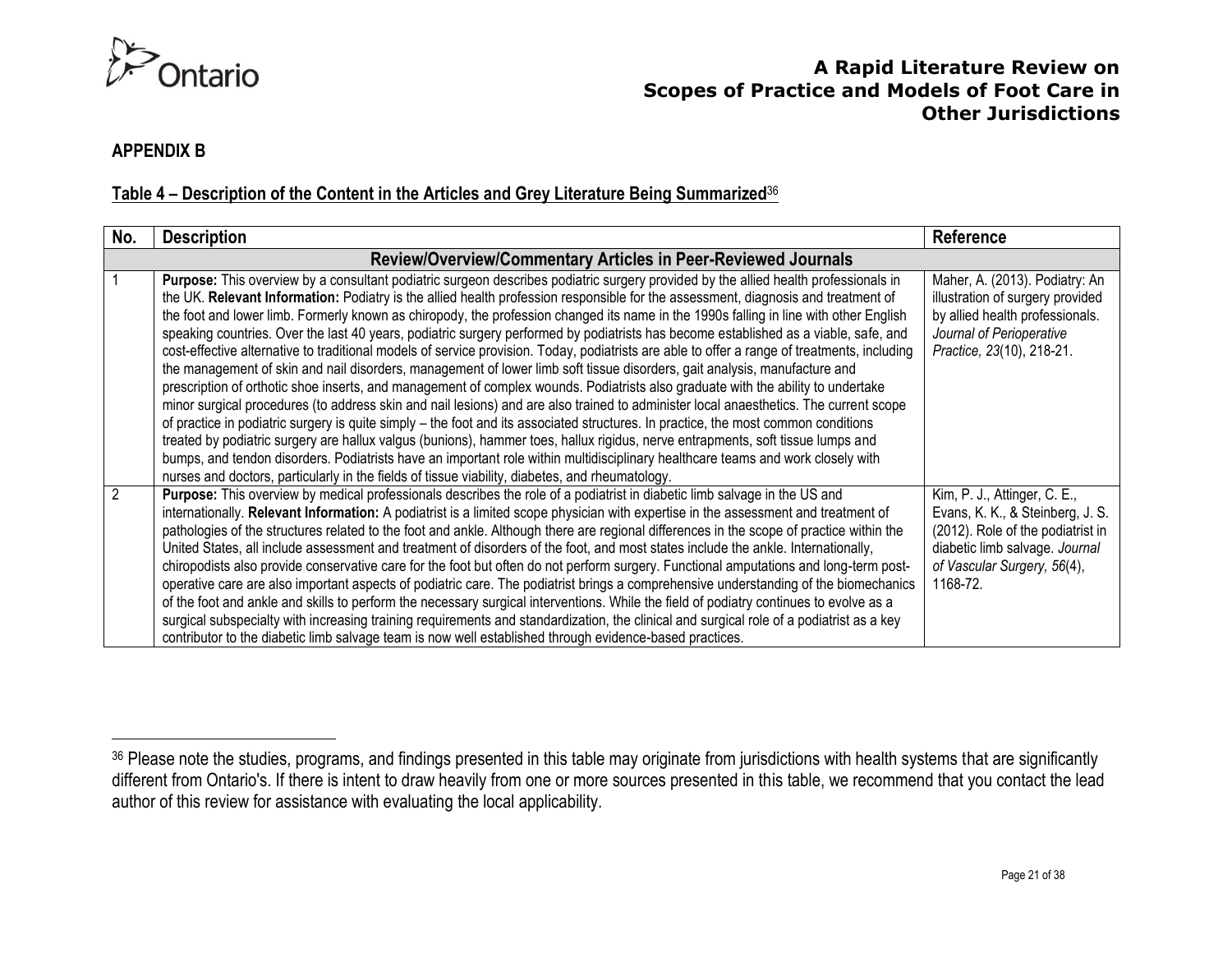

| No.            | <b>Description</b>                                                                                                                                                                                                                                                                                                                                                                                                                                                                                                                                                                                                                                                                                                                                                                                                                                                                                                                                                                                                                                                                                                                                                                                                                                                                                                                                                                                                                                                                                                                                                                                                                                                                                                                                                                                                                                                                                                                                      | Reference                                                                                                                                                                                                               |
|----------------|---------------------------------------------------------------------------------------------------------------------------------------------------------------------------------------------------------------------------------------------------------------------------------------------------------------------------------------------------------------------------------------------------------------------------------------------------------------------------------------------------------------------------------------------------------------------------------------------------------------------------------------------------------------------------------------------------------------------------------------------------------------------------------------------------------------------------------------------------------------------------------------------------------------------------------------------------------------------------------------------------------------------------------------------------------------------------------------------------------------------------------------------------------------------------------------------------------------------------------------------------------------------------------------------------------------------------------------------------------------------------------------------------------------------------------------------------------------------------------------------------------------------------------------------------------------------------------------------------------------------------------------------------------------------------------------------------------------------------------------------------------------------------------------------------------------------------------------------------------------------------------------------------------------------------------------------------------|-------------------------------------------------------------------------------------------------------------------------------------------------------------------------------------------------------------------------|
| 3              | Purpose: This historical overview by a Doctor of Podiatric Medicine (DPM) describes the historical and current status of DPMs in the<br>US. Relevant Information: Many of the current initiatives in podiatric medicine may be perceived by some as "antagonizing the<br>physician". Medicare included DPMs as physicians within the scope of their practice in 1968. In 1977, the American Medical<br>Association and the American College of Surgeons finally recognized the right of DPMs to have practice privileges in hospitals based<br>on their education, training, and experience. Then in 1976, podiatric medical house staff (residents) were recognized by the Joint<br>Commission of Health Care Organizations, which also confirmed that DPMs can perform the medical history and physical<br>examination for patients admitted to hospitals subject to state laws and the endorsement by a duly licensed Doctor of Medicine (MD)<br>or Doctor of Osteopathic Medicine (OD). Although podiatric medicine hardly resembles what it was 80 years ago, the present<br>movement by many DPMs to also acquire an MD or OD degree and an unrestricted medical license has escalated significantly since<br>2000.                                                                                                                                                                                                                                                                                                                                                                                                                                                                                                                                                                                                                                                                                                                               | Levy, L. A. (2012). A historical<br>and current analysis for the<br>DPM acquiring an MD or DO<br>degree and an unrestricted<br>medical license. Journal of<br>American Podiatric Medical<br>Association, 102(2), 172-6. |
| $\overline{4}$ | Purpose: This overview by researchers describes podiatry in the UK. Relevant Information: Podiatry is a fundamental discipline<br>within medicine that goes beyond trimming toenails, removing hard skin, and relieving painful bunions. The scope of practice for<br>podiatrists in the UK includes the use and supply of a limited tariff of prescription-only medicines (e.g., antibiotics, analgesics,<br>steroids), injection therapy, and non-invasive surgery as well as the management of long-term conditions such as diabetes, lower<br>limb biomechanical dysfunction, and ambulatory foot surgery. Podiatric surgery in the UK is also not a recent development, with the<br>first training in podiatric surgery having been developed over 30 years ago. The terms "podiatry", "chiropody", and "foot healthcare"<br>are often regarded as interchangeable.                                                                                                                                                                                                                                                                                                                                                                                                                                                                                                                                                                                                                                                                                                                                                                                                                                                                                                                                                                                                                                                                                | Hayes, C., & Bussey, S.<br>(2011). Podiatric medicine<br>unravelled. British Journal of<br>Healthcare Assistants, 5(12),<br>596-9.                                                                                      |
| $\overline{5}$ | Purpose: This overview by medical professionals describes a national approach to diabetic foot care in Scotland. Relevant<br>Information: While the number of patients who have diabetes in Scotland has more than doubled over the last ten years, there has<br>been no corresponding increase in the number of podiatrists. In light of this, the skills of podiatrists need to be used more efficiently.<br>Since it is not possible for most podiatrists to see all patients with diabetes routinely, podiatrists should see patients who need their<br>skills most. Foot screening and foot risk stratification programmes have been recommended in an attempt to help this process, as<br>foot screening should detect patients at greatest risks of developing foot problems. While multidisciplinary foot clinics can reduce the<br>rates of amputations, there is no consensus as to what defines a multidisciplinary foot clinic. The Foot Action Group established a<br>consensus that the clinic should include a podiatrist and consultant diabetologist who are always present, with an experienced<br>orthotist being co-located with the main diabetes foot clinic, such that the podiatrist and orthotist can see patients together if needed.<br>The clinic should have access to a diabetes specialist nurse and dietitian, vascular surgeon, orthopaedic surgeon, rapid access to an<br>X-ray department within one working day, and the facility to admit patients at any time. It became apparent that this is a useful model<br>where there is a large population base but is not necessarily applicable for remote and rural areas. It is also important that<br>multidisciplinary foot clinics are easily accessed and that the referral routes into and out of the clinics are clear. Delayed referrals from<br>community to specialist foot care are a common problem and may be partly due to cumbersome referral pathways. | Leese, G. P., Stang, D., &<br>Pearson, D. W. (2011). A<br>national approach to diabetes<br>foot risk stratification and foot<br>care. Scottish Medical Journal,<br>$56(3)$ , 151-5.                                     |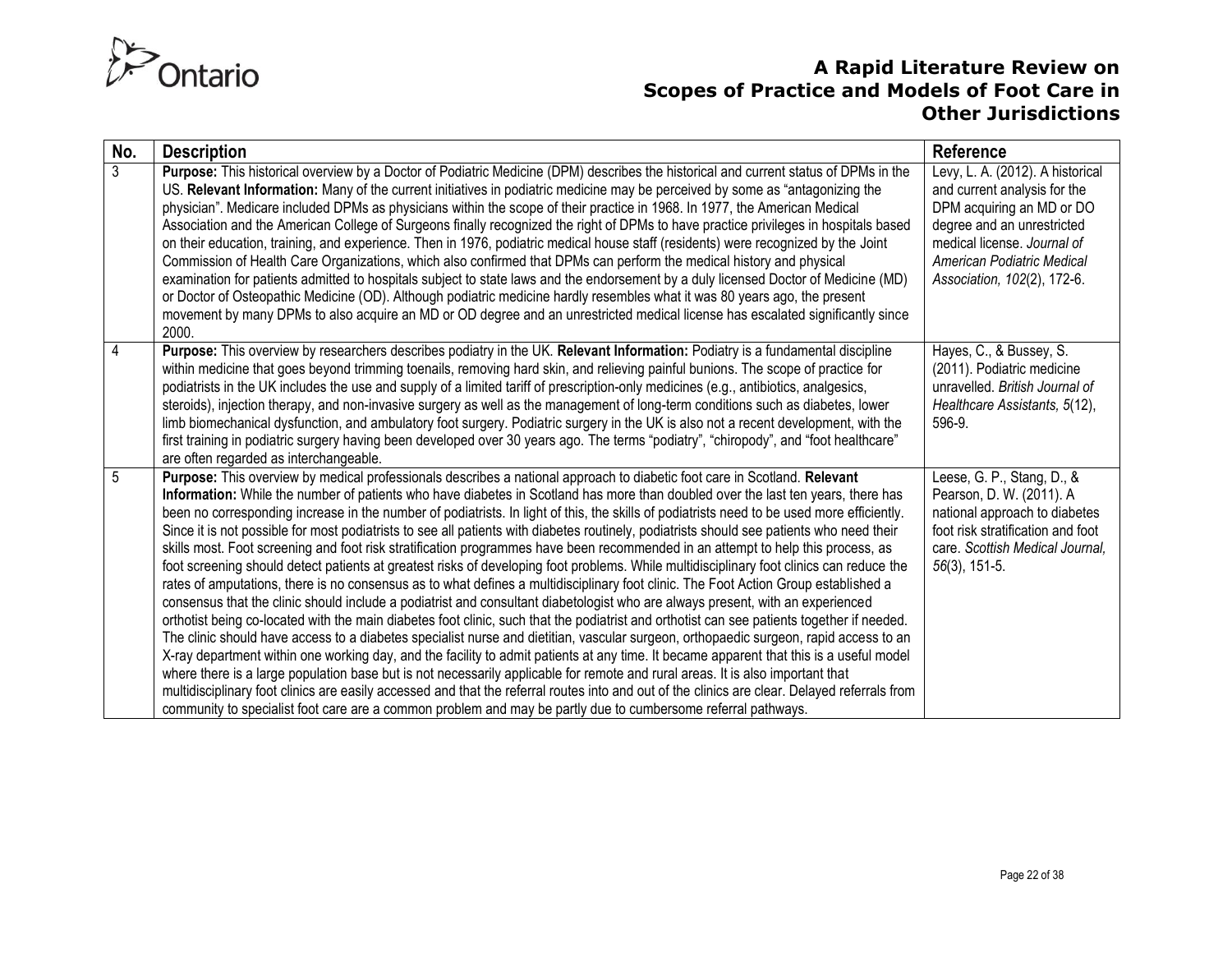

| No.            | <b>Description</b>                                                                                                                                                                                                                                                                                                                                                                                                                                                                                                                                                                                                                                                                                                                                                                                                                                                                                                                                                                                                                                                                                                                                                                                                                                                                                                                                                                                                                                                                                                                                                                                                                                                                                                                                                                                                                                                                                                                                                                                                                                                                                                                                                                                                                                                                                                                                                                                                                                     | Reference                                                                                                                                                                                                    |
|----------------|--------------------------------------------------------------------------------------------------------------------------------------------------------------------------------------------------------------------------------------------------------------------------------------------------------------------------------------------------------------------------------------------------------------------------------------------------------------------------------------------------------------------------------------------------------------------------------------------------------------------------------------------------------------------------------------------------------------------------------------------------------------------------------------------------------------------------------------------------------------------------------------------------------------------------------------------------------------------------------------------------------------------------------------------------------------------------------------------------------------------------------------------------------------------------------------------------------------------------------------------------------------------------------------------------------------------------------------------------------------------------------------------------------------------------------------------------------------------------------------------------------------------------------------------------------------------------------------------------------------------------------------------------------------------------------------------------------------------------------------------------------------------------------------------------------------------------------------------------------------------------------------------------------------------------------------------------------------------------------------------------------------------------------------------------------------------------------------------------------------------------------------------------------------------------------------------------------------------------------------------------------------------------------------------------------------------------------------------------------------------------------------------------------------------------------------------------------|--------------------------------------------------------------------------------------------------------------------------------------------------------------------------------------------------------------|
| 6              | Purpose: This narrative review by medical professionals and researchers describes podiatric services for the management of foot<br>problems in older people in the UK. Relevant Information: Older people are subject to the same classes of foot problems as the<br>general population, but larger numbers are affected, and their problems can be compounded by the presence of other conditions,<br>such as diabetes, which place the foot at greater risk. Foot problems can affect mobility and be associated with toenails, soft tissues,<br>and the general musculoskeletal system. At its most basic level, simple foot care is sometimes required for people unable to provide<br>it for themselves due to increasing age, reduced mobility, or other medical problems. Podiatrists work to improve the mobility,<br>independence, and quality of life for their patients by providing preventative care, diagnosis, and treatment of a wide range of<br>problems affecting feet, ankles, and lower limbs. A wide variety of treatment modalities can be used to reduce pain and preserve or<br>improve foot health including manual debridement, applying medicaments or padding, using thermal and surgical techniques, and the<br>manufacture of orthoses.                                                                                                                                                                                                                                                                                                                                                                                                                                                                                                                                                                                                                                                                                                                                                                                                                                                                                                                                                                                                                                                                                                                                                                                 | Vernon, W., Borthwick, A., &<br>Walker, J. (2011). The<br>management of foot problems<br>in the older person through<br>podiatry services. Reviews in<br>Clinical Gerontology, 21(4),<br>331-9.              |
| $\overline{7}$ | Purpose: This historical perspective by medical professionals in the UK highlights some of the pioneers, milestones, teams, and<br>system changes that have had a major impact on the management of the diabetic foot during the past 100 years. Relevant<br>Information: In 1934, American diabetologist Elliott P. Joslin noted that mortality from diabetic coma had fallen from 60% to 5% after<br>the introduction of insulin, yet deaths from diabetic gangrene of the lower extremity had risen significantly. He believed that diabetic<br>gangrene was preventable. His remedy was a team approach that included foot care, diet, exercise, prompt treatment of foot<br>infections, and specialized surgical care. The history of a team approach to management of the diabetic foot chronicles the rise of a<br>new health profession, Podiatric Medicine and Surgery, as well as the emergence of the specialty of Vascular Surgery. The<br>partnership between the diabetologist, vascular surgeon, and podiatrist is a natural one. The complementary skills and knowledge of<br>each can improve limb salvage and functional outcomes. Comprehensive multidisciplinary foot care programs have been shown to<br>increase quality of care and reduce amputation rates by 36% to 86%. The development of distal revascularization techniques to<br>restore pulsatile blood flow to the foot has also been a major advancement History has taught us that optimal management of diabetic<br>foot complications is best provided in a hospital-based diabetic foot clinic. The clinic must be available to manage emergencies and<br>equipped to perform urgent investigations, wound debridement, and to initiate immediate parenteral antibiotic therapy. It must also be<br>able to obtain rapid vascular, podiatric, and orthopedic opinions and to arrange for emergency admissions to the hospital. In the US,<br>the ambiguous term "chiropodist" was changed to podiatrist in 1957 because of public confusion with the chiropractic profession.<br>Conclusions: Diabetic foot patients are among the most complex and vulnerable of all patient populations. Specialized diabetic foot<br>clinics of the 21st century should be multidisciplinary and equipped to coordinate diagnosis, off-loading, and preventive care; perform<br>revascularization procedures; aggressively treat infections; and manage medical comorbidities. | Sanders, L. J., Robbins, J. M.,<br>& Edmonds, M. E. (2010).<br>History of the team approach to<br>amputation prevention:<br>Pioneers and milestones.<br>Journal of Vascular Surgery,<br>52(3 Suppl), 3S-16S. |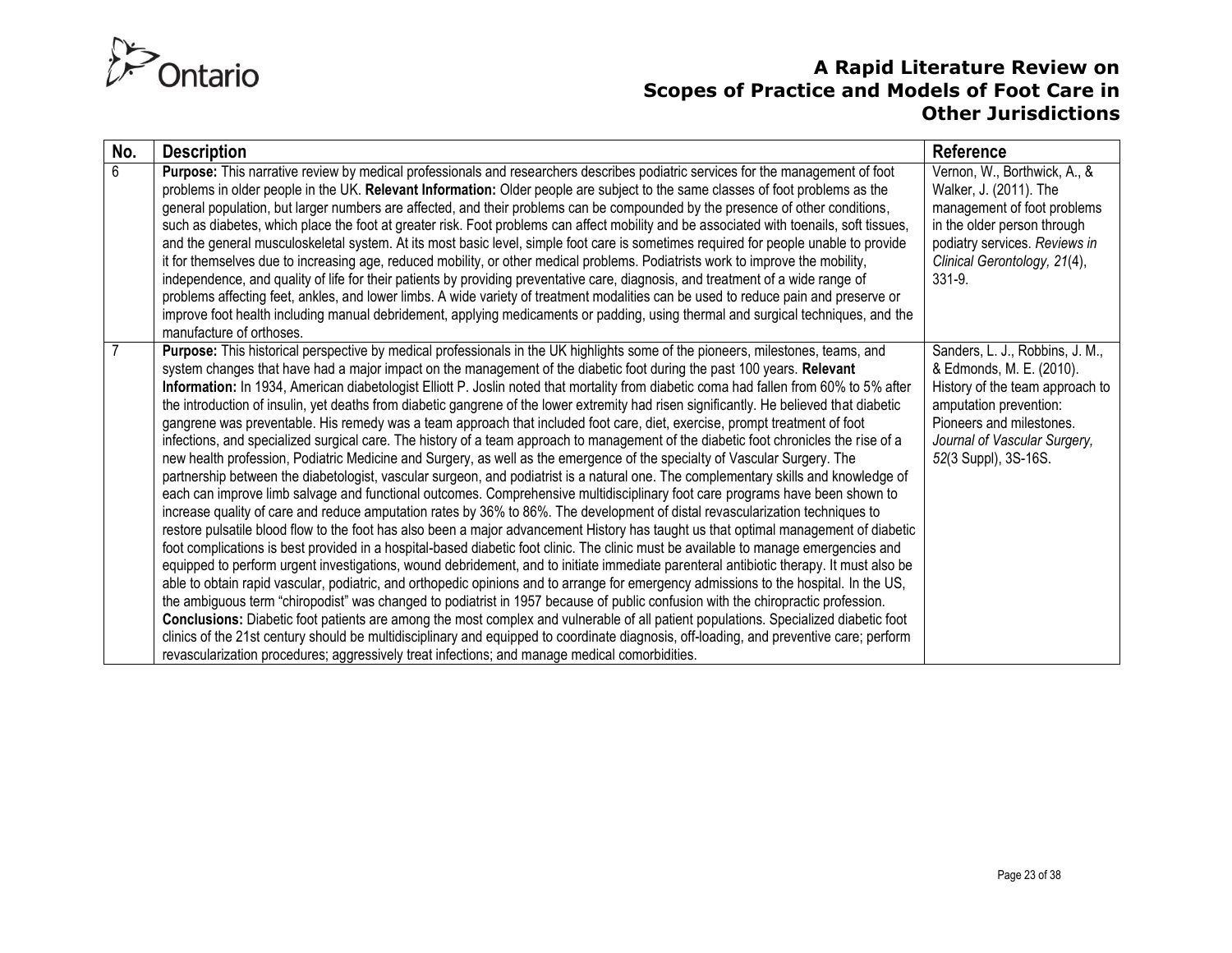

| No. | <b>Description</b>                                                                                                                                                                                                                                                                                                                                                                                                                                                                                                                                                                                                                                                                                                                                                                                                                                                                                                                                                                                                                                                                                                                                                                                                                                                                                                                                                                                                                                                                                                           | Reference                                                                                                                                                                                                                                                                                      |
|-----|------------------------------------------------------------------------------------------------------------------------------------------------------------------------------------------------------------------------------------------------------------------------------------------------------------------------------------------------------------------------------------------------------------------------------------------------------------------------------------------------------------------------------------------------------------------------------------------------------------------------------------------------------------------------------------------------------------------------------------------------------------------------------------------------------------------------------------------------------------------------------------------------------------------------------------------------------------------------------------------------------------------------------------------------------------------------------------------------------------------------------------------------------------------------------------------------------------------------------------------------------------------------------------------------------------------------------------------------------------------------------------------------------------------------------------------------------------------------------------------------------------------------------|------------------------------------------------------------------------------------------------------------------------------------------------------------------------------------------------------------------------------------------------------------------------------------------------|
| 8   | Purpose: This joint statement from the Society for Vascular Surgery (SVS) and American Podiatric Medical Association (APMA)<br>describes the role of interdisciplinary teams in the management of the diabetic foot. Relevant Information: The pathophysiologic<br>mechanisms underlying diabetic foot diseases are multi-factorial and include neuropathy, infection, ischemia, and abnormal foot<br>structures and biomechanics. It is, therefore, not surprising that the management of the diabetic foot is a complex clinical problem<br>requiring an interdisciplinary approach. Vascular specialists maintain a critical management role since untreated inadequate perfusion<br>to a limb will always result in a non-healing wound and possible amputation. Podiatrists play key roles in the interdisciplinary<br>approach. Successful management of foot ulcers involves the recognition and correction of the underlying etiology as well as<br>appropriate wound care and the prevention of recurrence. An aggressive interdisciplinary approach to foot diseases should provide<br>optimal medical and surgical care and improved outcomes. However, many groups describe their team consisting only of a vascular<br>surgeon and podiatrist. Others argue that the team should be broader and include other groups such as orthopedic surgeons,<br>infectious disease specialists or medical microbiologists, endocrinologists, reconstructive surgeons, physical therapists, pedorthists,<br>and orthotists. | Sumpio, B. E., Armstrong, D.<br>G., Lavery, L. A., & Andros, G.<br>$(2010)$ . The role of<br>interdisciplinary team approach<br>in the management of the<br>diabetic foot. Journal of<br>Vascular Surgery, 51(6), 1504-<br>6.                                                                  |
| 9   | Purpose: This commentary by researchers describes podiatric care for early rheumatoid arthritis (RA) in the UK. Relevant<br>Information: Targeted foot care should be delivered by specialist podiatrists working in a multidisciplinary clinic in both primary and<br>secondary care. In the UK, multidisciplinary foot clinics in rheumatology are not new and generally comprise of a podiatrist, extended-<br>scope physiotherapist, and orthotist. A rheumatologist, nurse specialist, and orthopaedic surgeon may be in attendance, or a rapid<br>referral pathway may be developed. Evidence for such an approach is lacking, but the area has been identified as a research priority.<br>Minor surgical procedures including nail surgery and cryosurgery are within the scope of practice for UK podiatrists. Bone, joint and<br>soft-tissue surgery is restricted to those with advanced training. UK podiatrists also have limited prescribing rights: Within the<br>multidisciplinary clinic for early RA, access is generally limited to analgesic, corticosteroid, and antibiotic medicines.                                                                                                                                                                                                                                                                                                                                                                                                                   | Woodburn, J., Hennessy, K.,<br>Steultjens, M. P., McInnes, I.<br>B., and Turner, D. E. (2010).<br>Looking through the 'window of<br>opportunity': Is there a new<br>paradigm of podiatry care on<br>the horizon in early rheumatoid<br>arthritis? Journal of Foot and<br>Ankle Research, 3, 8. |
| 10  | Purpose: This Letter to the Editor from medical professionals identifies need for more access to foot care services for older people in<br>the UK. Relevant Information: Long toenails are a frequent cause of or contributor to falls in older people. Older people may find it<br>difficult to maintain foot hygiene from simple mechanical difficulties resulting from arthritic hips or neglect due to dementia. Solving<br>this problem in hospitals is difficult because few nurses have the special training or tool required to cut old people's toenails which are<br>often tough. While some hospitals offer services to remedy the problem of long toenails in older people, those services are only<br>available for diabetic patients or those at increased risks of infections.                                                                                                                                                                                                                                                                                                                                                                                                                                                                                                                                                                                                                                                                                                                                | Dindyal, S., Bhuva, N.,<br>Kumaraswamy, P., &<br>Khoshnaw, H. (2009). Falls in<br>the elderly - the need for more<br>access to chiropody. Age and<br>Ageing, 38(1), 127-8.                                                                                                                     |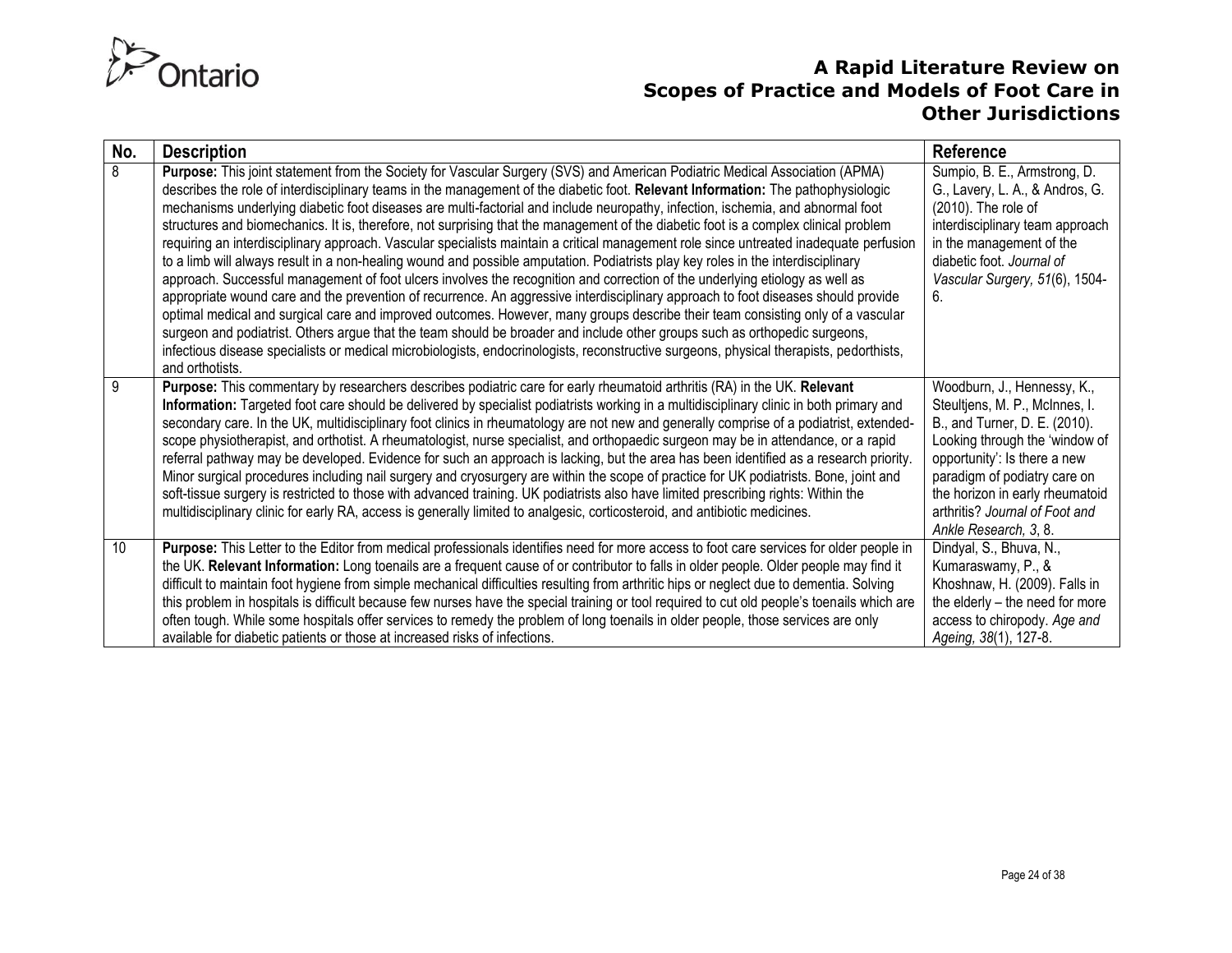

| No.               | <b>Description</b>                                                                                                                                                                                                                                                                                                                                                                                                                                                                                                                                                                                                                                                                                                                                                                                                                                                                                                                                                                                                                                                                                                                                                                                                                                                                                                                                                                                                                                                                                                                                                                                                                                                                                                                                                                                                       | <b>Reference</b>                                                                                                                                                                                                   |
|-------------------|--------------------------------------------------------------------------------------------------------------------------------------------------------------------------------------------------------------------------------------------------------------------------------------------------------------------------------------------------------------------------------------------------------------------------------------------------------------------------------------------------------------------------------------------------------------------------------------------------------------------------------------------------------------------------------------------------------------------------------------------------------------------------------------------------------------------------------------------------------------------------------------------------------------------------------------------------------------------------------------------------------------------------------------------------------------------------------------------------------------------------------------------------------------------------------------------------------------------------------------------------------------------------------------------------------------------------------------------------------------------------------------------------------------------------------------------------------------------------------------------------------------------------------------------------------------------------------------------------------------------------------------------------------------------------------------------------------------------------------------------------------------------------------------------------------------------------|--------------------------------------------------------------------------------------------------------------------------------------------------------------------------------------------------------------------|
| 11                | Purpose: This overview by the Deputy Executive Director of the American Podiatric Medical Association describes podiatric medicine<br>in the US. Relevant Information: In the US, podiatrists' scopes of practice are determined by state laws (and are often influenced by<br>politics) with variances across the states. Doctors of Podiatric Medicine (DPMs), just like allopathic Doctors of Medicine (MDs) and<br>Doctors of Osteopathic Medicine (ODs), are physicians, but physicians who specialize exclusively in diagnosing and treating ailments<br>affecting the lower extremity. Podiatrists are sometimes categorized as "limited licensed practitioners" as their license "limits" them to<br>medical and surgical treatment of the lower extremity, with most US states agreeing that this definition minimally includes the foot and<br>ankle and the majority of the US states including governing structures (i.e., soft tissue, bone) above the ankle. While DPMs are<br>physicians and surgeons qualified by their education and training to diagnose and treat conditions affecting the lower extremity, the<br>recognition of these qualifications appears to be largely ignored as their scope of practice is determined solely by what the state laws<br>allow. This distinction contrasts with MDs and ODs whose scopes are determined solely by their education, training, experience, and<br>credentialing. Many podiatrists are integral members of group medical practices while others have their own solo medical practices.<br>Medical specialists in primary care, endocrinology, rheumatology, and geriatrics routinely refer patients to podiatrists who serve on<br>the staff of hospitals and other facilities and on the faculties of schools of medicine and teaching hospitals. | Levrio, J. (2009). Podiatric<br>medicine: A current<br>assessment. Journal of the<br>American Podiatric Medical<br>Association, 99(1), 65-72.                                                                      |
| $12 \overline{ }$ | Purpose: This narrative review by medical professionals describes models of care for diabetic foot ulcers in the UK. Relevant<br>Information: In 2004, the National Institute for Clinical Excellence published guidelines on foot care for patients with diabetes. These<br>guidelines recommend that all patients with a new foot care emergency (e.g., new ulceration, swelling, discoloration) be referred to a<br>multidisciplinary foot care team within 24 hours. The multidisciplinary team is defined as a team of highly trained specialist podiatrists<br>and orthotists, nurses with training in dressing diabetic foot wounds, and diabetologists with expertise in lower limb complications.<br>However, not all hospitals have a multidisciplinary foot care team, and even where this exists, it is not always possible to gain access<br>within the 24-hour timeframe.                                                                                                                                                                                                                                                                                                                                                                                                                                                                                                                                                                                                                                                                                                                                                                                                                                                                                                                                  | Ndip, A., & Jude, E. B. (2009).<br>Emerging evidence for<br>neuroischemic diabetic foot<br>ulcers: Model of care and how<br>to adapt practice. International<br>Journal of Lower Extremity<br>Wounds, 8(2), 82-94. |
| 13                | Purpose: This overview by medical professionals and academics describes the major issues related to foot care for patients with<br>arthritis and provides key recommendations for improving access to podiatric services in New Zealand. Relevant Information: A foot<br>and ankle symposium was held and attended by orthopaedic surgeons, rheumatologists, physiotherapists, podiatrists, and specialist<br>nurses. It was clear from the discussions that ensued that what is needed is an integrated approach to the management of foot<br>problems with podiatrists being the key practitioner in coordinating the assessment and management of the foot and its related<br>problems.                                                                                                                                                                                                                                                                                                                                                                                                                                                                                                                                                                                                                                                                                                                                                                                                                                                                                                                                                                                                                                                                                                                               | Rome, K., Chapma, J.,<br>Williams, A. E., Gow, P., &<br>Dalbeth, N. (2009). Podiatry<br>services for patients with<br>arthritis: An unmet need. New<br>Zealand Medical Journal,<br>123(1310), 91-7.                |
| 14                | Purpose: This narrative review by a researcher in the UK describes the professional status of podiatry in the UK. Relevant<br>Information: Most foot conditions worsen with age, as systemic complications are more likely in older people, and the majority of<br>patients in receipt of podiatry care are those over 50 years of age. The provision of pain-free mobility for the elderly through foot care<br>would have enormous health care benefits, not only in terms of the feet and lower limbs, but also in sustaining other body systems,<br>maintaining independence, and improving the quality of life of the individual.                                                                                                                                                                                                                                                                                                                                                                                                                                                                                                                                                                                                                                                                                                                                                                                                                                                                                                                                                                                                                                                                                                                                                                                   | Mandy, P. (2008). The status of<br>podiatry in the United Kingdom.<br>Foot, 18(4), 202-5.                                                                                                                          |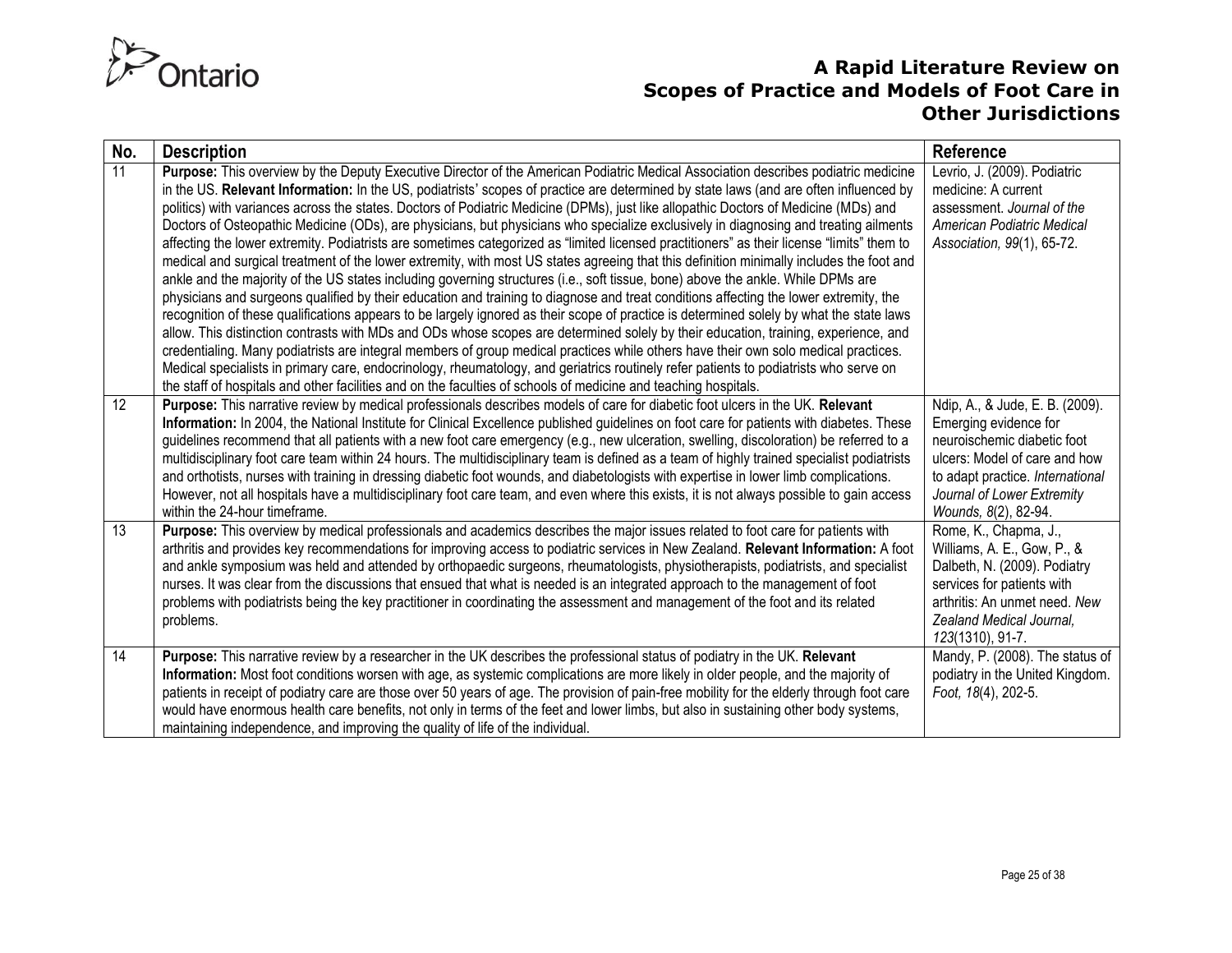

| No.             | <b>Description</b>                                                                                                                                                                                                                                                                                                                                                                                                                                                                                                                                                                                                                                                                                                                                                                                                                                                                                                                                                                                                                                                                                                                                                                                                                                                                                                                                                                                                                                                                                                                                                                                                                                                     | Reference                                                                                                                                                                                                                                                                                      |
|-----------------|------------------------------------------------------------------------------------------------------------------------------------------------------------------------------------------------------------------------------------------------------------------------------------------------------------------------------------------------------------------------------------------------------------------------------------------------------------------------------------------------------------------------------------------------------------------------------------------------------------------------------------------------------------------------------------------------------------------------------------------------------------------------------------------------------------------------------------------------------------------------------------------------------------------------------------------------------------------------------------------------------------------------------------------------------------------------------------------------------------------------------------------------------------------------------------------------------------------------------------------------------------------------------------------------------------------------------------------------------------------------------------------------------------------------------------------------------------------------------------------------------------------------------------------------------------------------------------------------------------------------------------------------------------------------|------------------------------------------------------------------------------------------------------------------------------------------------------------------------------------------------------------------------------------------------------------------------------------------------|
| $\overline{15}$ | Background: The chiropractic profession has succeeded to remain in existence for over 110 years despite the fact that many other<br>professions which had their start at around the same time as chiropractic have disappeared. Despite chiropractic's longevity, the<br>profession has not succeeded in establishing cultural authority and respect within mainstream society, and its market share is<br>dwindling. In the meantime, the podiatric medical profession, during approximately the same time period, has been far more<br>successful in developing itself into a respected profession that is well integrated into mainstream health care and society. Purpose:<br>This commentary presents a perspective on the current state of the chiropractic profession and to make recommendations as to how<br>the profession can look to the podiatric medical profession as a model for how a non-allopathic healthcare profession can establish<br>mainstream integration and cultural authority. Relevant Information: There are several key areas in which the podiatric medical<br>profession has succeeded and in which the chiropractic profession has not. For example, why did the American Medical Association<br>(AMA) not try to "contain and eliminate" the podiatric medical profession (despite the several turf battles podiatry has had with the<br>orthopaedic specialty)? A key occurrence in the development of the podiatric profession was when the AMA determined that medical<br>physicians should not get involved with "minor" foot problems. This opened the door for podiatrists to flourish in their chosen area of<br>specialty. | Murphy, D. R., Schneider, M.<br>J., Seaman, D. R., Perle, S. M.,<br>& Nelson, C. F. (2008). How<br>can chiropractic become a<br>respected mainstream<br>profession? The example of<br>podiatry. Chiropractic &<br>Osteopathy, 16, 10.                                                          |
| 16              | Purpose: This commentary by a Health and Social Care Policy manager describes foot care needs of older people in the UK.<br>Relevant Information: Older people need access to basic foot care services such as toenail cutting to avoid dire consequences that<br>arise when they attempt to tend to their own feet. Basic foot care services may prevent older people from becoming housebound and<br>dependent and also reduce the risk of falls - especially for those with arthritis who have difficulties bending down. However, access<br>to most podiatry services by the National Health Service in the UK was cut, and older people with no major conditions such as<br>diabetes or heart problems are no longer eligible for coverage.                                                                                                                                                                                                                                                                                                                                                                                                                                                                                                                                                                                                                                                                                                                                                                                                                                                                                                                       | Ellis, J. (2006). Supporting<br>older people: Unmet foot-care<br>needs. British Journal of<br>Community Nursing, 11(4),<br>$153 - 5.$                                                                                                                                                          |
| 17              | Purpose: This overview by researchers describes health benefits in Denmark. Specifically, it provides an overview of the laws<br>regulating health benefits and a description of the regulatory mechanism for the provision of curative care in hospitals and in primary<br>care offices. Relevant Information: Chiropody services are partially covered by public funds and require referrals from general<br>practitioners.                                                                                                                                                                                                                                                                                                                                                                                                                                                                                                                                                                                                                                                                                                                                                                                                                                                                                                                                                                                                                                                                                                                                                                                                                                          | Bilde, L., Ankjaer-Jensen, A., &<br>Danneskiold-Samsøe, B.<br>(2005). The "Health Benefit<br>Basket" in Denmark: A<br>description of entitlements,<br>actors, and decision-making<br>processes in the curative<br>health sector. European<br>Journal of Health Economics,<br>Suppl 1(6), 11-7. |
| 18              | Purpose: This commentary by researchers describes professional boundaries in the health care workforce in the UK. Relevant<br>Information: Podiatrists successfully competed with orthopaedic surgeons on the basis of cost to undertake certain lower limb<br>procedures. However, the opposition that they faced to adopt these tasks highlights the difficulties of encroaching on the turf of a<br>well-established and powerful profession.                                                                                                                                                                                                                                                                                                                                                                                                                                                                                                                                                                                                                                                                                                                                                                                                                                                                                                                                                                                                                                                                                                                                                                                                                       | Nancarrow, S. A., & Borthwick,<br>A. M. (2005). Dynamic<br>professional boundaries in the<br>healthcare workforce.<br>Sociology of Health & Illness,<br>27(7), 897-919.                                                                                                                        |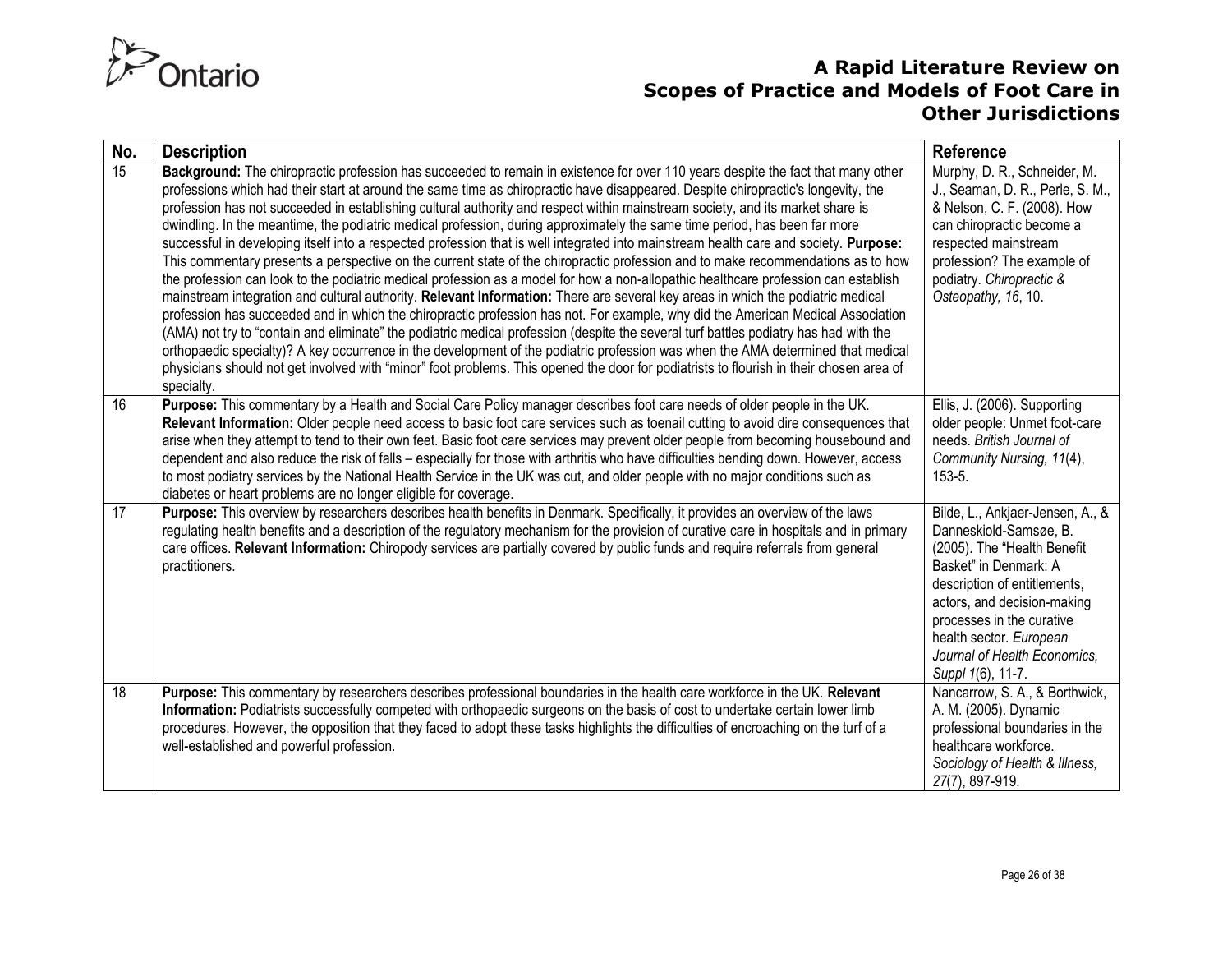

| No. | <b>Description</b>                                                                                                                                                                                                                                                                                                                                                                                                                                                                                                                                                                                                                                                                                                                                                                                                                                                                                                                                     | Reference                                                                                                                                                                                                                          |
|-----|--------------------------------------------------------------------------------------------------------------------------------------------------------------------------------------------------------------------------------------------------------------------------------------------------------------------------------------------------------------------------------------------------------------------------------------------------------------------------------------------------------------------------------------------------------------------------------------------------------------------------------------------------------------------------------------------------------------------------------------------------------------------------------------------------------------------------------------------------------------------------------------------------------------------------------------------------------|------------------------------------------------------------------------------------------------------------------------------------------------------------------------------------------------------------------------------------|
| 19  | Purpose: This commentary by medical professionals describes foot diseases and assessments for people with diabetes in the UK.<br>Relevant Information: For low-risk feet, the nurse should arrange annual review of the feet and offer lifestyle advice and health<br>education. For at-risk feet, the nurse should arrange to see the patient more frequently, ideally every three months, and should<br>inspect the feet at each visit. These visits also provide opportunities for patient education. For the high-risk foot, the nurse should<br>ensure referral to a specialized podiatry service. If the findings are confirmed, the patient should be seen frequently by that team<br>every 1-3 months. When new ulceration occurs, the patient should be referred to a specialized podiatry or foot care team within 24<br>hours. For ulcerated feet, the patient should remain under specialist care until the ulcer has healed.              | Duncombe, G., Purser, P., &<br>Burden, A. C. (2003). Foot<br>assessment in GP practices for<br>people with diabetes. Nursing<br>Times, 99(17), 51-2.                                                                               |
|     | <b>Original Research Papers in Peer-Reviewed Journals</b>                                                                                                                                                                                                                                                                                                                                                                                                                                                                                                                                                                                                                                                                                                                                                                                                                                                                                              |                                                                                                                                                                                                                                    |
| 20  | Purpose: This study aimed to identify the impact of a new podiatric rheumatology service on reducing foot pain, impairment, and<br>disability in patients with foot problems associated with rheumatic diseases and report on patient satisfaction with the service in New<br>Zealand. Relevant Information: In support of specialist foot care, a new podiatric rheumatology service was established following an<br>evidence-based approach highlighting the need for improved access to podiatry care for rheumatology patients in New Zealand. The<br>role of the podiatrist in the rheumatology team is becoming recognized as a vital component in the integrated care given to patients<br>by the multidisciplinary team. Increasingly, consultants and their teams are requesting specialist foot care services, and it is<br>suggested that the podiatrist is a key practitioner in the management of patients with musculoskeletal diseases. | Rome, K., Erikson, K., Ng, A.,<br>Gow, P. J., Sahid, H., &<br>Williams, A. E. (2013). A new<br>podiatry service for patients<br>with arthritis. Journal of the<br>New Zealand Medical<br>Association, 126(1370), 70-7.             |
| 21  | Purpose: This paper aimed to evaluate patient experience and satisfaction following foot surgery within a National Health Service<br>(NHS) orthopaedic department before and after the appointment of a podiatric surgeon in the UK. Relevant Information: Podiatric<br>surgeons operating in an orthopaedic department has become increasingly common in the context of the American health care<br>system. While podiatric surgery is well established in the NHS in the UK with over 50 podiatric surgery units, combined podiatric and<br>orthopaedic units only exist in isolated pockets.                                                                                                                                                                                                                                                                                                                                                        | Armanasco, P., Williamson, D.,<br>& Yates, B. (2012). Integration<br>of podiatric surgery within an<br>orthopaedic department: An<br>audit of patient satisfaction with<br>labour force implications. Foot,<br>$22(3)$ , $200-4$ . |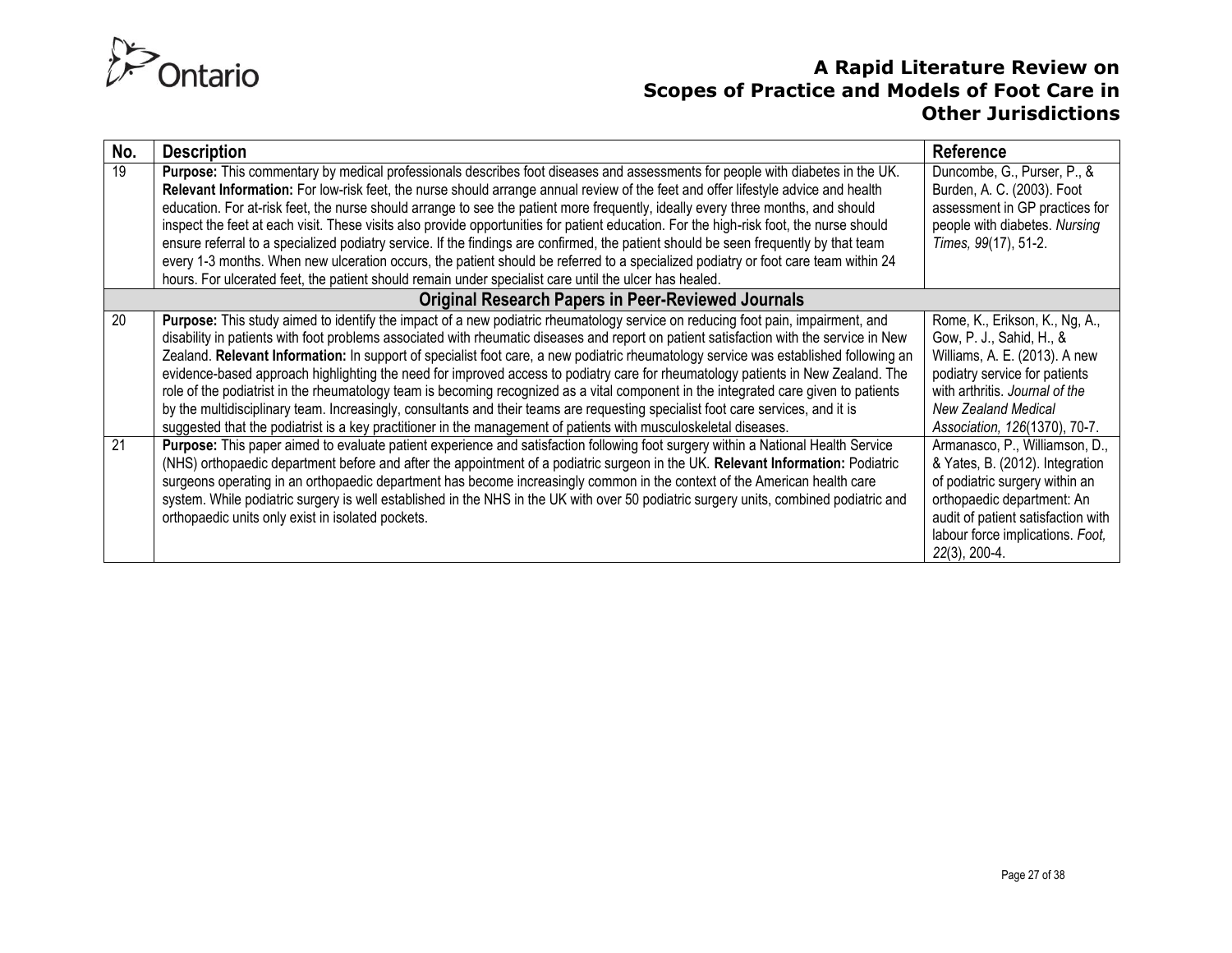

| No. | <b>Description</b>                                                                                                                                                                                                                                                           | <b>Reference</b>                  |
|-----|------------------------------------------------------------------------------------------------------------------------------------------------------------------------------------------------------------------------------------------------------------------------------|-----------------------------------|
| 22  | Purpose: This paper described and tested a novel collaborative, multi-organization podiatric model of care for people with diabetes in                                                                                                                                       | Perrin, B. M., Gardner, M. J.,    |
|     | a large regional Australian setting. Relevant Information: Diabetes-related foot complications are a significant burden on health                                                                                                                                            | Kennett, S. R., Cornelius, J. L., |
|     | systems and individuals with diabetes. Podiatric services are important in the prevention and management of complications such as                                                                                                                                            | & Fanning, M. J. (2012). An       |
|     | peripheral neuropathy, ulceration, and lower limb amputations. Podiatric services in Australia are provided by a combination of public                                                                                                                                       | organised approach to the         |
|     | health services and podiatrists employed independently in the private sector. Podiatrists in the public sector are generally employed                                                                                                                                        | podiatric care of people with     |
|     | in acute or rehabilitation hospital settings and community settings. In any particular region in Australia, there may be multiple different                                                                                                                                  | diabetes in regional Australia.   |
|     | public organizations involved in providing podiatric care. Often, the different podiatric services in a particular region, and individual                                                                                                                                    | Australian Health Review,         |
|     | podiatrists themselves, operate in relative isolation, with little formal collaboration or planning of services. Further, podiatric services                                                                                                                                 | $36(1)$ , 16-21.                  |
|     | of different organizations often demonstrate a lack of coordination in their service planning, inconsistent clinical practice, and a lack of                                                                                                                                 |                                   |
|     | agreed pathway for patients at various stages of diabetes foot-related problems. The key goals for improving podiatric services to<br>people with diabetes were identified, with a focus on developing a common language for all podiatrists to use with respect to clinical |                                   |
|     | decision making, minimize any service gaps and duplications, and develop a model of care as a means to coordinate and deliver the                                                                                                                                            |                                   |
|     | podiatric services to people with diabetes. An agreed risk classification system to identify patients' risks of future foot morbidity was                                                                                                                                    |                                   |
|     | adopted in Victoria, Australia. The University of Texas Diabetic Foot Risk Classification System (UT risk) was chosen as it is a                                                                                                                                             |                                   |
|     | reliable, valid, and predictive tool for identifying future foot-health outcomes for people with diabetes. In addition, a Podiatry Diabetes                                                                                                                                  |                                   |
|     | Model (PDM) of care was developed where individual levels of risks of foot diseases, categorized as community, subacute, and                                                                                                                                                 |                                   |
|     | acute, determined the most appropriate service. According to the PDM: 1) patients who do not have an active diabetes-related foot                                                                                                                                            |                                   |
|     | complication should access podiatric services in the community; and 2) patients with current, active diabetes-related foot                                                                                                                                                   |                                   |
|     | complications or who were at high risks of such pathology should be managed by a multidisciplinary service that has an established                                                                                                                                           |                                   |
|     | track record in managing serious diabetes-related foot morbidity. Health disciplines that are represented in such multidisciplinary                                                                                                                                          |                                   |
|     | service include podiatry, nursing, medical (rehabilitation speciality), and orthotists. Private podiatrists are well-equipped to deal with                                                                                                                                   |                                   |
|     | people at low risks of diabetes-related foot complications, but people at high risks or with an active foot complication are less likely to                                                                                                                                  |                                   |
|     | be able to obtain the required intensive, often expensive, multidisciplinary care through a private podiatrist. There would be                                                                                                                                               |                                   |
|     | advantages in incorporating private podiatric services within the PDM to ensure appropriate podiatric care is provided to this group of                                                                                                                                      |                                   |
|     | people. Also, there is a need to formally involve General Practitioners (GPs). GPs are often the coordinators of the management of                                                                                                                                           |                                   |
|     | people with diabetes, and it is important that those providing services in regional areas are aware of how the PDM functions to ensure                                                                                                                                       |                                   |
|     | appropriate access to podiatric services and consistent quality care for patients. It is important to organize health care systems to                                                                                                                                        |                                   |
|     | ensure appropriate and efficient services are provided for people with diabetes. It is possible to collaborate across multiple                                                                                                                                               |                                   |
|     | organizations to provide a comprehensive publicly funded podiatric service to people with diabetes that encompasses the entire risk<br>spectrum for future diabetes-related foot complications.                                                                              |                                   |
|     |                                                                                                                                                                                                                                                                              |                                   |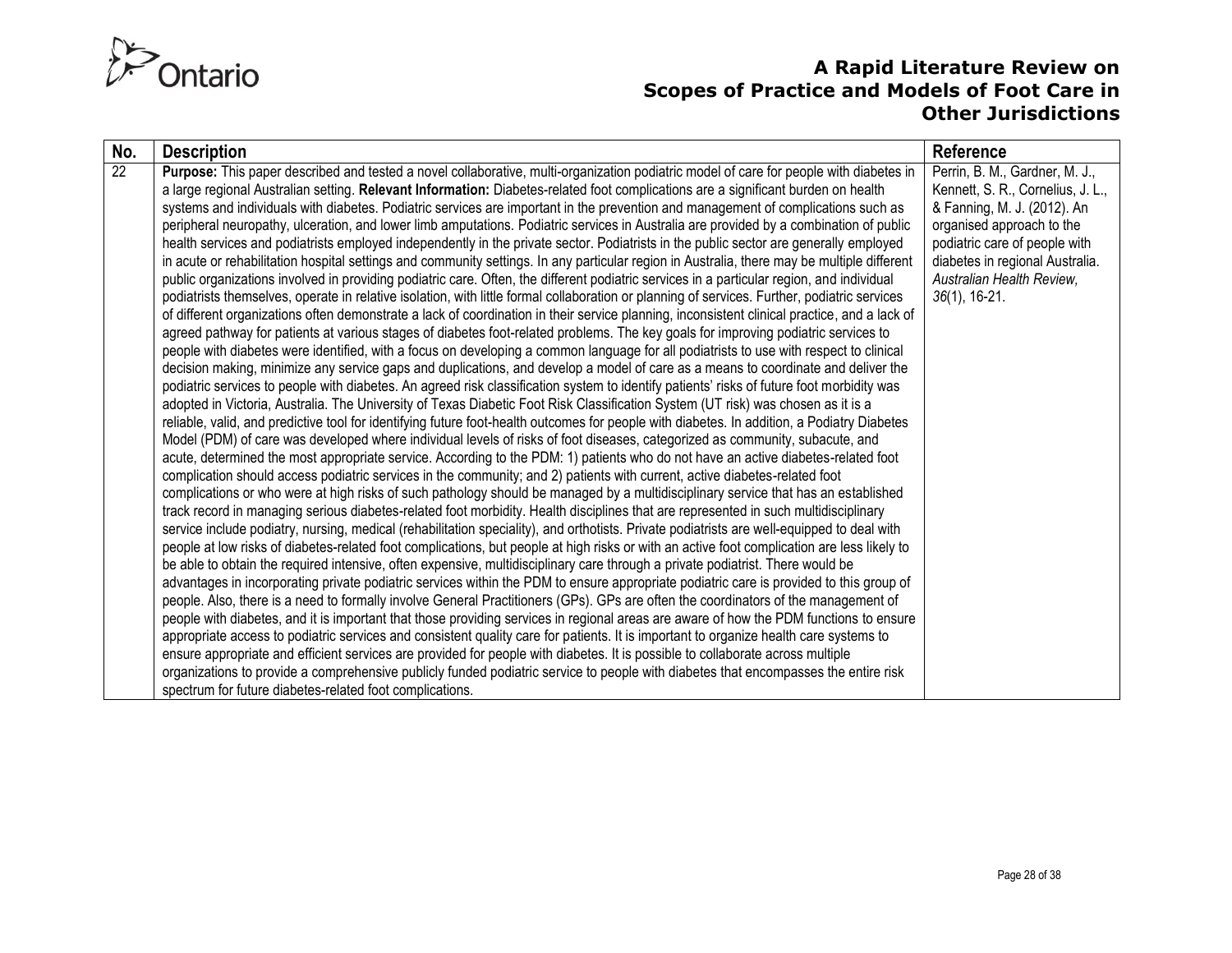

| No. | <b>Description</b>                                                                                                                                                                                                                                                                                                                                                                                                                                                                                                                                                                                                                                                                                                                                                                                                                                                                                                                                                                                                                                                                                                                                                                                                                                                                                                                                                                                                                                                                                                                                                                                                                                                                                                                                                                                          | Reference                                                                                                                                                                                                                                                 |
|-----|-------------------------------------------------------------------------------------------------------------------------------------------------------------------------------------------------------------------------------------------------------------------------------------------------------------------------------------------------------------------------------------------------------------------------------------------------------------------------------------------------------------------------------------------------------------------------------------------------------------------------------------------------------------------------------------------------------------------------------------------------------------------------------------------------------------------------------------------------------------------------------------------------------------------------------------------------------------------------------------------------------------------------------------------------------------------------------------------------------------------------------------------------------------------------------------------------------------------------------------------------------------------------------------------------------------------------------------------------------------------------------------------------------------------------------------------------------------------------------------------------------------------------------------------------------------------------------------------------------------------------------------------------------------------------------------------------------------------------------------------------------------------------------------------------------------|-----------------------------------------------------------------------------------------------------------------------------------------------------------------------------------------------------------------------------------------------------------|
| 23  | Purpose: This pilot study aimed to determine preliminary outcomes for clients attending a chronic wound service with podiatry<br>involvement as a core component in an interdisciplinary model of care in Australia. Relevant Information: Podiatrists offer a diverse<br>range of skills including sharp debridement, knowledge of biomechanics, footwear modification and education, and general wound<br>management and treatment as well as neurovascular assessment, ankle brachial pressure indices, and toe pressure measurements.<br>There is literature suggesting that podiatrists are becoming more involved with the care and treatment of people who have high-risk<br>chronic foot wounds. Clinical podiatrists have been core members of clinic teams in high-risk foot care services at a number of tertiary<br>institutions and are seen as valuable team members in assisting with the achievement of key, long-term outcomes for these clients.<br>The establishment of these clinics has shown reduction in wound healing time, increased percentage of healed ulcers, diminished<br>incidence of amputation, and improved prognosis for limb salvage. These high-risk foot services are now within all major hospitals<br>within Melbourne, Victoria, Australia. In this pilot study, services ran two days a week and were staffed by a Division 1 nurse and<br>podiatrist with a half-day medical support (geriatrician). The criteria for referral to the chronic wound services were that a wound had<br>been present for greater than six weeks and that the wounds could be to any area of the body. Clients were assessed jointly by the<br>nurse and podiatrist at the first appointment, and medical involvement was determined at this appointment or in subsequent reviews. | Butters, T. (2011).<br>Interdisciplinary chronic-wound<br>care services involving podiatry<br>- a strengthened model of<br>care? Wound Practice and<br>Research, 19(4), 229-33.                                                                           |
| 24  | Purpose: This study aimed to assess the prevalence of foot problems and quality and availability of foot care services at a UK district<br>general hospital. Relevant Information: British Society for Rheumatology and the National Institute of Clinical Excellence guidelines<br>advise that rheumatoid arthritis patients should be treated by a multidisciplinary team with dedicated podiatry services. However, in<br>clinical practice, funding constraints often limit availability of podiatry services. A review of provision of foot health services in<br>Rheumatology Departments in the UK found that only 50% of them reported adequate basic foot care services, and fewer than one in<br>ten had formal care pathways or mechanisms for referral to foot services. The foot therefore continues to be neglected in<br>inflammatory arthritis.                                                                                                                                                                                                                                                                                                                                                                                                                                                                                                                                                                                                                                                                                                                                                                                                                                                                                                                                             | Juarez, M., Collins, E. P., &<br>Williamson, L. (2010).<br>Deficiencies in provision of<br>integrated multidisciplinary<br>podiatry care for patients with<br>inflammatory arthritis: A UK<br>district general hospital<br>experience. Foot, 20(2-3), 71- |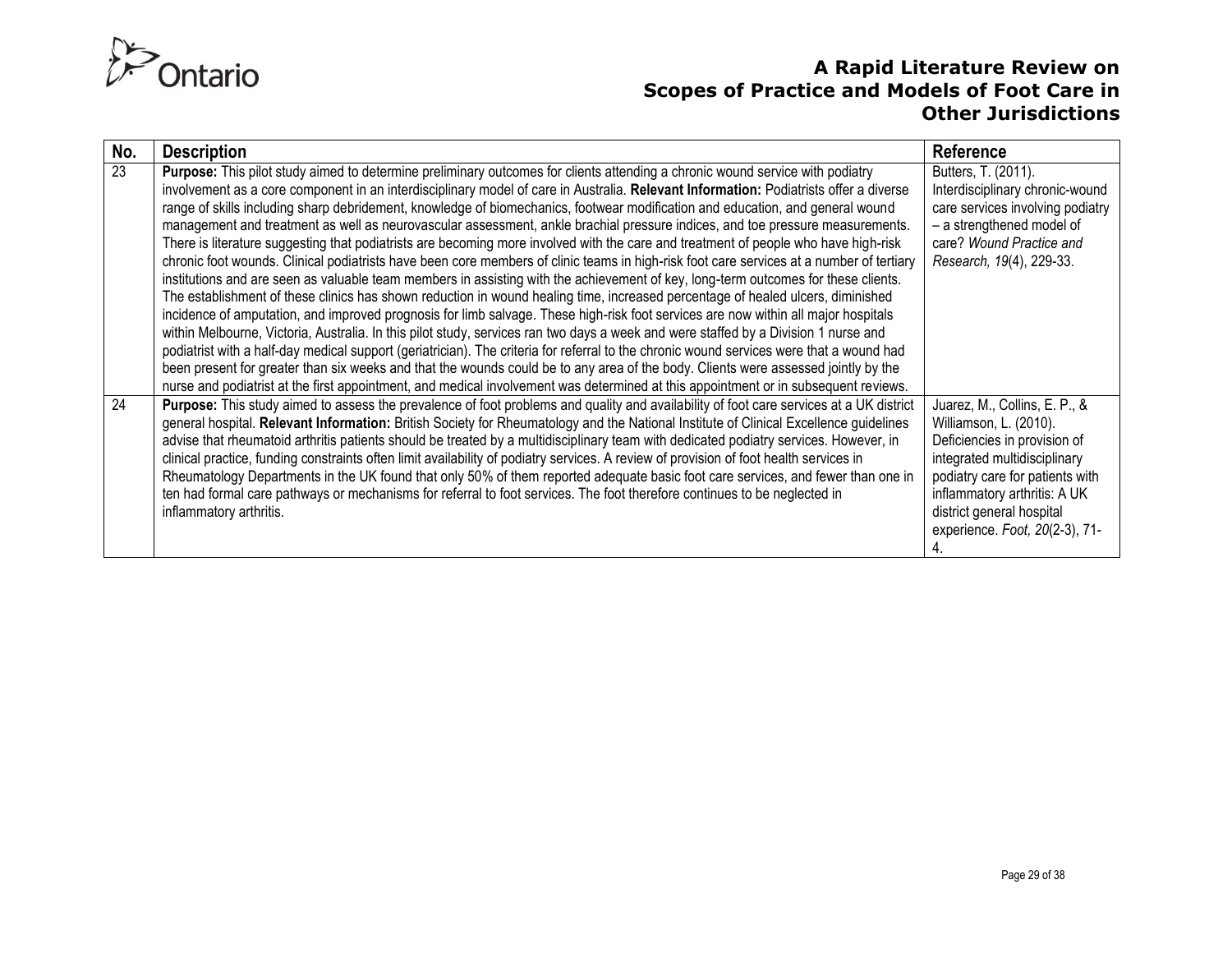

| No. | <b>Description</b>                                                                                                                                                                                                                                                       | <b>Reference</b>                    |
|-----|--------------------------------------------------------------------------------------------------------------------------------------------------------------------------------------------------------------------------------------------------------------------------|-------------------------------------|
| 25  | Background: In the UK, podiatric surgery is provided by the publicly funded National Health Service (NHS) (Kilmartin, 2002; Turbutt,                                                                                                                                     | Gilheany, M. F., & Robinson, P.     |
|     | 1994). Internationally, programs where podiatric surgery is incorporated into the public sector have been a success over a long period                                                                                                                                   | (2009). Is there a role for         |
|     | of time. Such incorporation is well established in both the US and the UK. There are variations in the models of incorporation. These                                                                                                                                    | podiatric surgeons in public        |
|     | models range from the use of independent units to incorporation of podiatric surgeons within general surgical or orthopaedic units.                                                                                                                                      | hospitals? An audit of surgery      |
|     | Purpose: This study aimed to describe and compare the frequencies of procedures performed by podiatric surgeons and orthopaedic                                                                                                                                          | to the great toe joint in Victoria, |
|     | surgeons for elective surgery to the great toe joint – an area of identified clinical need in Australia. The objective was to determine                                                                                                                                  | 1999-2003. Australian Health        |
|     | whether podiatric surgeons in the private sector possess a surgical skillset which can be utilized in the public sector. Methods: The                                                                                                                                    | Review, 33(4), 690-5.               |
|     | Medicare Benefits Schedule from Medicare Australia was reviewed to identify all codes relating to great toe joint surgery, and                                                                                                                                           |                                     |
|     | frequency data were obtained for the period July 1999 to June 2003. A separate audit of the activity of Victorian podiatric surgeons<br>was conducted from the records of the hospital where the practitioners performed the surgery. Results: During the four years in  |                                     |
|     | Victoria, the number of procedures performed on this joint by 152 orthopaedic surgeons was 5,882. Two podiatric surgeons in                                                                                                                                              |                                     |
|     | Victoria performed 1,260 operations on this joint over this period (17.6% of all great toe joint surgery over the four-year audit period).                                                                                                                               |                                     |
|     | Utilizing orthopaedic workforce figures and on a per-surgeon basis, during this period, the podiatric surgeons performed this type of                                                                                                                                    |                                     |
|     | surgery between two and 16 times more often than the orthopaedic surgeons. Conclusions: Consideration should be given to using                                                                                                                                           |                                     |
|     | these skills in the public sector to address the growing demand.                                                                                                                                                                                                         |                                     |
| 26  | Purpose: In 2004, as an extension of the Enhanced Primary Care (EPC) program, the Australian Government introduced a policy of                                                                                                                                           | Menz, H. B. (2009). Utilisation     |
|     | providing Medicare rebates for allied health services provided to patients with chronic or complex health conditions. The EPC chronic                                                                                                                                    | of podiatry services in Australia   |
|     | disease management program is coordinated by the patient's GP, who prepares a management plan, initiates the referrals to allied                                                                                                                                         | under the Medicare Enhanced         |
|     | health professionals, and reviews progress every six months. A maximum of five allied health services are allowed per calendar year.                                                                                                                                     | Primary Care program, 2004-         |
|     | The objective of this study was to evaluate the utilization of podiatry services provided under this scheme between 2004 and 2008.                                                                                                                                       | 2008. Journal of Foot and           |
|     | Methods: Data pertaining to the Medicare item 10962 for the calendar years 2004-2008 were extracted from the Australian Medicare                                                                                                                                         | Ankle Research, 2, 30.              |
|     | Benefits Schedule database and cross-tabulated by sex and age. Descriptive analyses were undertaken to assess sex and age                                                                                                                                                |                                     |
|     | differences in the number of consultations provided and study temporal trends over the five-year assessment period. The total cost to                                                                                                                                    |                                     |
|     | Medicare over this period was also determined. Results: During the 2004-2008 period, a total of 1,338,044 EPC consultations were<br>provided by podiatrists in Australia. Females exhibited higher utilization than males (63% versus 37%), and those aged over 65 years |                                     |
|     | accounted for 75% of consultations. There was a marked increase in the number of consultations provided from 2004 to 2008, and                                                                                                                                           |                                     |
|     | the total cost of providing EPC podiatry services during this period was \$62.9 M. Conclusions: Podiatry services have been                                                                                                                                              |                                     |
|     | extensively utilized under the EPC program by primary care patients, particularly older women, and the number of services provided                                                                                                                                       |                                     |
|     | has increased dramatically between 2004 and 2008. Further research is required to determine whether the EPC program enhances                                                                                                                                             |                                     |
|     | clinical outcomes compared to standard practice.                                                                                                                                                                                                                         |                                     |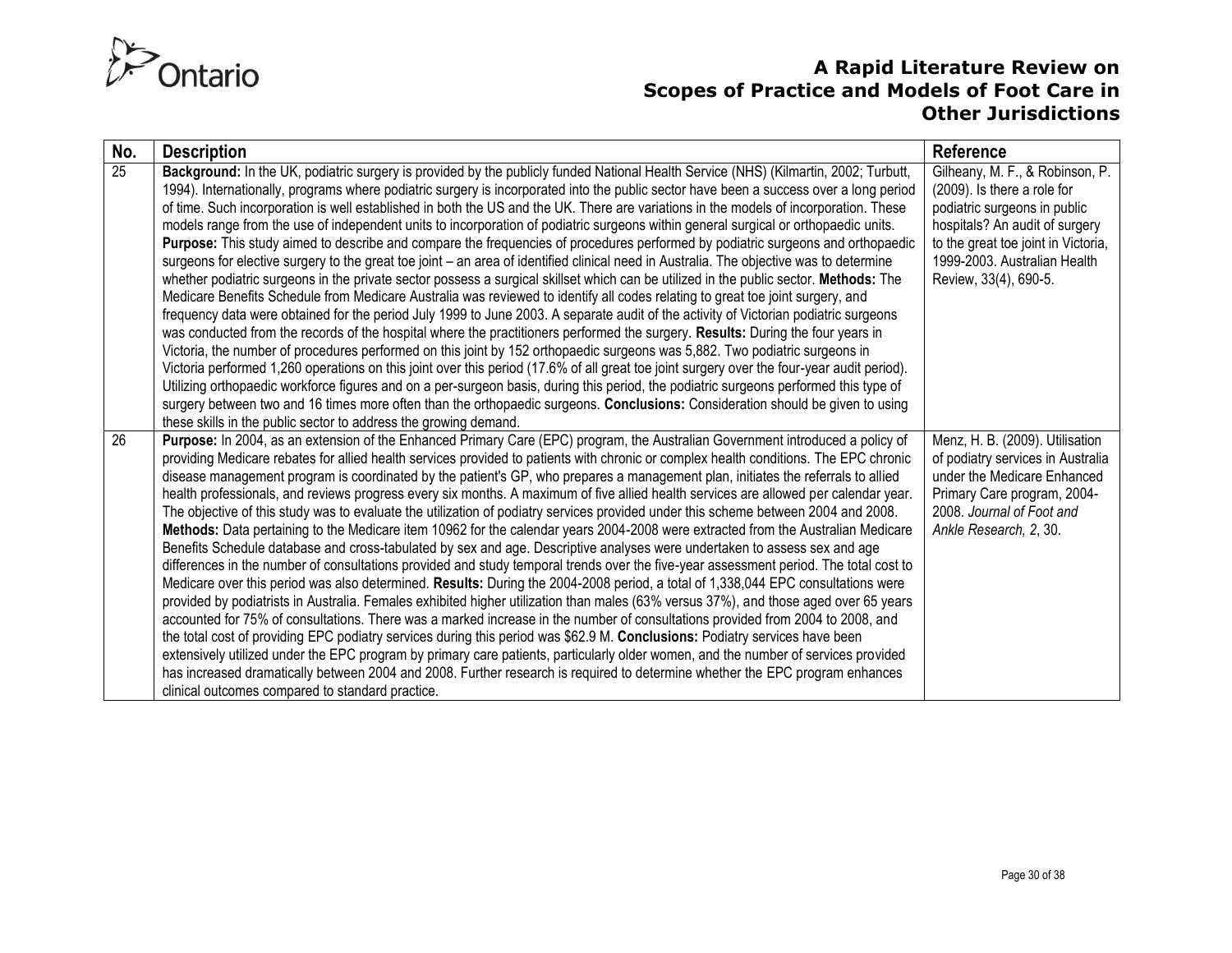

| No. | <b>Description</b>                                                                                                                                                                                                                                                                                                                                                                                                                                                                                                                                                                                                                                                                                                                                                                                                                                                                                                                                                                                                                                                                                                                                                                                                                                                                                                                                                                                                                                                                                                                                                                                                                                                                                                                                                                                                                                                                                                                                                                                                                                                                                                                                                     | Reference                                                                                                                                                                                                                                                    |
|-----|------------------------------------------------------------------------------------------------------------------------------------------------------------------------------------------------------------------------------------------------------------------------------------------------------------------------------------------------------------------------------------------------------------------------------------------------------------------------------------------------------------------------------------------------------------------------------------------------------------------------------------------------------------------------------------------------------------------------------------------------------------------------------------------------------------------------------------------------------------------------------------------------------------------------------------------------------------------------------------------------------------------------------------------------------------------------------------------------------------------------------------------------------------------------------------------------------------------------------------------------------------------------------------------------------------------------------------------------------------------------------------------------------------------------------------------------------------------------------------------------------------------------------------------------------------------------------------------------------------------------------------------------------------------------------------------------------------------------------------------------------------------------------------------------------------------------------------------------------------------------------------------------------------------------------------------------------------------------------------------------------------------------------------------------------------------------------------------------------------------------------------------------------------------------|--------------------------------------------------------------------------------------------------------------------------------------------------------------------------------------------------------------------------------------------------------------|
| 27  | Purpose: This study reported on the results of the 2007 Podiatric Practice Survey which collected information about the practice<br>experience of the American Podiatric Medical Association (APMA) members in 2006, including practice location and arrangements.<br>Methods: A 34-question survey form was designed by the APMA to collect information on various topics including general practice<br>information (e.g., practice arrangements, practice size, practice location) from its members with more than five years of practice<br>experience. Results: Practice Arrangements: Solo practice remained the primary arrangement for 50% of the podiatrists that<br>responded to the survey in 2007, which was significantly less than the 61% in 1996. A substantial percentage of respondents<br>practiced primarily in a partnership or group practice setting (44% in 2007 versus 40% in 2005). In 2007, 19% were in a podiatric<br>medical group, 16% of the respondents were in a partnership, 7% were in a multi-specialty group, and 2% were in an orthopedic<br>group. Practice Size: Most podiatric practices were small. In 2007, members in partnership arrangements reported a median of two<br>physicians in their practice, compared with three physicians in 2005. The median number of podiatric physicians in multispecialty<br>groups was two, and the median number in podiatric medical groups was three. Orthopedic groups had a median of one podiatric<br>physician, while health maintenance organizations (HMOs) had six podiatric physicians and hospitals had two. The maximum number<br>of podiatric physicians varied from one in solo practice to 100 in a multispecialty group, with one partnership reporting 22 podiatric<br>physicians and one podiatric medical group reporting 60 podiatric physicians. One orthopedic group had 23 podiatric physicians, and<br>one hospital had eight. One HMO employed 350 podiatric physicians, a number also found in 2005. Conclusions: The percentage of<br>members in podiatric medical groups has increased over time while the percentage of solo practitioners has decreased. | Al Fisher Associates. (2007).<br>2007 podiatric practice survey.<br>Statistical results. Journal of<br>the American Podiatric Medical<br>Association, 97(6), 496-519.                                                                                        |
|     | <b>Grey Literature</b>                                                                                                                                                                                                                                                                                                                                                                                                                                                                                                                                                                                                                                                                                                                                                                                                                                                                                                                                                                                                                                                                                                                                                                                                                                                                                                                                                                                                                                                                                                                                                                                                                                                                                                                                                                                                                                                                                                                                                                                                                                                                                                                                                 |                                                                                                                                                                                                                                                              |
| 28  | Background: To provide context for an upcoming analysis of the regulation of podiatry and chiropody in Ontario and to address a<br>broad component of the Minister of Health and Long-Term Care referral, an initial consultation session was held on the current model<br>of foot care in Ontario. The objective of the consultation session was to gather information on how foot care is delivered in the<br>province and to learn more about the issues facing foot care providers, patients, and other involved Ontarians. In total, Ontario's<br>Health Professions Regulatory Advisory Council received 198 submissions from 197 stakeholders. Purpose: This document provides<br>the stakeholder submissions. Relevant Information: The Ontario Podiatric Medical Association (OPMA)'s submission outlined its<br>view on the current model of foot care in Ontario and provided a historical overview of podiatry and chiropody in Ontario. In particular,<br>the OPMA noted that today, less than 20% of chiropodists in Ontario currently practice in hospitals, community health centres, and in<br>other publicly funded health care delivery institutions.                                                                                                                                                                                                                                                                                                                                                                                                                                                                                                                                                                                                                                                                                                                                                                                                                                                                                                                                                                                               | <b>Health Professions Regulatory</b><br>Advisory Council. (2014).<br>Stakeholder Feedback on the<br><b>Chiropody/Podiatry Referral:</b><br>The current Model of Foot Care<br>in Ontario - Part II(b): Other<br><b>Submissions</b> . Accessed August<br>2014. |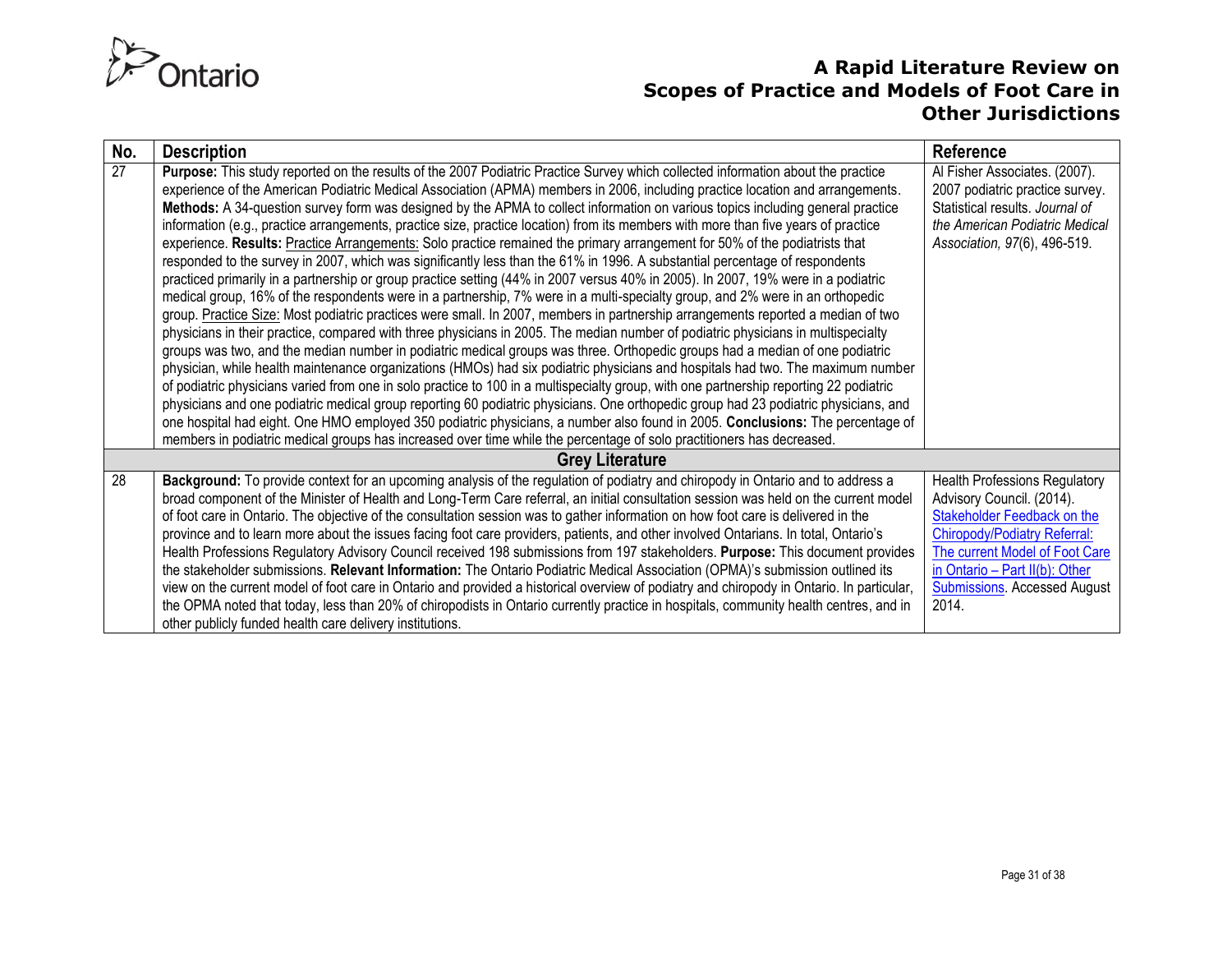

| No.             | <b>Description</b>                                                                                                                                                                                                                                                       | <b>Reference</b>                      |
|-----------------|--------------------------------------------------------------------------------------------------------------------------------------------------------------------------------------------------------------------------------------------------------------------------|---------------------------------------|
| 29              | The New York State Education Department administers professional regulation in the state of New York through its Office of the                                                                                                                                           | New York State Education              |
|                 | Professions.                                                                                                                                                                                                                                                             | Department website:                   |
|                 | Relevant pages accessed include:                                                                                                                                                                                                                                         | http://www.op.nysed.gov/              |
|                 | (2014a). Frequently Asked Questions. The answer to the question "What is included in the scope of practice of podiatry with respect                                                                                                                                      | Accessed August 2014.                 |
|                 | to the provision of wound care?" on this page describes the expanded scope of practice for podiatry, effective February 17, 2014,                                                                                                                                        |                                       |
|                 | allowing podiatrists to treat wounds that are not only on the foot but near and related to a wound on the foot.                                                                                                                                                          |                                       |
|                 | (2014b). Podiatric Ankle Surgery Privileges. The "Types and Scope", "Standard Ankle Surgery Requirements", and "Advanced Ankle                                                                                                                                           |                                       |
|                 | Surgery Requirements" sections on this page describe the expanded scope of practice for podiatric "standard" and "advanced" ankle                                                                                                                                        |                                       |
|                 | surgery, effective February 17, 2014.                                                                                                                                                                                                                                    |                                       |
| 30 <sup>°</sup> | (2014c). Education Law. Article 141, Podiatry. The "Definition of practice of podiatry" describes the scope of practice for podiatry.                                                                                                                                    | Wisconsin Statutes. (2014).           |
|                 | Purpose: This legislative document defines medical practices in the state of Wisconsin including those of podiatry. Relevant<br>Information: The term "podiatrist" refers to an individual possessing the degree of Doctor of Podiatric Medicine or that of surgical     | <b>Chapter 448. Medical Practices</b> |
|                 | chiropody or an equivalent degree as determined by the affiliated credentialing board and holding a license to practice podiatry or                                                                                                                                      | Subchapter IV. Accessed               |
|                 | podiatric medicine and surgery granted by the affiliated credentialing board. The term "podiatry" or "podiatric medicine and surgery"                                                                                                                                    | August 2014.                          |
|                 | means the branch or system of the practice of medicine and surgery that involves treating the sick which is limited to conditions                                                                                                                                        |                                       |
|                 | affecting the foot and ankle but does not include the use of a general anaesthetic unless administered by or under the direction of a                                                                                                                                    |                                       |
|                 | person licensed to practice medicine and surgery under Subchapter II.                                                                                                                                                                                                    |                                       |
| $\overline{31}$ | Purpose: This position statement describes the recently-introduced Any Qualified Provider (AQP) in the UK and identifies the need                                                                                                                                        | Diabetes UK. (2013). Any              |
|                 | for a coordinated multidisciplinary care for people with diabetes. Relevant Information: There is a tenfold variation in amputation                                                                                                                                      | <b>Qualified Provider (AQP)</b>       |
|                 | rates across England (Holdman et al., 2012), a large part of which is thought to be due to variation in the co-ordination of foot                                                                                                                                        | Podiatry - Commissioning              |
|                 | services leading to late referrals. The Foot Protection Team (FPT) is largely made up of podiatrists with a primary responsibility for                                                                                                                                   | <b>Integrated Diabetes Foot Care</b>  |
|                 | prevention, and the specialist diabetes foot Multidisciplinary Team (MDfT) is required to coordinate the management of all new                                                                                                                                           | Services. Position Statement.         |
|                 | disease. The FPT and MDfT must work closely together with clear pathways of care consisting of defined roles and responsibilities to                                                                                                                                     | Accessed August 2014.                 |
|                 | ensure prompt and effective transition across health care boundaries. The Department of Health recently introduced the Any                                                                                                                                               |                                       |
|                 | Qualified Provider (AQP) scheme in England, prioritising adult podiatry services as a key area for development to increase the choice                                                                                                                                    |                                       |
|                 | about which services can be used within the National Health Service (NHS). Care must be taken to ensure that: 1) services do not                                                                                                                                         |                                       |
|                 | become more fragmented; 2) patients are clear about where they go for what services; and 3) there is no increase in the incidence of                                                                                                                                     |                                       |
|                 | limb loss or overall costs to the NHS or people with diabetes. The delivery of greater choice of podiatry services within the AQP                                                                                                                                        |                                       |
|                 | scheme must not be at the expense of services and care for people with diabetes whose feet are at increased risks of developing foot<br>ulceration, other foot diseases, and amputations. To improve foot care services for people with diabetes and reduce amputations, |                                       |
|                 | local health teams must work together in a structured way by ensuring annual foot assessments by competent staff, provision of                                                                                                                                           |                                       |
|                 | information and education to reduce risks, and timely referrals to foot protection and multidisciplinary specialist foot care teams for                                                                                                                                  |                                       |
|                 | preventing, treating, and managing diabetic foot diseases.                                                                                                                                                                                                               |                                       |
|                 |                                                                                                                                                                                                                                                                          |                                       |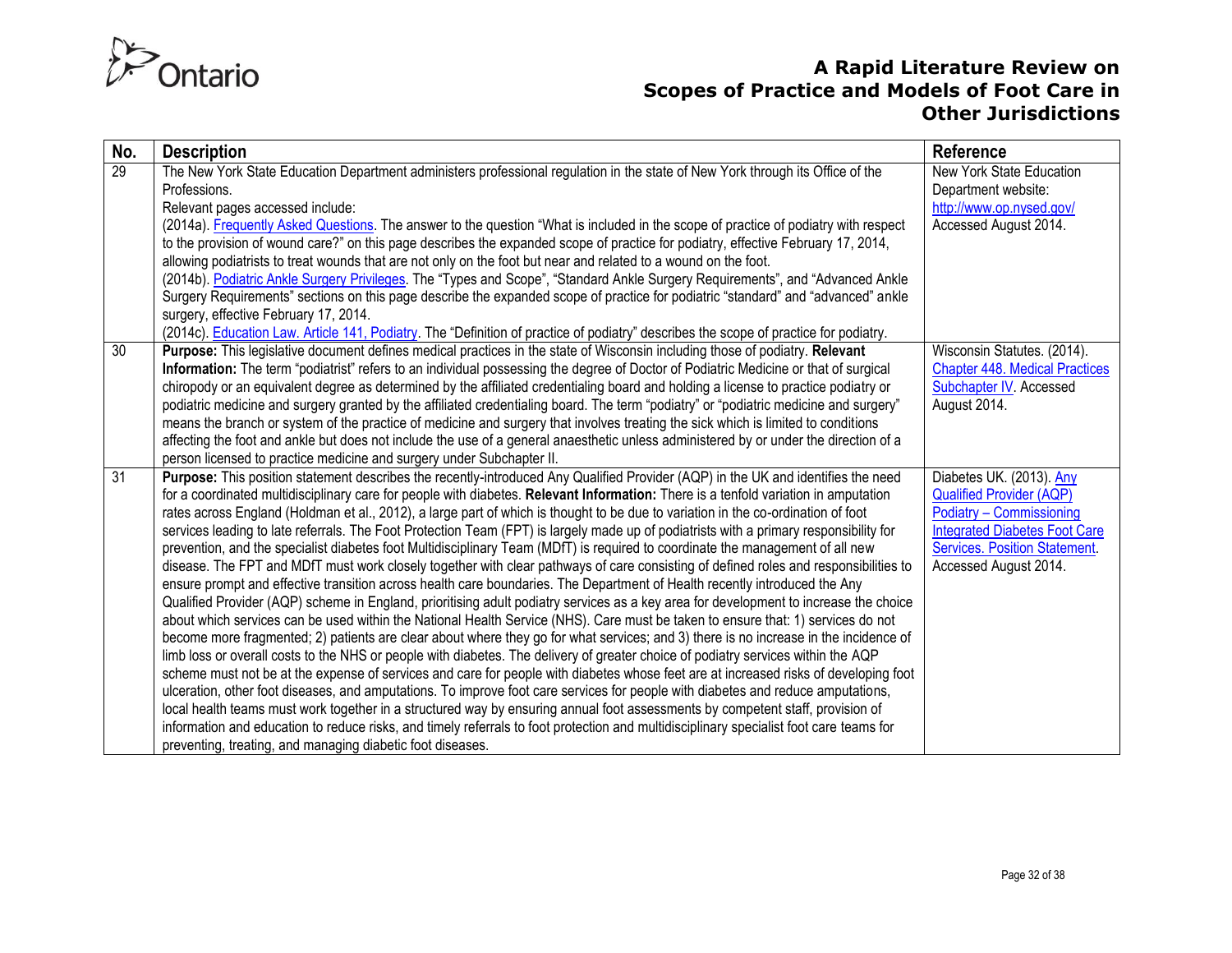

| No. | <b>Description</b>                                                                                                                                                                                                                                                                                                                                                                                                                                                                                                                                                                                                                                                                                                                                                                                                                                                                                                                                                                                                                                                                                                                                                                                                                                                                                                                                                                                                                                                                                                                                                                                                                                                                                                                                                                   | <b>Reference</b>                                                                                                                                     |
|-----|--------------------------------------------------------------------------------------------------------------------------------------------------------------------------------------------------------------------------------------------------------------------------------------------------------------------------------------------------------------------------------------------------------------------------------------------------------------------------------------------------------------------------------------------------------------------------------------------------------------------------------------------------------------------------------------------------------------------------------------------------------------------------------------------------------------------------------------------------------------------------------------------------------------------------------------------------------------------------------------------------------------------------------------------------------------------------------------------------------------------------------------------------------------------------------------------------------------------------------------------------------------------------------------------------------------------------------------------------------------------------------------------------------------------------------------------------------------------------------------------------------------------------------------------------------------------------------------------------------------------------------------------------------------------------------------------------------------------------------------------------------------------------------------|------------------------------------------------------------------------------------------------------------------------------------------------------|
| 32  | Purpose: This legislative document defines podiatrists and podiatry and describes their scope of practice in the state of South<br>Carolina. Relevant Information: The terms "podiatry" or "podiatrist" and "chiropody" or "chiropodist" have identical meanings. The<br>term "podiatry" shall mean the diagnosis and medical and surgical treatment limited to ailments of the human foot, except the<br>administration of an anaesthetic other than local. "Diagnosis" shall mean to ascertain a disease or ailment by symptoms and findings<br>and does not confer the right to use X-ray other than for diagnosis. "Medical treatment" shall mean the application or prescription of<br>any therapeutic agent or remedy for the relief of foot ailments, except the medical treatment of any systemic diseases causing<br>manifestations in the foot. "Surgical treatment" shall mean the use of any cutting instrument to treat a disease, ailment, deformity, or<br>condition of the foot, but shall not confer the right to amputate the foot or toes.                                                                                                                                                                                                                                                                                                                                                                                                                                                                                                                                                                                                                                                                                                                        | South Carolina Code of Laws.<br>(2013). Title 40 - Professions<br>and Occupations. Chapter 51.<br>Podiatrists and Podiatry.<br>Accessed August 2014. |
| 33  | The American Academy of Orthopaedic Surgeons provides musculoskeletal education to orthopaedic surgeons and others across the<br>US and international jurisdictions.<br>Relevant pages accessed include:<br>(2012). Information Statement. The section titled "Expansion of Podiatric Scope of Practice" on this page describes the US podiatric<br>community's push in recent years to expand its scope of practice.                                                                                                                                                                                                                                                                                                                                                                                                                                                                                                                                                                                                                                                                                                                                                                                                                                                                                                                                                                                                                                                                                                                                                                                                                                                                                                                                                                | American Academy of<br>Orthopaedic Surgeons website:<br>http://www.aaos.org/<br>Accessed August 2014.                                                |
| 34  | Purpose: This news brief describes the 2011 scope of practice bill in the state of Virginia. Relevant Information: The scope of<br>practice legislation updated the current definition of the practice of podiatry in Virginia, giving Virginia podiatrists the statutory<br>authority to diagnose and treat lower extremity ulcers and access areas above the foot and ankle to harvest skin grafts in the<br>treatment of ulcers.                                                                                                                                                                                                                                                                                                                                                                                                                                                                                                                                                                                                                                                                                                                                                                                                                                                                                                                                                                                                                                                                                                                                                                                                                                                                                                                                                  | American Podiatric Medical<br>Association. (2011). Governor<br><b>Signs Virginia Scope of</b><br>Practice Bill. Accessed August<br>2014.             |
| 35  | Purpose: This report describes foot care management in diabetes in in Ireland according to the standards of the National Institute for<br>Health and Care Excellence. Relevant Information: In 2011, funding was received to establish a national multidisciplinary foot care<br>service for people with diabetes. Foot care management in diabetes is based on three risk categories. Patients at low risks of diabetic<br>foot diseases will be managed preventatively through annual screening and regular foot examinations by primary care nurses.<br>Patients at risks of diabetic foot diseases may be stratified as either moderate risks or high risks. All patients will be under regular<br>surveillance by primary care nurses or general practitioners (GPs). Moderate risk patients will be referred by GPs to podiatrists, either<br>in the community or a hospital, for an annual review. These patients will remain under the clinical governance of GPs and podiatrists.<br>High risk patients will be called to be seen at least annually by the diabetes foot protection team and will be under the governance of<br>the foot protection team for their foot care. Patients with "active diabetic foot diseases" (e.g., active foot ulcer, Charcot foot) will be<br>actively managed by a multidisciplinary specialist foot care service, in conjunction with vascular surgery, orthopaedics, and orthotics<br>input as required. This integrated model of management or care pathway for the diabetic foot is intended to provide a structure and<br>organization to the foot care needs of patients with diabetes. The key feature is foot care being provided by an appropriate healthcare<br>professional at a frequency appropriate to the patients' needs. | Health Service Executive.<br>(2011). Model of Care for the<br><b>Diabetic Foot. Accessed</b><br>August 2014.                                         |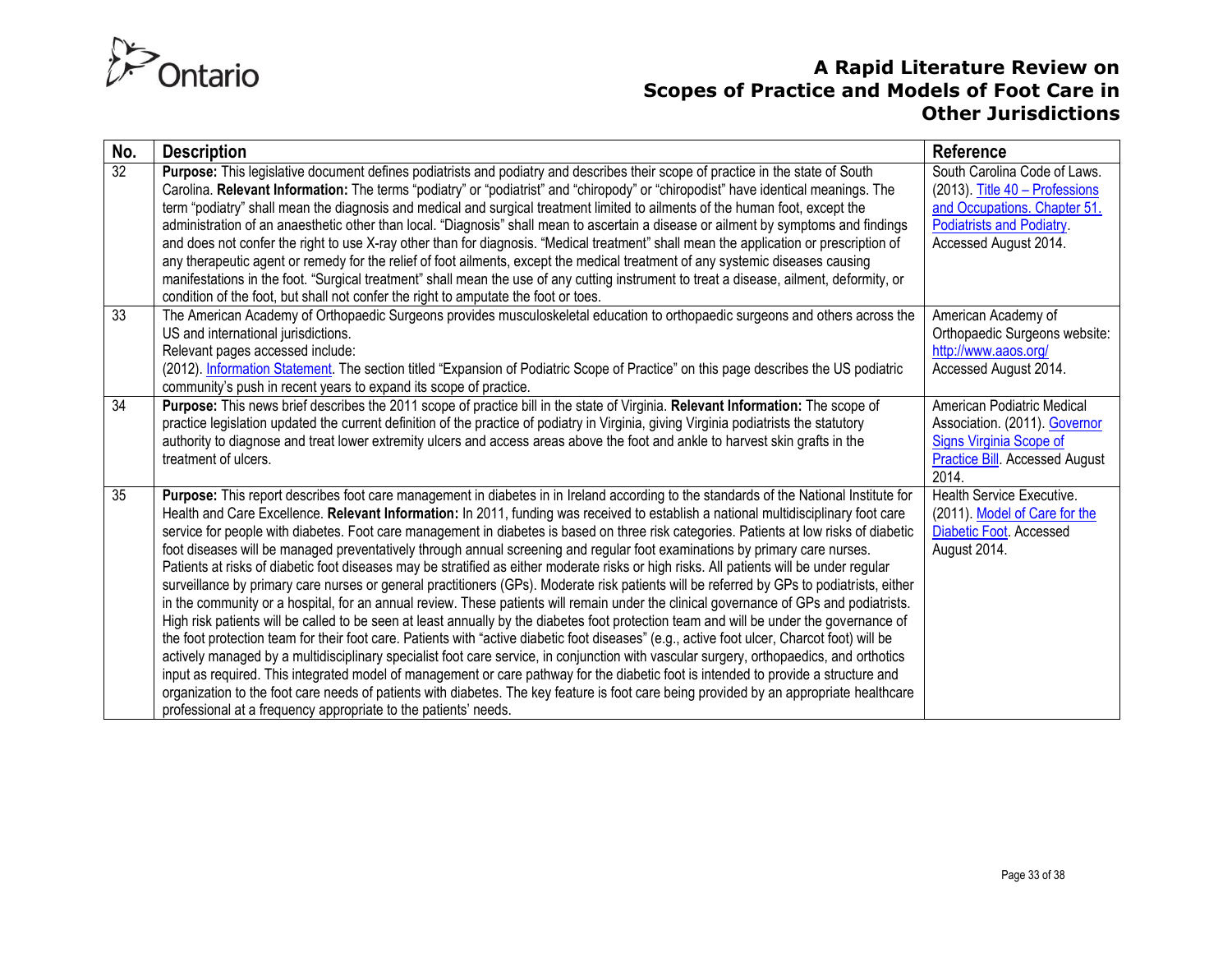

| No. | <b>Description</b>                                                                                                                                                                                                                                                                                                                                                                                                                                                                                                                                                                                                                                                                                                                                                                                                                                                                                                                                                                                                                                                                                                                                                                                                                                                                                                                                                                                                                                                                                                                                                                                                                                                                                                                                                                                        | Reference                                                                                                           |
|-----|-----------------------------------------------------------------------------------------------------------------------------------------------------------------------------------------------------------------------------------------------------------------------------------------------------------------------------------------------------------------------------------------------------------------------------------------------------------------------------------------------------------------------------------------------------------------------------------------------------------------------------------------------------------------------------------------------------------------------------------------------------------------------------------------------------------------------------------------------------------------------------------------------------------------------------------------------------------------------------------------------------------------------------------------------------------------------------------------------------------------------------------------------------------------------------------------------------------------------------------------------------------------------------------------------------------------------------------------------------------------------------------------------------------------------------------------------------------------------------------------------------------------------------------------------------------------------------------------------------------------------------------------------------------------------------------------------------------------------------------------------------------------------------------------------------------|---------------------------------------------------------------------------------------------------------------------|
| 36  | Purpose: This Health Professions Act defines podiatric medicine and its scope of practice in the province of British Columbia.<br>Relevant Information: Podiatric medicine means the health profession in which a person provides the services of the prevention,<br>treatment, and palliation of diseases, disorders, and conditions of the foot and the bones, muscles, tendons, ligaments, and other<br>tissues of the lower leg that affect the foot or foot function but does not include any treatment of the foot or lower leg that may affect<br>the course of treatment of a systemic disease unless the treatment of the foot or lower leg is provided in collaboration with a medical<br>practitioner. Restricted activities include making a diagnosis, performing a procedure on tissues below the dermis of the foot or lower<br>leg, setting or casting a fracture of a bone of the foot or lower leg, reducing a dislocation of a joint of the foot or lower leg, injecting<br>intravenous fluids, applying laser for cutting or destroying tissues or X-rays for diagnostic or imaging purposes, and issuing an<br>instruction or authorization for another person to apply ultrasound, electromagnetism, or X-rays, and prescribing, compounding,<br>dispensing, or administering drugs.                                                                                                                                                                                                                                                                                                                                                                                                                                                                                                | British Columbia Regulation.<br>(2010). Health Professions Act.<br>Podiatrists Regulation.<br>Accessed August 2014. |
| 37  | Purpose: This news clipping describes the legal battle among the Texas Medical Association (TMA), Texas Orthopaedic Association<br>(TOA), and Texas State Board of Podiatric Medical Examiners (TSBPME) over podiatrists' scope of practice surrounding the<br>definition of the foot in the state of Texas. Relevant Information: Since 2002, the TMA and TOA had been locked in litigation with<br>the TSBPME and Texas Podiatric Medical Association (TPMA) over podiatrists' scope of practice. The case concluded in August<br>2010 when the Texas Supreme Court denied the TPMA's motion for rehearing. In June 2010, the Supreme Court of Texas declined<br>to review an appellate court's previous decision rejecting the TSBPME's rule that would have allowed podiatrists to treat ankle<br>injuries. In 2008, the appeals court stated that the TSBPME was wrong when it adopted a rule in 2001 that defined the foot as "the<br>tibia and fibula in their articulation with the talus, and all bones to the toes, inclusive of all soft tissues (muscles, nerves, vascular<br>structures, tendons, ligaments, and any other anatomical structures) that insert into the tibia and fibula in their articulation with the<br>talus and all bones to the toes". The appeals court concluded that the TSBPME "exceeded its authority when it promulgated the rule<br>and that the rule is invalid." The TMA and TOA sued the TSBPME in 2002, contending that the board's change in the definition of the<br>foot illegally expanded podiatrists' scope of practice. The proposed rule would have allowed podiatrists to perform surgical and non-<br>surgical procedures on the bones and tissues of the lower leg below the knee cap, including "fractures that extend into the ankle<br>joint". | Conde, C. (2010). TMA Wins<br>Victory in Legal Battle with<br>Podiatrists. Texas Medicine,<br>$106(10)$ , 20-4.     |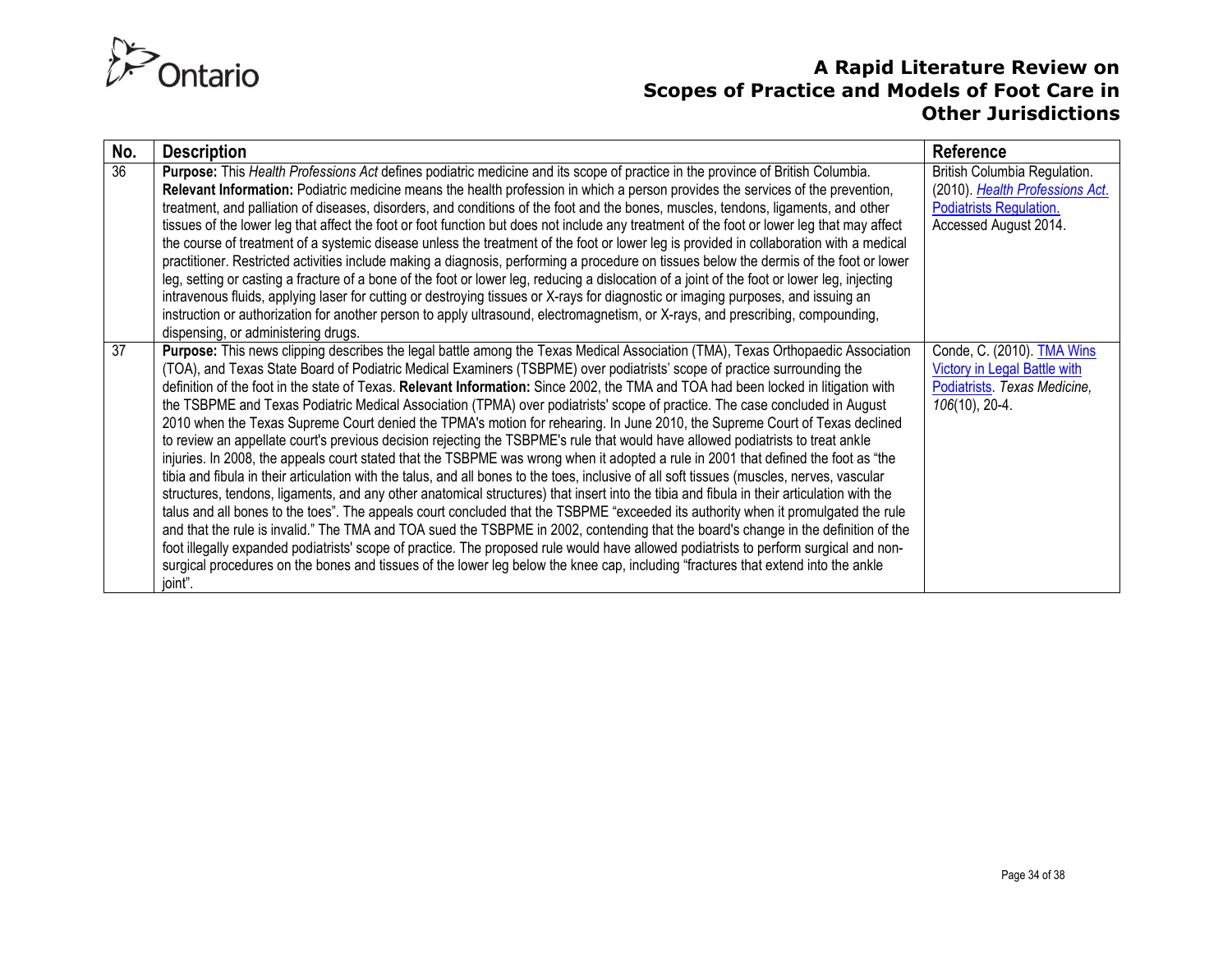

| No. | <b>Description</b>                                                                                                                                                                                                                                                                                                                                                                                                                                                                                                                                                                                                                                                                                                                                                                                                                                                                                                                                                                                                                                                                                                                                                                                                                                                                                                                                                                                                                                                                                                                                                                                                                                                                                                                                                                              | Reference                                                                                                                                                                                                                                         |
|-----|-------------------------------------------------------------------------------------------------------------------------------------------------------------------------------------------------------------------------------------------------------------------------------------------------------------------------------------------------------------------------------------------------------------------------------------------------------------------------------------------------------------------------------------------------------------------------------------------------------------------------------------------------------------------------------------------------------------------------------------------------------------------------------------------------------------------------------------------------------------------------------------------------------------------------------------------------------------------------------------------------------------------------------------------------------------------------------------------------------------------------------------------------------------------------------------------------------------------------------------------------------------------------------------------------------------------------------------------------------------------------------------------------------------------------------------------------------------------------------------------------------------------------------------------------------------------------------------------------------------------------------------------------------------------------------------------------------------------------------------------------------------------------------------------------|---------------------------------------------------------------------------------------------------------------------------------------------------------------------------------------------------------------------------------------------------|
| 38  | Purpose: This report describes multidisciplinary models of care and payment models for the high risk foot. Relevant Information:<br>Multidisciplinary Models of Care: Internationally, it is widely acknowledged that people with the high risk foot, particularly when<br>complex foot disorders develop, should be managed within a multidisciplinary environment. Integrated teams consisting of medical,<br>surgical, nursing, podiatry, and allied health professionals have been shown to: 1) reduce wound healing times; 2) increase the<br>percentage of healed ulcers; 3) diminish the incidence of amputation; and 4) improve the prognosis for limb salvage. Multidisciplinary<br>teams are therefore considered to be the best practice strategy in the management of multifaceted foot conditions that require expert<br>and coordinated care. This integrated approach acknowledges that no one specialist possesses all the expertise and knowledge to<br>manage the patient. Payment Models: The majority of podiatrists work in the private sector. For example, the 2007 Podiatry Labour<br>Force Survey found that approximately 84-90% of podiatrists work in the private sector whereas only 10-16% of podiatrists work in<br>the government sector. People from low socio-economic backgrounds and Aboriginal populations may face limited access to podiatry<br>due to the often prohibitive cost of private care for those without insurance or who require regular follow-up or specialist footwear or<br>orthotics to reduce the risk of high-risk foot complications. Access to public metropolitan podiatry services is severely limited by<br>excess demand and relatively low staffing, requiring clinics to implement strict eligibility and discharge criteria. | Government of Western<br>Australia. (2010). Model of<br>Care for the High Risk Foot.<br>Accessed August 2014.                                                                                                                                     |
| 39  | The Medical Board of California is a state government agency which licenses and disciplines medical doctors in the state of<br>California.<br>Relevant pages accessed include:<br>(2010). Information on Scope of Practice. This page defines the scope of practice for Doctors of Podiatric Medicine in the state of<br>California.                                                                                                                                                                                                                                                                                                                                                                                                                                                                                                                                                                                                                                                                                                                                                                                                                                                                                                                                                                                                                                                                                                                                                                                                                                                                                                                                                                                                                                                            | Medical Board of California<br>website:<br>http://www.bpm.ca.gov/<br>Accessed August 2014.                                                                                                                                                        |
| 40  | Purpose: This report provides background information to support the development of guidelines for the integration of internationally<br>educated health professionals into the workplace in the province of Ontario. Relevant Information: Chiropodists assess the foot and<br>treat and prevent diseases, disorders, or dysfunctions of the foot by therapeutic, orthotic, or palliative means. Chiropodists are able to<br>cut into the subcutaneous tissues of the foot, prescribe drugs designated in the regulations, and administer injection into the foot.                                                                                                                                                                                                                                                                                                                                                                                                                                                                                                                                                                                                                                                                                                                                                                                                                                                                                                                                                                                                                                                                                                                                                                                                                              | Baumann, A., & Blythe, J.<br>(2009). Integrating<br><b>Internationally Educated Health</b><br>Care Professionals into the<br>Ontario Workforce. Ontario<br>Hospital Association. Accessed<br>August 2014.                                         |
| 41  | Purpose: This jurisdictional review on podiatry and chiropody by the Health Professions Regulatory Advisory Council in Canada<br>outlines inconsistencies in the regulation of the professions across the country. Relevant Information: Ontario is an anomaly with<br>respect to titles. In every other province, the designated term for the professional providing foot care is "podiatrist"; in Ontario, it is<br>"chiropodist". Prior to 1993, both titles and practices were in place in Ontario. However, in 1993, the practice of podiatry was capped,<br>and some surgical privileges (e.g., backfoot surgery) were removed from the scope of practice for the members at the time. Since<br>then, all new practitioners were identified and practice as chiropodists. Other Canadian provinces admit new practitioners as<br>podiatrists and use the term podiatry.                                                                                                                                                                                                                                                                                                                                                                                                                                                                                                                                                                                                                                                                                                                                                                                                                                                                                                                   | <b>Health Professions Regulatory</b><br>Advisory Council. (2008).<br>Prescribing and Use of Drugs<br>by Non-Physician Health<br>Professionals: A Jurisdictional<br>Review of the Professions of<br>Chiropody & Podiatry.<br>Accessed August 2014. |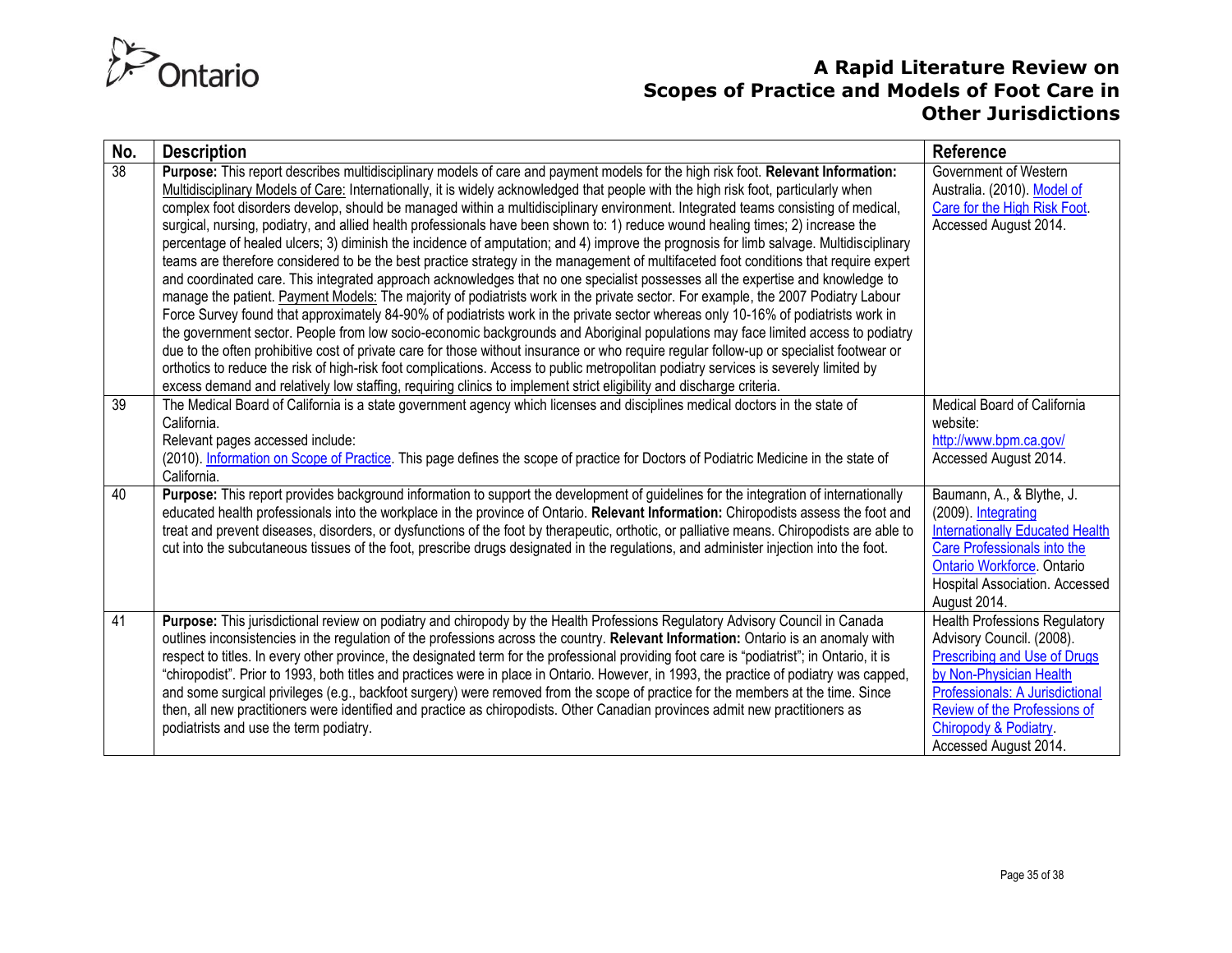

| No. | <b>Description</b>                                                                                                                                                                                                                                                                                                                                                                                                                                                                                                                                                                                                                                                                                                                                                                                                                                                                                                                                                                                                                                                                                                                                                                                                                                                                                                                                                                                                                                                                                                                                                                                                                                                                       | <b>Reference</b>                                                                                                                                                           |
|-----|------------------------------------------------------------------------------------------------------------------------------------------------------------------------------------------------------------------------------------------------------------------------------------------------------------------------------------------------------------------------------------------------------------------------------------------------------------------------------------------------------------------------------------------------------------------------------------------------------------------------------------------------------------------------------------------------------------------------------------------------------------------------------------------------------------------------------------------------------------------------------------------------------------------------------------------------------------------------------------------------------------------------------------------------------------------------------------------------------------------------------------------------------------------------------------------------------------------------------------------------------------------------------------------------------------------------------------------------------------------------------------------------------------------------------------------------------------------------------------------------------------------------------------------------------------------------------------------------------------------------------------------------------------------------------------------|----------------------------------------------------------------------------------------------------------------------------------------------------------------------------|
| 42  | Purpose: This member resource letter describes Vision 2015 – a plan to obtain national recognition of the podiatric physician in the<br>US. Relevant Information: The American Podiatric Medical Association aims to achieve a "uniform scope of practice" by 2015,<br>allowing podiatrists to treat patients in the physicians' specialty without restrictions.                                                                                                                                                                                                                                                                                                                                                                                                                                                                                                                                                                                                                                                                                                                                                                                                                                                                                                                                                                                                                                                                                                                                                                                                                                                                                                                         | American Podiatric Medical<br>Association. (2007). Vision<br>2015: A Plan to Obtain National<br><b>Recognition of the Podiatric</b><br>Physician. Accessed August<br>2014. |
| 43  | Purpose: This report describes the registration practices of regulated professions including those of podiatry in Ontario, Canada.<br>Relevant Information: The scope of practice for both podiatrists and chiropodists is the assessment of the foot and the treatment<br>and prevention of diseases, disorders, or dysfunctions of the foot by therapeutic, orthotic, or palliative means. Chiropodists are<br>authorized to prescribe drugs designated in the regulations, cut into the subcutaneous tissues of the foot, and administer by injection<br>into the foot a substance designated in the regulations. Podiatrists have the same authorized functions as chiropodists listed above,<br>but they are also authorized to cut into the bony tissues of the forefoot and communicate diagnoses. The COCOO regulates<br>chiropodists and podiatrists. As of July 1, 1993, new members registering with the College of Chiropodists of Ontario are required to<br>be registered as chiropodists. However, those podiatrists who registered with the College before July 1, 1993 are permitted to<br>continue to practice as podiatrists. Ontario's practice of registering chiropodists but not podiatrists makes it unique in North America.<br>A person with a Doctor of Podiatric Medicine degree who is trained as a podiatrist may currently register in Ontario but only as a<br>chiropodist and is allowed to perform only the acts of a chiropodist authorized by the Chiropody Act, 1991. In Quebec, parts of<br>western Canada, and most of the US, the regulated profession is podiatry. Academic programs in the US offer programs in podiatry<br>and not chiropody. | Office of the Fairness<br>Commissioner. (2007). Study<br>of Registration Practices of the<br><b>College of Chiropodists of</b><br>Ontario, 2007. Accessed<br>August 2014.  |
| 44  | The Ontario Podiatric Medical Association serves podiatrists in Ontario by advocating to government and other stakeholders on<br>behalf of the profession.<br>Relevant pages accessed include:<br>(2014). About OPMA. The section titled "Podiatry and Chiropody" on this page describes differences between podiatrists and<br>chiropodists.                                                                                                                                                                                                                                                                                                                                                                                                                                                                                                                                                                                                                                                                                                                                                                                                                                                                                                                                                                                                                                                                                                                                                                                                                                                                                                                                            | <b>Ontario Podiatric Medical</b><br>Association website:<br>http://www.opma.ca/<br>Accessed August 2014.                                                                   |
| 45  | Purpose: This news clipping describes the Texas court ruling on the expanding scope of practice for podiatrists in the state of Texas.<br>Relevant Information: The Texas Judicial District Court upheld the position that the definition of the foot as including the ankle was<br>valid and that the ankle is within the scope of practice for podiatrists practicing in the state of Texas. The Texas State Board of<br>Podiatric Medical Examiners (TSBPME) had redefined the foot to include the "tibia and fibula in their articulation with the talus, and all<br>bones to the toes, inclusive of all soft tissues (muscles, nerves, vascular structures, tendons, ligaments, and any other anatomical<br>structures) that insert into the tibia and fibula in their articulation with the talus and all the bones to the toes." Opponents of the<br>expanded definition, namely orthopaedists and physicians, had in response claimed that the inclusion of the bones of the ankle within<br>the proposed TSBPME definition unilaterally redefined the statutory term "podiatry" as it is employed in Section 202.001 of the Texas<br>Occupations Code and Section 151.052(a)(5) of the Texas Medical Practice Act and sought a judicial declaration that the lawful<br>practice of podiatry in Texas is limited to the treatment of the foot and that it does not extend to the treatment of the ankle bones or<br>any other anatomical structure as a matter of law.                                                                                                                                                                                                           | Reddy, B. S. (2005). Texas<br>Court Expands Scope of<br><b>Practice for Texas Podiatrists.</b><br>University of Houston Law<br>Center. Accessed August<br>2014.            |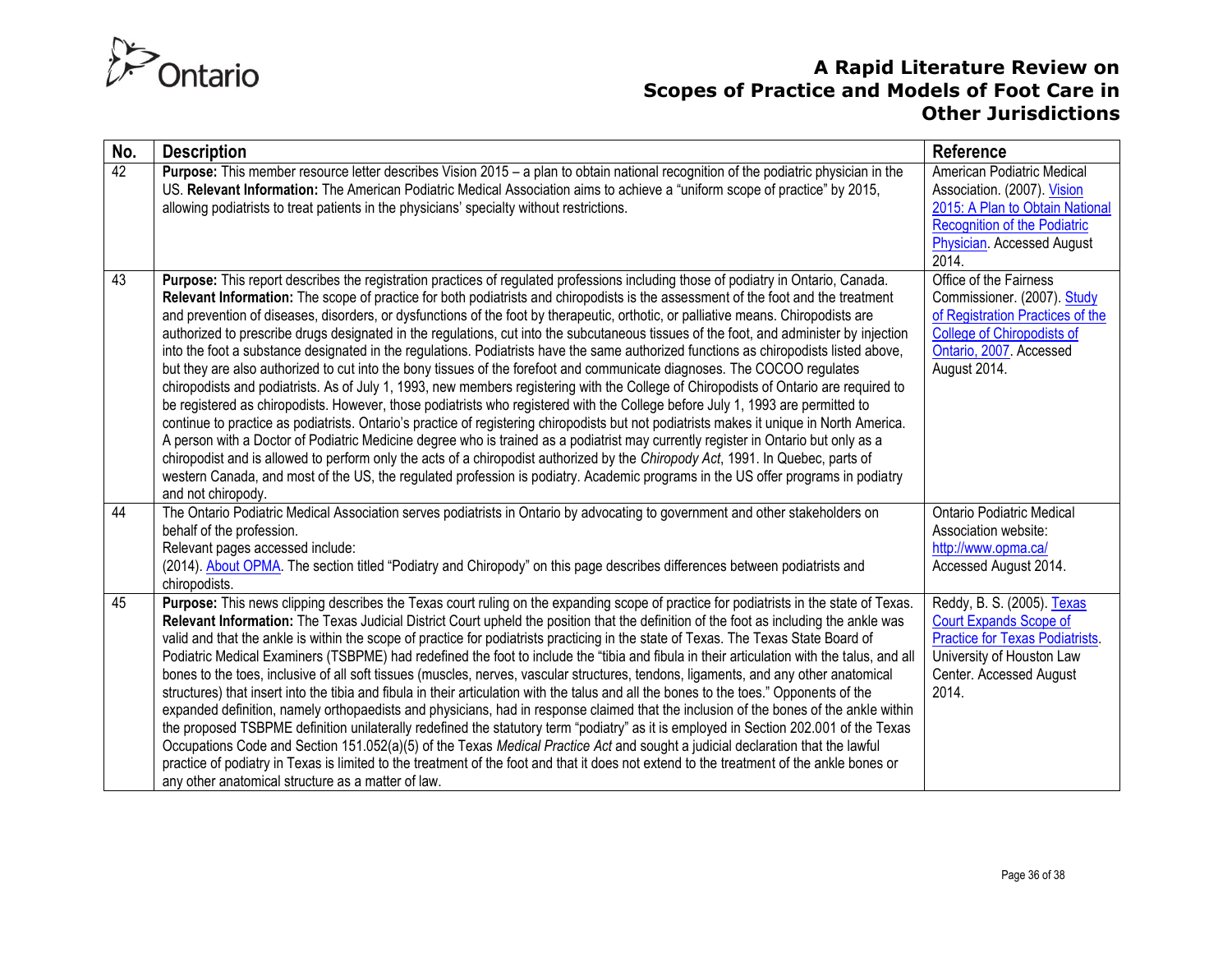

| No. | <b>Description</b>                                                                                                                                                                                                                                                              | <b>Reference</b>                      |
|-----|---------------------------------------------------------------------------------------------------------------------------------------------------------------------------------------------------------------------------------------------------------------------------------|---------------------------------------|
| 46  | Purpose: This report provides recommendations to help health care professionals in their management of people with Type 2                                                                                                                                                       | National Institute for Health and     |
|     | diabetes including their foot care. Relevant Information: Multidisciplinary teams providing education should include, as a minimum,                                                                                                                                             | Care Excellence. (2004).              |
|     | a diabetes specialist nurse (or a practice nurse with experience in diabetes) who has knowledge of the principles of patient education                                                                                                                                          | <b>Clinical Guidelines for Type 2</b> |
|     | and a dietitian. Although not formally assessed in this appraisal, input from other disciplines, such as podiatry, has potential value.                                                                                                                                         | Diabetes. Prevention and              |
|     |                                                                                                                                                                                                                                                                                 | <b>Management of Foot Problems.</b>   |
|     |                                                                                                                                                                                                                                                                                 | Accessed August 2014.                 |
| 47  | The Australian Podiatry Association of Victoria is an independent, member organization serving both the profession and the                                                                                                                                                      | Australian Podiatry Association       |
|     | community in Victoria, Australia.                                                                                                                                                                                                                                               | of Victoria website:                  |
|     | Relevant pages accessed include:                                                                                                                                                                                                                                                | http://www.podiatryvic.com.au/        |
|     | (2002). Scope of Practice. This page defines the "scope of practice" for podiatrists in Victoria, Australia.                                                                                                                                                                    | Accessed August 2014.                 |
| 48  | Purpose: This legal document describes the practice of podiatry in the province of Manitoba. Relevant Information: The practice of                                                                                                                                              | Manitoba Laws. (2001).                |
|     | podiatry is the use of medical, physical, or surgical methods to prevent, diagnose, and treat ailments, diseases, deformities, and                                                                                                                                              | <b>Podiatrists Act. Accessed</b>      |
|     | injuries of the human foot but does not include treatment of systemic disease, except for the local manifestations in the foot. For the                                                                                                                                         | August 2014.                          |
|     | purpose of the Podiatrists Act, the human foot includes the articulation of the tibia and fibula with the bones of the foot and the<br>muscles and tendons directly affecting foot function. Subject to the regulations, in the course of practicing podiatry, a podiatrist may |                                       |
|     | a) cut into the subcutaneous, ligamentous, and bony tissues of the foot and the tendons directly affecting the function of the foot; b)                                                                                                                                         |                                       |
|     | inject substances into the foot; and c) prescribe drugs.                                                                                                                                                                                                                        |                                       |
| 49  | The American College of Foot and Ankle Surgeons is a professional society of foot and ankle surgeons founded in 1942 that                                                                                                                                                       | American College of Foot and          |
|     | addresses the concerns of foot and ankle surgeons in the US.                                                                                                                                                                                                                    | Ankle Surgeons website:               |
|     | Relevant pages accessed include:                                                                                                                                                                                                                                                | http://www.acfas.org/                 |
|     | (n.d.). State Scope of Practice Provisions for Podiatric Foot and Ankle Surgeons. This page summarizes the scopes of practice for                                                                                                                                               | Accessed August 2014.                 |
|     | podiatric surgeons in the 50 states and District of Columbia in the US.                                                                                                                                                                                                         |                                       |
| 50  | Purpose: This primer for policymakers describes the education and training of Doctors of Podiatric Medicine (DPMs) in the US.                                                                                                                                                   | American Podiatric Medical            |
|     | Relevant Information: The federal government and the majority of the states recognize DPMs as physicians. DPMs are authorized                                                                                                                                                   | Association. (n.d.). Podiatric        |
|     | to practice podiatric medicine by state statutes and are regulated and licensed to practice podiatric medicine in all 50 states and the                                                                                                                                         | Medicine: A Primer for                |
|     | District of Columbia. Although the podiatric scope of practice statutes vary from state to state, all states permit treatment of the                                                                                                                                            | Policymakers. Accessed                |
|     | human foot. Also, 44 states and the District of Columbia permit treatment at or above the ankle with Alabama, Kansas,                                                                                                                                                           | August 2014.                          |
|     | Massachusetts, Mississippi, New York, and South Carolina being the only states in which the ankle is not included in their podiatric                                                                                                                                            |                                       |
|     | scopes of practice as of 2009.                                                                                                                                                                                                                                                  |                                       |
| 51  | The Canadian Podiatric Medical Association is a non-profit organization working on behalf of Canada's foot specialists.                                                                                                                                                         | Canadian Podiatric Medical            |
|     | Relevant pages accessed include:                                                                                                                                                                                                                                                | Association website:                  |
|     | (n.d.). FAQs. The section titled "What is the difference between a podiatrist and a chiropodist?" on this page describes differences                                                                                                                                            | http://www.podiatrycanada.org/        |
|     | between podiatrists and chiropodists as well as provincial differences in terms of chiropody.                                                                                                                                                                                   | Accessed August 2014.                 |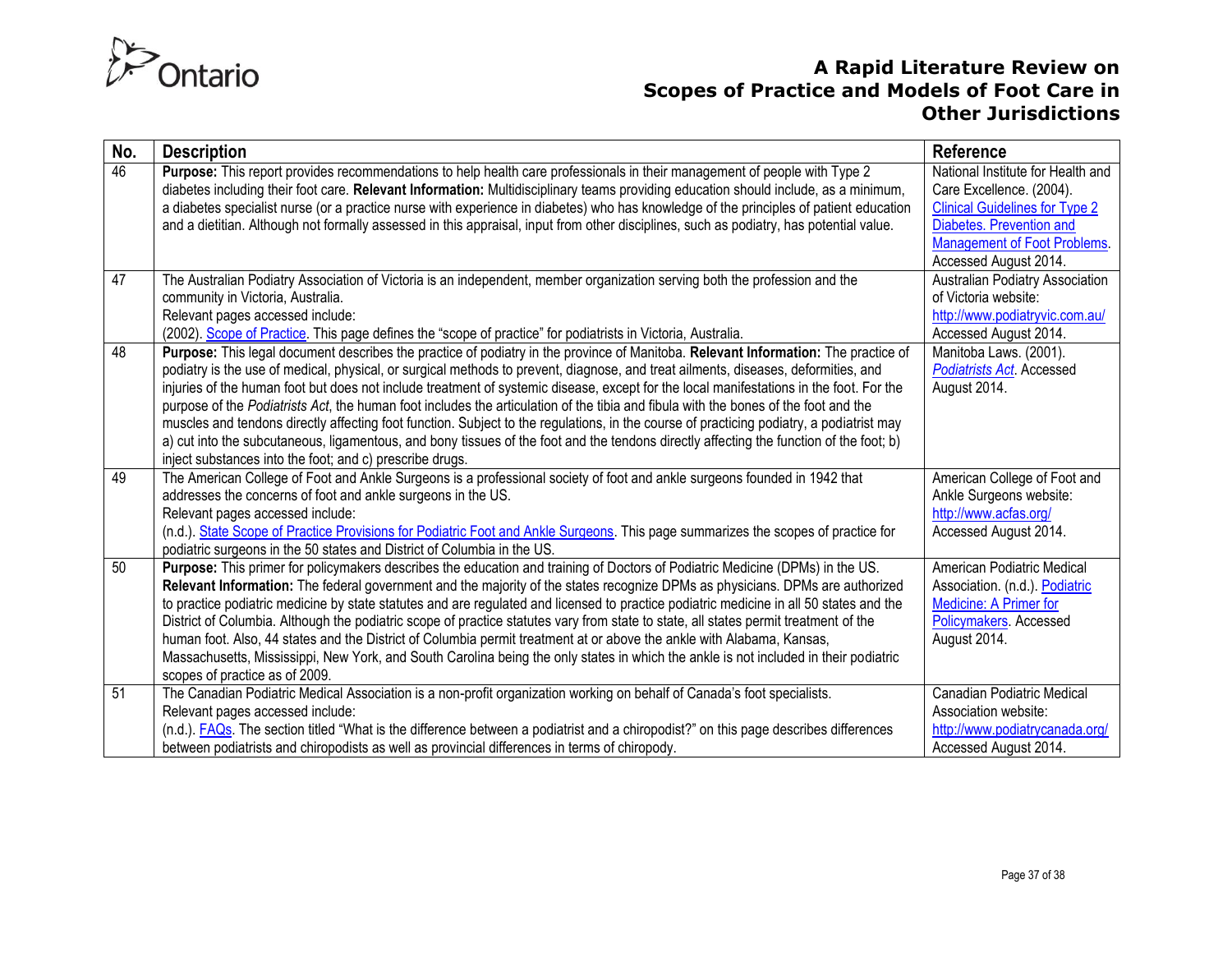

| No. | <b>Description</b>                                                                                                                                                                                                                                                                     | Reference                       |
|-----|----------------------------------------------------------------------------------------------------------------------------------------------------------------------------------------------------------------------------------------------------------------------------------------|---------------------------------|
| 52  | Purpose: This legal document (Chapter 375, Title 20, of the General Statutes of Connecticut) describes the professional and                                                                                                                                                            | Connecticut Statutes. (n.d.).   |
|     | occupational licensing, certification, title protection ad registration, and examination for podiatry in the state of Connecticut. Relevant                                                                                                                                            | Chapter 375. Podiatry.          |
|     | Information: "Podiatric medicine" means the diagnosis and treatment, including medical and surgical treatment, of ailments of the                                                                                                                                                      | Accessed August 2014.           |
|     | foot and the anatomical structures of the foot and the administration and prescription of drugs incidental thereto. It shall include                                                                                                                                                   |                                 |
|     | treatment of local manifestations of systemic diseases as they appear on the foot. A doctor of podiatric medicine, licensed pursuant to                                                                                                                                                |                                 |
|     | this chapter, may prescribe, administer, and dispense drugs and controlled substances.                                                                                                                                                                                                 |                                 |
| 53  | Purpose: This legal document (Chapter 35, Title 43, of the Georgia Code) describes the regulation for podiatrists in the state of                                                                                                                                                      | Georgia Statutes. (n.d.).       |
|     | Georgia. Relevant Information: "Podiatric medicine", which includes chiropody, podiatry, and podiatric medicine and surgery, means                                                                                                                                                     | Georgia Podiatry Practice Act.  |
|     | that portion of the practice of medicine identified by the acts described in any one or more of the following: A) charging a fee or other                                                                                                                                              | Accessed August 2014.           |
|     | compensation, either directly or indirectly, for any history or physical examination of a patient in a person's office or in a hospital,                                                                                                                                               |                                 |
|     | clinic, or other similar facility prior to, incident to, and necessary for the diagnosis and treatment, by primary medical care, surgical, or<br>other means, of diseases, ailments, injuries, or abnormal conditions of the human foot and leg; B) holding oneself out to the public, |                                 |
|     | either directly or indirectly, as being engaged in the practice of podiatric medicine; C) displaying or using a title or abbreviation such                                                                                                                                             |                                 |
|     | as "Doctor of Podiatric Medicine", "D.P.M.", "Foot Doctor", "Foot Specialist", "Foot Surgeon", "Foot and Ankle Surgeon", or other                                                                                                                                                      |                                 |
|     | letters, designations, or symbols or signs of any type which expressly or implicitly indicate to the general public that the user renders                                                                                                                                              |                                 |
|     | treatment to the foot, ankle, and leg under the provisions of this chapter; D) performing surgery on the foot or leg of a patient, except                                                                                                                                              |                                 |
|     | that when such surgery is performed under general anaesthesia it shall be permissible only when said surgery is performed at a                                                                                                                                                         |                                 |
|     | facility permitted and regulated as a hospital or ambulatory surgical treatment centre under Article 1 of Chapter 7 of Title 31 and when                                                                                                                                               |                                 |
|     | said general anaesthesia is administered under the direction of a duly licensed physician; E) performing amputations of the toe; or F)                                                                                                                                                 |                                 |
|     | performing amputations distal to and including the tarsometatarsal joint but only when performed in a facility permitted and regulated                                                                                                                                                 |                                 |
|     | as a hospital or ambulatory surgical treatment centre under Article 1 of Chapter 7 of Title 31 and when performed by a podiatrist who                                                                                                                                                  |                                 |
|     | is certified by the board in meeting the requirements which shall be established by regulations of the board which have been jointly                                                                                                                                                   |                                 |
|     | approved by the board and the Georgia Composite Medical Board.                                                                                                                                                                                                                         |                                 |
| 54  | Purpose: This legal document (Chapter 9, Title 33, of the Wyoming State Statutes) describes the Podiatry Practice Act and defines                                                                                                                                                      | Wyoming Statutes. (n.d.).       |
|     | "podiatry" in the state of Wyoming. Relevant Information: "Podiatry" means the diagnosis or the medical, mechanical, or surgical                                                                                                                                                       | <b>Board of Registration in</b> |
|     | treatment of the ailments of the human foot, ankle, and tendons that insert into the foot. Podiatry also includes the fitting or the                                                                                                                                                   | <b>Podiatry Practice Act.</b>   |
|     | recommending of appliances, devices, or shoes for the correction or relief of minor foot ailments. The practice of podiatric medicine                                                                                                                                                  | Accessed August 2014.           |
|     | shall include the amputation of the toes or other parts of the foot but shall not include the amputation of the foot or leg in its entirety. A                                                                                                                                         |                                 |
|     | podiatrist may not administer any anaesthetic other than local. A general anaesthesia shall be administered in a hospital by an                                                                                                                                                        |                                 |
|     | anaesthesiologist or certified nurse anaesthetist authorized under the laws of Wyoming to administer anaesthesia. Podiatrists are                                                                                                                                                      |                                 |
|     | permitted to use and to prescribe drugs and controlled substances as may be necessary in the practice of podiatry (Wyoming                                                                                                                                                             |                                 |
|     | Statutes, n.d.).                                                                                                                                                                                                                                                                       |                                 |